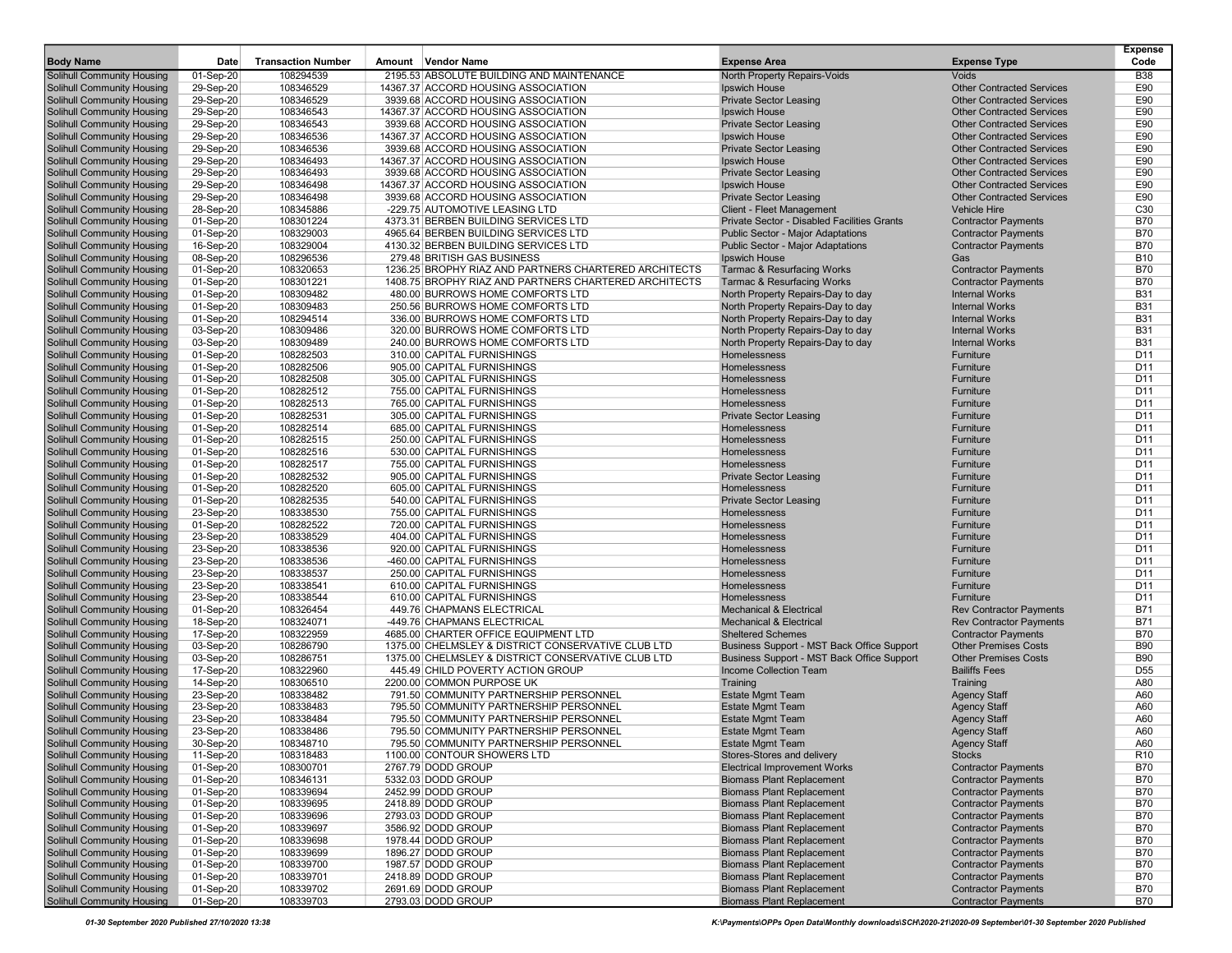|                                   | Date        | <b>Transaction Number</b> | Amount Vendor Name                       | <b>Expense Area</b>                                                    |                                | Expense<br>Code          |
|-----------------------------------|-------------|---------------------------|------------------------------------------|------------------------------------------------------------------------|--------------------------------|--------------------------|
| <b>Body Name</b>                  |             |                           |                                          |                                                                        | <b>Expense Type</b>            |                          |
| <b>Solihull Community Housing</b> | 01-Sep-20   | 108339704                 | 2691.69 DODD GROUP                       | <b>Biomass Plant Replacement</b>                                       | <b>Contractor Payments</b>     | <b>B70</b>               |
| Solihull Community Housing        | 01-Sep-20   | 108328481                 | 2208.27 DODD GROUP                       | <b>Biomass Plant Replacement</b>                                       | <b>Contractor Payments</b>     | <b>B70</b>               |
| <b>Solihull Community Housing</b> | 01-Sep-20   | 108328482                 | 2208.27 DODD GROUP                       | <b>Biomass Plant Replacement</b>                                       | <b>Contractor Payments</b>     | <b>B70</b>               |
| Solihull Community Housing        | 01-Sep-20   | 108328483                 | 2208.27 DODD GROUP                       | <b>Biomass Plant Replacement</b>                                       | <b>Contractor Payments</b>     | <b>B70</b>               |
| Solihull Community Housing        | 01-Sep-20   | 108328484                 | 2208.27 DODD GROUP                       | <b>Biomass Plant Replacement</b><br><b>Biomass Plant Replacement</b>   | <b>Contractor Payments</b>     | <b>B70</b><br><b>B70</b> |
| <b>Solihull Community Housing</b> | 01-Sep-20   | 108328485                 | 2208.27 DODD GROUP<br>2208.27 DODD GROUP | <b>Biomass Plant Replacement</b>                                       | <b>Contractor Payments</b>     | <b>B70</b>               |
| <b>Solihull Community Housing</b> | 01-Sep-20   | 108328486                 |                                          |                                                                        | <b>Contractor Payments</b>     |                          |
| Solihull Community Housing        | 01-Sep-20   | 108328487                 | 2208.27 DODD GROUP                       | <b>Biomass Plant Replacement</b>                                       | <b>Contractor Payments</b>     | <b>B70</b>               |
| <b>Solihull Community Housing</b> | 01-Sep-20   | 108328488                 | 2208.27 DODD GROUP                       | <b>Biomass Plant Replacement</b>                                       | <b>Contractor Payments</b>     | <b>B70</b>               |
| <b>Solihull Community Housing</b> | 01-Sep-20   | 108328489                 | 2208.27 DODD GROUP                       | <b>Biomass Plant Replacement</b><br><b>Mechanical &amp; Electrical</b> | <b>Contractor Payments</b>     | <b>B70</b>               |
| <b>Solihull Community Housing</b> | 01-Sep-20   | 108328511                 | 566.71 DODD GROUP                        |                                                                        | <b>Rev Contractor Payments</b> | <b>B71</b>               |
| <b>Solihull Community Housing</b> | 01-Sep-20   | 108328527                 | 519.51 DODD GROUP                        | <b>Mechanical &amp; Electrical</b>                                     | <b>Rev Contractor Payments</b> | <b>B71</b>               |
| <b>Solihull Community Housing</b> | 01-Sep-20   | 108328551                 | 295.18 DODD GROUP                        | <b>Mechanical &amp; Electrical</b>                                     | <b>Rev Contractor Payments</b> | <b>B71</b>               |
| <b>Solihull Community Housing</b> | 01-Sep-20   | 108328561                 | 403.73 DODD GROUP                        | <b>Mechanical &amp; Electrical</b>                                     | <b>Rev Contractor Payments</b> | <b>B71</b>               |
| <b>Solihull Community Housing</b> | 01-Sep-20   | 108328562                 | 402.75 DODD GROUP                        | <b>Mechanical &amp; Electrical</b>                                     | <b>Rev Contractor Payments</b> | <b>B71</b>               |
| Solihull Community Housing        | 01-Sep-20   | 108328563                 | 329.23 DODD GROUP                        | <b>Mechanical &amp; Electrical</b>                                     | <b>Rev Contractor Payments</b> | <b>B71</b>               |
| <b>Solihull Community Housing</b> | 01-Sep-20   | 108328573                 | 349.87 DODD GROUP                        | <b>Mechanical &amp; Electrical</b>                                     | <b>Rev Contractor Payments</b> | <b>B71</b>               |
| <b>Solihull Community Housing</b> | 01-Sep-20   | 108328586                 | 490.19 DODD GROUP                        | <b>Mechanical &amp; Electrical</b>                                     | <b>Rev Contractor Payments</b> | <b>B71</b>               |
| <b>Solihull Community Housing</b> | 01-Sep-20   | 108328590                 | 368.85 DODD GROUP                        | <b>Mechanical &amp; Electrical</b>                                     | <b>Rev Contractor Payments</b> | <b>B71</b>               |
| <b>Solihull Community Housing</b> | 01-Sep-20   | 108328606                 | 770.56 DODD GROUP                        | Gas Warm Air/B'boiler/Storage Heater                                   | <b>Contractor Payments</b>     | <b>B70</b>               |
| <b>Solihull Community Housing</b> | 01-Sep-20   | 108328607                 | 309.10 DODD GROUP                        | <b>Mechanical &amp; Electrical</b>                                     | <b>Rev Contractor Payments</b> | <b>B71</b>               |
| <b>Solihull Community Housing</b> | 01-Sep-20   | 108328672                 | 317.09 DODD GROUP                        | <b>Mechanical &amp; Electrical</b>                                     | <b>Rev Contractor Payments</b> | <b>B71</b>               |
| <b>Solihull Community Housing</b> | 01-Sep-20   | 108328676                 | 284.29 DODD GROUP                        | <b>Mechanical &amp; Electrical</b>                                     | <b>Rev Contractor Payments</b> | <b>B71</b>               |
| <b>Solihull Community Housing</b> | 01-Sep-20   | 108328677                 | 284.26 DODD GROUP                        | <b>Mechanical &amp; Electrical</b>                                     | <b>Rev Contractor Payments</b> | <b>B71</b>               |
| <b>Solihull Community Housing</b> | 01-Sep-20   | 108328678                 | 316.56 DODD GROUP                        | <b>Mechanical &amp; Electrical</b>                                     | <b>Rev Contractor Payments</b> | <b>B71</b>               |
| Solihull Community Housing        | 01-Sep-20   | 108328682                 | 358.82 DODD GROUP                        | <b>Mechanical &amp; Electrical</b>                                     | <b>Rev Contractor Payments</b> | <b>B71</b>               |
| <b>Solihull Community Housing</b> | 01-Sep-20   | 108339705                 | 338.20 DODD GROUP                        | <b>Mechanical &amp; Electrical</b>                                     | <b>Rev Contractor Payments</b> | <b>B71</b>               |
| Solihull Community Housing        | 01-Sep-20   | 108328698                 | 258.86 DODD GROUP                        | <b>Mechanical &amp; Electrical</b>                                     | <b>Rev Contractor Payments</b> | <b>B71</b>               |
| <b>Solihull Community Housing</b> | 01-Sep-20   | 108328712                 | 232.81 DODD GROUP                        | <b>Mechanical &amp; Electrical</b>                                     | <b>Rev Contractor Payments</b> | <b>B71</b>               |
| <b>Solihull Community Housing</b> | 01-Sep-20   | 108328713                 | 275.73 DODD GROUP                        | <b>Mechanical &amp; Electrical</b>                                     | <b>Rev Contractor Payments</b> | <b>B71</b>               |
| <b>Solihull Community Housing</b> | 01-Sep-20   | 108328739                 | 288.99 DODD GROUP                        | <b>Mechanical &amp; Electrical</b>                                     | <b>Rev Contractor Payments</b> | <b>B71</b>               |
| <b>Solihull Community Housing</b> | 01-Sep-20   | 108339706                 | 487.89 DODD GROUP                        | <b>Mechanical &amp; Electrical</b>                                     | <b>Rev Contractor Payments</b> | <b>B71</b>               |
| <b>Solihull Community Housing</b> | 01-Sep-20   | 108339707                 | 423.82 DODD GROUP                        | <b>Mechanical &amp; Electrical</b>                                     | <b>Rev Contractor Payments</b> | <b>B71</b>               |
| <b>Solihull Community Housing</b> | 01-Sep-20   | 108328761                 | 281.98 DODD GROUP                        | <b>Mechanical &amp; Electrical</b>                                     | <b>Rev Contractor Payments</b> | <b>B71</b>               |
| <b>Solihull Community Housing</b> | 01-Sep-20   | 108328827                 | 217.97 DODD GROUP                        | <b>Mechanical &amp; Electrical</b>                                     | <b>Rev Contractor Payments</b> | <b>B71</b>               |
| <b>Solihull Community Housing</b> | 01-Sep-20   | 108328866                 | 3529.13 DODD GROUP                       | Gas Warm Air/B'boiler/Storage Heater                                   | <b>Contractor Payments</b>     | <b>B70</b>               |
| <b>Solihull Community Housing</b> | 01-Sep-20   | 108328867                 | 838.12 DODD GROUP                        | <b>Sheltered Schemes</b>                                               | <b>Contractor Payments</b>     | <b>B70</b>               |
| <b>Solihull Community Housing</b> | 01-Sep-20   | 108339708                 | 541.80 DODD GROUP                        | <b>Biomass System</b>                                                  | Biomass HIU & Plant            | <b>B48</b>               |
| <b>Solihull Community Housing</b> | 01-Sep-20   | 108339710                 | 629.23 DODD GROUP                        | <b>Biomass System</b>                                                  | Biomass HIU & Plant            | <b>B48</b>               |
| <b>Solihull Community Housing</b> | 01-Sep-20   | 108339713                 | 597.24 DODD GROUP                        | <b>Biomass System</b>                                                  | Biomass HIU & Plant            | <b>B48</b>               |
| <b>Solihull Community Housing</b> | 01-Sep-20   | 108339715                 | 3299.74 DODD GROUP                       | <b>Biomass Plant Replacement</b>                                       | <b>Contractor Payments</b>     | <b>B70</b>               |
| <b>Solihull Community Housing</b> | 01-Sep-20   | 108339717                 | 15094.69 DODD GROUP                      | <b>Electrical Sub Mains</b>                                            | <b>Contractor Payments</b>     | <b>B70</b>               |
| <b>Solihull Community Housing</b> | 01-Sep-20   | 108300702                 | 489.95 DODD GROUP                        | <b>Mechanical &amp; Electrical</b>                                     | <b>Rev Contractor Payments</b> | <b>B71</b>               |
| <b>Solihull Community Housing</b> | 01-Sep-20   | 108328869                 | 2208.27 DODD GROUP                       | <b>Biomass Plant Replacement</b>                                       | <b>Contractor Payments</b>     | <b>B70</b>               |
| <b>Solihull Community Housing</b> | 01-Sep-20   | 108328870                 | 2208.27 DODD GROUP                       | <b>Biomass Plant Replacement</b>                                       | <b>Contractor Payments</b>     | <b>B70</b>               |
| <b>Solihull Community Housing</b> | 01-Sep-20   | 108328871                 | 2208.27 DODD GROUP                       | <b>Biomass Plant Replacement</b>                                       | <b>Contractor Payments</b>     | <b>B70</b>               |
| <b>Solihull Community Housing</b> | 01-Sep-20   | 108328872                 | 2208.27 DODD GROUP                       | <b>Biomass Plant Replacement</b>                                       | <b>Contractor Payments</b>     | <b>B70</b>               |
| <b>Solihull Community Housing</b> | 01-Sep-20   | 108300703                 | 2736.63 DODD GROUP                       | <b>Electrical Improvement Works</b>                                    | <b>Contractor Payments</b>     | <b>B70</b>               |
| <b>Solihull Community Housing</b> | 01-Sep-20   | 108320442                 | 1125.68 DODD GROUP                       | <b>Mechanical &amp; Electrical</b>                                     | <b>Rev Contractor Payments</b> | <b>B71</b>               |
| <b>Solihull Community Housing</b> | 01-Sep-20   | 108300704                 | 281.98 DODD GROUP                        | <b>Mechanical &amp; Electrical</b>                                     | <b>Rev Contractor Payments</b> | <b>B71</b>               |
| <b>Solihull Community Housing</b> | 01-Sep-20   | 108300705                 | 420.77 DODD GROUP                        | <b>Mechanical &amp; Electrical</b>                                     | <b>Rev Contractor Payments</b> | <b>B71</b>               |
| <b>Solihull Community Housing</b> | 01-Sep-20   | 108300706                 | 280.19 DODD GROUP                        | <b>Mechanical &amp; Electrical</b>                                     | <b>Rev Contractor Payments</b> | <b>B71</b>               |
| <b>Solihull Community Housing</b> | 01-Sep-20   | 108300707                 | 284.26 DODD GROUP                        | <b>Mechanical &amp; Electrical</b>                                     | <b>Rev Contractor Payments</b> | <b>B71</b>               |
| <b>Solihull Community Housing</b> | 01-Sep-20   | 108300708                 | 500.37 DODD GROUP                        | North Property Repairs-Voids                                           | Voids                          | <b>B38</b>               |
| <b>Solihull Community Housing</b> | 01-Sep-20   | 108300709                 | 646.07 DODD GROUP                        | North Property Repairs-Voids                                           | Voids                          | <b>B38</b>               |
| Solihull Community Housing        | 01-Sep-20   | 108300710                 | 532.05 DODD GROUP                        | North Property Repairs-Voids                                           | Voids                          | <b>B38</b>               |
| <b>Solihull Community Housing</b> | 01-Sep-20   | 108300711                 | 559.50 DODD GROUP                        | North Property Repairs-Voids                                           | Voids                          | <b>B38</b>               |
| Solihull Community Housing        | 01-Sep-20   | 108300712                 | 454.37 DODD GROUP                        | North Property Repairs-Voids                                           | Voids                          | <b>B38</b>               |
| <b>Solihull Community Housing</b> | 01-Sep-20   | 108300713                 | 908.99 DODD GROUP                        | North Property Repairs-Voids                                           | Voids                          | <b>B38</b>               |
| <b>Solihull Community Housing</b> | 01-Sep-20   | 108300714                 | 2778.14 DODD GROUP                       | <b>Electrical Improvement Works</b>                                    | <b>Contractor Payments</b>     | <b>B70</b>               |
| <b>Solihull Community Housing</b> | 01-Sep-20   | 108300715                 | 2419.47 DODD GROUP                       | <b>Electrical Improvement Works</b>                                    | <b>Contractor Payments</b>     | <b>B70</b>               |
| <b>Solihull Community Housing</b> | 01-Sep-20   | 108300716                 | 454.90 DODD GROUP                        | <b>Electrical Improvement Works</b>                                    | <b>Contractor Payments</b>     | <b>B70</b>               |
| <b>Solihull Community Housing</b> | 01-Sep-20   | 108284698                 | 339.29 DODD GROUP                        | <b>Electrical Improvement Works</b>                                    | <b>Contractor Payments</b>     | <b>B70</b>               |
| <b>Solihull Community Housing</b> | 01-Sep-20   | 108300717                 | 2504.29 DODD GROUP                       | <b>Electrical Improvement Works</b>                                    | <b>Contractor Payments</b>     | <b>B70</b>               |
| <b>Solihull Community Housing</b> | 01-Sep-20   | 108300718                 | 430.97 DODD GROUP                        | <b>Mechanical &amp; Electrical</b>                                     | <b>Rev Contractor Payments</b> | <b>B71</b>               |
| <b>Solihull Community Housing</b> | 01-Sep-20   | 108300719                 | 288.28 DODD GROUP                        | <b>Mechanical &amp; Electrical</b>                                     | <b>Rev Contractor Payments</b> | <b>B71</b>               |
| <b>Solihull Community Housing</b> | 01-Sep-20   | 108293463                 | 232.79 DODD GROUP                        | Mechanical & Electrical                                                | <b>Rev Contractor Payments</b> | <b>B71</b>               |
| Solihull Community Housing        | $01-Sep-20$ | 108293471                 | 235.25 DODD GROUP                        | Mechanical & Electrical                                                | <b>Rev Contractor Payments</b> | B71                      |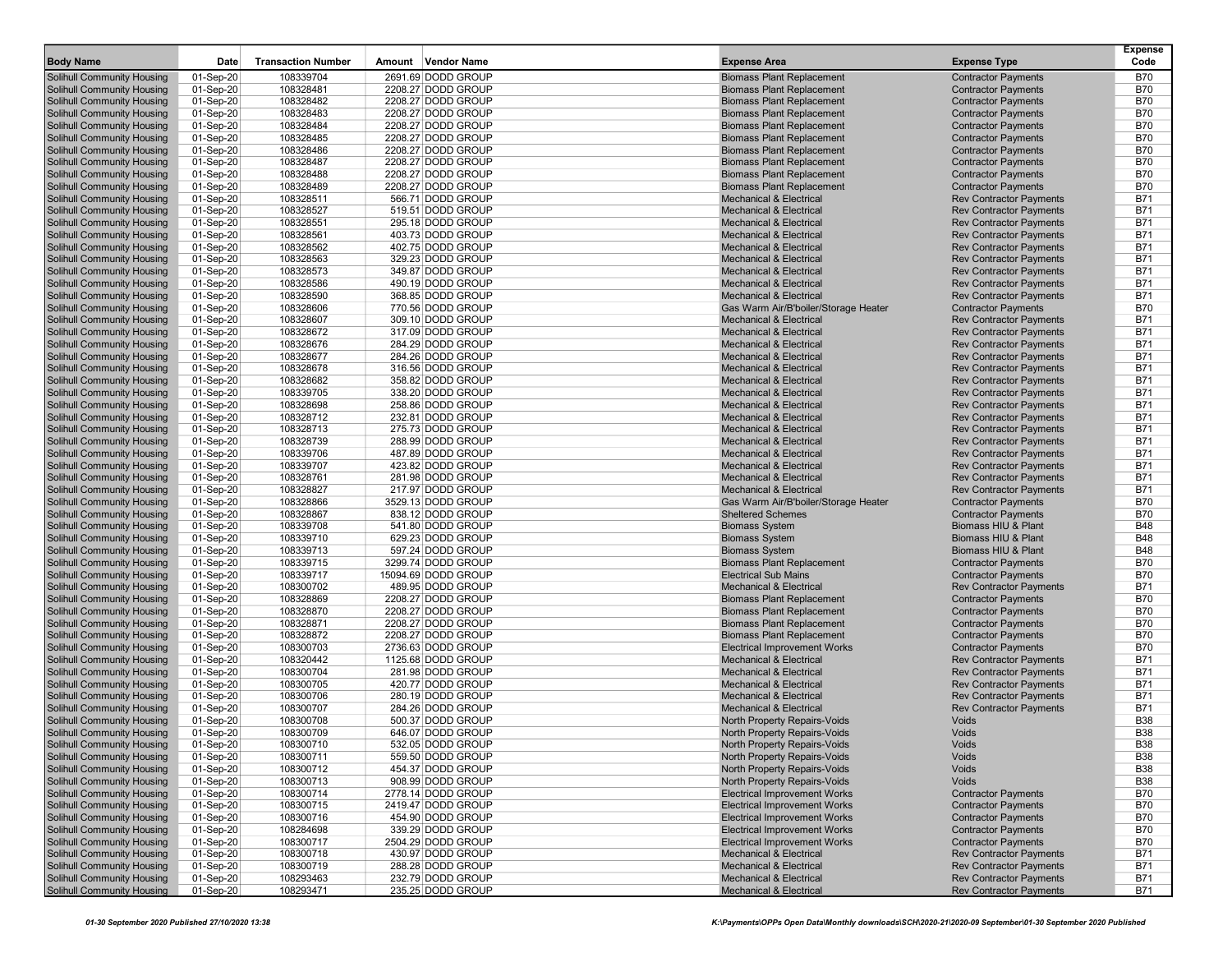| <b>Body Name</b>                                         | Date                   | <b>Transaction Number</b> | Amount Vendor Name                      | <b>Expense Area</b>                                                        | <b>Expense Type</b>                                              | <b>Expense</b><br>Code   |
|----------------------------------------------------------|------------------------|---------------------------|-----------------------------------------|----------------------------------------------------------------------------|------------------------------------------------------------------|--------------------------|
| Solihull Community Housing                               | 01-Sep-20              | 108300720                 | 350.42 DODD GROUP                       | <b>Mechanical &amp; Electrical</b>                                         | <b>Rev Contractor Payments</b>                                   | <b>B71</b>               |
| <b>Solihull Community Housing</b>                        | 01-Sep-20              | 108300721                 | 323.91 DODD GROUP                       | <b>Mechanical &amp; Electrical</b>                                         | <b>Rev Contractor Payments</b>                                   | <b>B71</b>               |
| Solihull Community Housing                               | 01-Sep-20              | 108293517                 | 232.79 DODD GROUP                       | <b>Mechanical &amp; Electrical</b>                                         | <b>Rev Contractor Payments</b>                                   | <b>B71</b>               |
| Solihull Community Housing                               | 01-Sep-20              | 108293555                 | 232.79 DODD GROUP                       | <b>Mechanical &amp; Electrical</b>                                         | <b>Rev Contractor Payments</b>                                   | <b>B71</b>               |
| Solihull Community Housing                               | 01-Sep-20              | 108300722                 | 340.61 DODD GROUP                       | <b>Mechanical &amp; Electrical</b>                                         | <b>Rev Contractor Payments</b>                                   | <b>B71</b>               |
| Solihull Community Housing                               | 01-Sep-20              | 108300723                 | 306.45 DODD GROUP                       | <b>Mechanical &amp; Electrical</b>                                         | <b>Rev Contractor Payments</b>                                   | <b>B71</b>               |
| Solihull Community Housing                               | 01-Sep-20              | 108300724                 | 466.58 DODD GROUP                       | <b>Mechanical &amp; Electrical</b>                                         | <b>Rev Contractor Payments</b>                                   | <b>B71</b>               |
| Solihull Community Housing                               | 01-Sep-20              | 108300725                 | 283.56 DODD GROUP                       | <b>Mechanical &amp; Electrical</b>                                         | <b>Rev Contractor Payments</b>                                   | <b>B71</b>               |
| <b>Solihull Community Housing</b>                        | 01-Sep-20              | 108293590                 | 232.79 DODD GROUP                       | <b>Mechanical &amp; Electrical</b>                                         | <b>Rev Contractor Payments</b>                                   | <b>B71</b>               |
| Solihull Community Housing                               | 01-Sep-20              | 108300726                 | 282.82 DODD GROUP                       | <b>Mechanical &amp; Electrical</b>                                         | <b>Rev Contractor Payments</b>                                   | <b>B71</b>               |
| Solihull Community Housing                               | 01-Sep-20              | 108300727                 | 283.56 DODD GROUP                       | <b>Mechanical &amp; Electrical</b>                                         | <b>Rev Contractor Payments</b>                                   | <b>B71</b>               |
| Solihull Community Housing                               | 01-Sep-20              | 108300728                 | 452.97 DODD GROUP                       | <b>Mechanical &amp; Electrical</b>                                         | <b>Rev Contractor Payments</b>                                   | <b>B71</b>               |
| Solihull Community Housing                               | 01-Sep-20              | 108293638                 | 227.45 DODD GROUP                       | <b>Mechanical &amp; Electrical</b>                                         | <b>Rev Contractor Payments</b>                                   | <b>B71</b>               |
| Solihull Community Housing                               | 01-Sep-20              | 108300729                 | 488.27 DODD GROUP                       | <b>Mechanical &amp; Electrical</b><br><b>Mechanical &amp; Electrical</b>   | <b>Rev Contractor Payments</b>                                   | <b>B71</b>               |
| Solihull Community Housing                               | 01-Sep-20              | 108300730                 | 265.81 DODD GROUP<br>257.93 DODD GROUP  |                                                                            | <b>Rev Contractor Payments</b><br><b>Rev Contractor Payments</b> | <b>B71</b>               |
| Solihull Community Housing                               | 01-Sep-20              | 108300731                 | 446.43 DODD GROUP                       | <b>Mechanical &amp; Electrical</b><br><b>Mechanical &amp; Electrical</b>   |                                                                  | <b>B71</b><br><b>B71</b> |
| Solihull Community Housing                               | 01-Sep-20              | 108300732                 | 289.68 DODD GROUP                       |                                                                            | <b>Rev Contractor Payments</b><br>Voids                          | <b>B38</b>               |
| Solihull Community Housing                               | 01-Sep-20              | 108293968                 |                                         | North Property Repairs-Voids                                               |                                                                  | <b>B38</b>               |
| <b>Solihull Community Housing</b>                        | 01-Sep-20              | 108300733                 | 548.15 DODD GROUP                       | North Property Repairs-Voids                                               | Voids                                                            | <b>B38</b>               |
| Solihull Community Housing                               | 01-Sep-20              | 108293969                 | 270.01 DODD GROUP                       | North Property Repairs-Voids                                               | Voids                                                            | <b>B38</b>               |
| Solihull Community Housing<br>Solihull Community Housing | 01-Sep-20<br>01-Sep-20 | 108300734<br>108300735    | 1069.89 DODD GROUP<br>913.01 DODD GROUP | <b>North Property Repairs-Voids</b><br>North Property Repairs-Voids        | Voids<br>Voids                                                   | <b>B38</b>               |
|                                                          |                        | 108294010                 | 303.65 DODD GROUP                       |                                                                            | Voids                                                            | <b>B38</b>               |
| Solihull Community Housing                               | 01-Sep-20              |                           | 271.75 DODD GROUP                       | North Property Repairs-Voids                                               |                                                                  | <b>B70</b>               |
| Solihull Community Housing                               | 01-Sep-20<br>01-Sep-20 | 108300736<br>108294029    |                                         | <b>Electrical Improvement Works</b>                                        | <b>Contractor Payments</b>                                       | <b>B70</b>               |
| Solihull Community Housing                               |                        | 108300737                 | 212.51 DODD GROUP                       | <b>Electrical Improvement Works</b><br><b>Electrical Improvement Works</b> | <b>Contractor Payments</b>                                       | <b>B70</b>               |
| Solihull Community Housing<br>Solihull Community Housing | 01-Sep-20<br>01-Sep-20 | 108294037                 | 610.16 DODD GROUP<br>220.17 DODD GROUP  | <b>Electrical Improvement Works</b>                                        | <b>Contractor Payments</b><br><b>Contractor Payments</b>         | <b>B70</b>               |
| Solihull Community Housing                               | 01-Sep-20              | 108300738                 | 501.51 DODD GROUP                       | <b>Electrical Improvement Works</b>                                        | <b>Contractor Payments</b>                                       | <b>B70</b>               |
| <b>Solihull Community Housing</b>                        |                        | 108300739                 | 522.49 DODD GROUP                       | <b>Electrical Improvement Works</b>                                        | <b>Contractor Payments</b>                                       | <b>B70</b>               |
| Solihull Community Housing                               | 01-Sep-20<br>01-Sep-20 | 108328873                 | 792.36 DODD GROUP                       | <b>Electrical Improvement Works</b>                                        | <b>Contractor Payments</b>                                       | <b>B70</b>               |
| Solihull Community Housing                               | 01-Sep-20              | 108300740                 | 302.34 DODD GROUP                       | <b>Electrical Improvement Works</b>                                        | <b>Contractor Payments</b>                                       | <b>B70</b>               |
| Solihull Community Housing                               | 01-Sep-20              | 108300741                 | 476.27 DODD GROUP                       | <b>Electrical Improvement Works</b>                                        | <b>Contractor Payments</b>                                       | <b>B70</b>               |
| Solihull Community Housing                               | 01-Sep-20              | 108294066                 | 224.85 DODD GROUP                       | <b>Electrical Improvement Works</b>                                        | <b>Contractor Payments</b>                                       | <b>B70</b>               |
| Solihull Community Housing                               | 01-Sep-20              | 108300742                 | 530.18 DODD GROUP                       | <b>Electrical Improvement Works</b>                                        | <b>Contractor Payments</b>                                       | <b>B70</b>               |
| Solihull Community Housing                               | 01-Sep-20              | 108300743                 | 476.91 DODD GROUP                       | <b>Electrical Improvement Works</b>                                        | <b>Contractor Payments</b>                                       | <b>B70</b>               |
| Solihull Community Housing                               | 01-Sep-20              | 108300744                 | 330.32 DODD GROUP                       | <b>Electrical Improvement Works</b>                                        | <b>Contractor Payments</b>                                       | <b>B70</b>               |
| Solihull Community Housing                               | 01-Sep-20              | 108300745                 | 434.65 DODD GROUP                       | <b>Mechanical &amp; Electrical</b>                                         | <b>Rev Contractor Payments</b>                                   | <b>B71</b>               |
| Solihull Community Housing                               | 01-Sep-20              | 108300746                 | 422.53 DODD GROUP                       | <b>Mechanical &amp; Electrical</b>                                         | <b>Rev Contractor Payments</b>                                   | <b>B71</b>               |
| <b>Solihull Community Housing</b>                        | 01-Sep-20              | 108300747                 | 410.26 DODD GROUP                       | <b>Mechanical &amp; Electrical</b>                                         | <b>Rev Contractor Payments</b>                                   | <b>B71</b>               |
| Solihull Community Housing                               | 01-Sep-20              | 108300748                 | 446.79 DODD GROUP                       | <b>Mechanical &amp; Electrical</b>                                         | <b>Rev Contractor Payments</b>                                   | <b>B71</b>               |
| Solihull Community Housing                               | 01-Sep-20              | 108300749                 | 287.78 DODD GROUP                       | <b>Mechanical &amp; Electrical</b>                                         | <b>Rev Contractor Payments</b>                                   | <b>B71</b>               |
| Solihull Community Housing                               | 01-Sep-20              | 108300750                 | 249.77 DODD GROUP                       | <b>Mechanical &amp; Electrical</b>                                         | <b>Rev Contractor Payments</b>                                   | <b>B71</b>               |
| Solihull Community Housing                               | 01-Sep-20              | 108300751                 | 376.25 DODD GROUP                       | <b>Mechanical &amp; Electrical</b>                                         | <b>Rev Contractor Payments</b>                                   | <b>B71</b>               |
| Solihull Community Housing                               | 01-Sep-20              | 108300752                 | 392.60 DODD GROUP                       | <b>Mechanical &amp; Electrical</b>                                         | <b>Rev Contractor Payments</b>                                   | <b>B71</b>               |
| Solihull Community Housing                               | 01-Sep-20              | 108300753                 | 388.39 DODD GROUP                       | <b>Mechanical &amp; Electrical</b>                                         | <b>Rev Contractor Payments</b>                                   | <b>B71</b>               |
| Solihull Community Housing                               | 01-Sep-20              | 108300755                 | 223.49 DODD GROUP                       | <b>Mechanical &amp; Electrical</b>                                         | <b>Rev Contractor Payments</b>                                   | <b>B71</b>               |
| Solihull Community Housing                               | 01-Sep-20              | 108300756                 | 408.46 DODD GROUP                       | <b>Mechanical &amp; Electrical</b>                                         | <b>Rev Contractor Payments</b>                                   | <b>B71</b>               |
| Solihull Community Housing                               | 01-Sep-20              | 108339720                 | 598.69 DODD GROUP                       | <b>Biomass System</b>                                                      | Biomass HIU & Plant                                              | <b>B48</b>               |
| <b>Solihull Community Housing</b>                        | 01-Sep-20              | 108339721                 | 597.26 DODD GROUP                       | <b>Biomass System</b>                                                      | Biomass HIU & Plant                                              | <b>B48</b>               |
| Solihull Community Housing                               | 01-Sep-20              | 108300758                 | 274.92 DODD GROUP                       | <b>Mechanical &amp; Electrical</b>                                         | <b>Rev Contractor Payments</b>                                   | <b>B71</b>               |
| Solihull Community Housing                               | 01-Sep-20              | 108294120                 | 3529.13 DODD GROUP                      | Gas Warm Air/B'boiler/Storage Heater                                       | <b>Contractor Payments</b>                                       | <b>B70</b>               |
| Solihull Community Housing                               | 01-Sep-20              | 108300759                 | 2221.38 DODD GROUP                      | Gas Warm Air/B'boiler/Storage Heater                                       | <b>Contractor Payments</b>                                       | <b>B70</b>               |
| Solihull Community Housing                               | 01-Sep-20              | 108294121                 | 3529.13 DODD GROUP                      | Gas Warm Air/B'boiler/Storage Heater                                       | <b>Contractor Payments</b>                                       | <b>B70</b>               |
| Solihull Community Housing                               | 01-Sep-20              | 108300760                 | 2221.38 DODD GROUP                      | Gas Warm Air/B'boiler/Storage Heater                                       | <b>Contractor Payments</b>                                       | <b>B70</b>               |
| Solihull Community Housing                               | 01-Sep-20              | 108294122                 | 3529.13 DODD GROUP                      | Gas Warm Air/B'boiler/Storage Heater                                       | <b>Contractor Payments</b>                                       | <b>B70</b>               |
| Solihull Community Housing                               | 01-Sep-20              | 108294123                 | 3529.13 DODD GROUP                      | Gas Warm Air/B'boiler/Storage Heater                                       | <b>Contractor Payments</b>                                       | B70                      |
| Solihull Community Housing                               | 01-Sep-20              | 108294124                 | 3529.13 DODD GROUP                      | Gas Warm Air/B'boiler/Storage Heater                                       | <b>Contractor Payments</b>                                       | <b>B70</b>               |
| Solihull Community Housing                               | 01-Sep-20              | 108294125                 | 3529.13 DODD GROUP                      | Gas Warm Air/B'boiler/Storage Heater                                       | <b>Contractor Payments</b>                                       | <b>B70</b>               |
| Solihull Community Housing                               | 01-Sep-20              | 108294126                 | 3529.13 DODD GROUP                      | Gas Warm Air/B'boiler/Storage Heater                                       | <b>Contractor Payments</b>                                       | <b>B70</b>               |
| Solihull Community Housing                               | 01-Sep-20              | 108300761                 | 2221.38 DODD GROUP                      | Gas Warm Air/B'boiler/Storage Heater                                       | <b>Contractor Payments</b>                                       | <b>B70</b>               |
| Solihull Community Housing                               | 01-Sep-20              | 108294127                 | 3529.13 DODD GROUP                      | Gas Warm Air/B'boiler/Storage Heater                                       | <b>Contractor Payments</b>                                       | <b>B70</b>               |
| Solihull Community Housing                               | 01-Sep-20              | 108294128                 | 3529.13 DODD GROUP                      | Gas Warm Air/B'boiler/Storage Heater                                       | <b>Contractor Payments</b>                                       | <b>B70</b>               |
| Solihull Community Housing                               | 01-Sep-20              | 108294129                 | 3529.13 DODD GROUP                      | Gas Warm Air/B'boiler/Storage Heater                                       | <b>Contractor Payments</b>                                       | <b>B70</b>               |
| Solihull Community Housing                               | 01-Sep-20              | 108300762                 | 2221.38 DODD GROUP                      | Gas Warm Air/B'boiler/Storage Heater                                       | <b>Contractor Payments</b>                                       | <b>B70</b>               |
| Solihull Community Housing                               | 01-Sep-20              | 108346132                 | 38854.37 DODD GROUP                     | <b>Electrical Sub Mains</b>                                                | <b>Contractor Payments</b>                                       | <b>B70</b>               |
| Solihull Community Housing                               | 01-Sep-20              | 108300763                 | 237.99 DODD GROUP                       | Direct-Standby                                                             | <b>Other Building Costs</b>                                      | <b>B39</b>               |
| Solihull Community Housing                               | 01-Sep-20              | 108300764                 | 223.15 DODD GROUP                       | Direct-Standby                                                             | <b>Other Building Costs</b>                                      | <b>B39</b>               |
| <b>Solihull Community Housing</b>                        | 01-Sep-20              | 108300765                 | 350.74 DODD GROUP                       | Mechanical & Electrical                                                    | <b>Rev Contractor Payments</b>                                   | B71                      |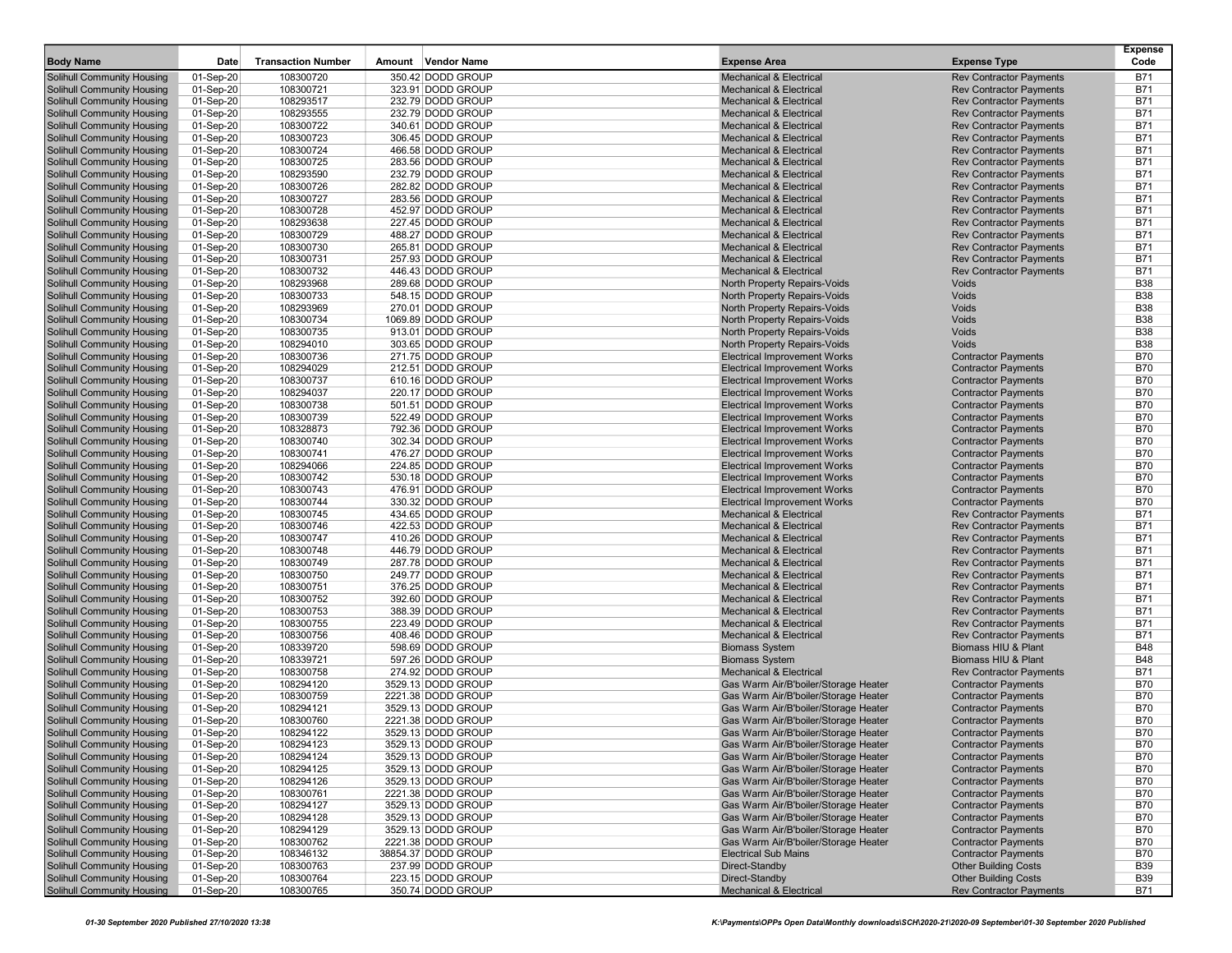| <b>Body Name</b>                  | Date        | <b>Transaction Number</b> | Amount Vendor Name                       | <b>Expense Area</b>                      | <b>Expense Type</b>            | <b>Expense</b><br>Code |
|-----------------------------------|-------------|---------------------------|------------------------------------------|------------------------------------------|--------------------------------|------------------------|
| <b>Solihull Community Housing</b> | 01-Sep-20   | 108300766                 | 350.51 DODD GROUP                        | <b>Mechanical &amp; Electrical</b>       | <b>Rev Contractor Payments</b> | <b>B71</b>             |
| Solihull Community Housing        | 01-Sep-20   | 108307443                 | 253.20 DODD GROUP                        | <b>Mechanical &amp; Electrical</b>       | <b>Rev Contractor Payments</b> | <b>B71</b>             |
| <b>Solihull Community Housing</b> | 01-Sep-20   | 108300767                 | 252.01 DODD GROUP                        | Direct-Adaptations-General               | <b>Internal Works</b>          | <b>B31</b>             |
| <b>Solihull Community Housing</b> | 01-Sep-20   | 108300768                 | 557.60 DODD GROUP                        | <b>Mechanical &amp; Electrical</b>       | <b>Rev Contractor Payments</b> | <b>B71</b>             |
| Solihull Community Housing        | 01-Sep-20   | 108300769                 | 311.02 DODD GROUP                        | <b>Mechanical &amp; Electrical</b>       | <b>Rev Contractor Payments</b> | <b>B71</b>             |
| <b>Solihull Community Housing</b> | 01-Sep-20   | 108300770                 | 288.73 DODD GROUP                        | <b>Mechanical &amp; Electrical</b>       | <b>Rev Contractor Payments</b> | <b>B71</b>             |
| <b>Solihull Community Housing</b> | 01-Sep-20   | 108300771                 | 323.95 DODD GROUP                        | <b>Mechanical &amp; Electrical</b>       | <b>Rev Contractor Payments</b> | <b>B71</b>             |
| Solihull Community Housing        | 01-Sep-20   | 108300772                 | 283.56 DODD GROUP                        | <b>Mechanical &amp; Electrical</b>       | <b>Rev Contractor Payments</b> | <b>B71</b>             |
| <b>Solihull Community Housing</b> | 01-Sep-20   | 108294157                 | 232.79 DODD GROUP                        | <b>Mechanical &amp; Electrical</b>       | <b>Rev Contractor Payments</b> | <b>B71</b>             |
| <b>Solihull Community Housing</b> | 01-Sep-20   | 108294159                 | 217.97 DODD GROUP                        | <b>Mechanical &amp; Electrical</b>       | <b>Rev Contractor Payments</b> | <b>B71</b>             |
| <b>Solihull Community Housing</b> | 01-Sep-20   | 108294161                 | 219.26 DODD GROUP                        | <b>Mechanical &amp; Electrical</b>       | <b>Rev Contractor Payments</b> | <b>B71</b>             |
| <b>Solihull Community Housing</b> | 01-Sep-20   | 108294163                 | 217.97 DODD GROUP                        | <b>Mechanical &amp; Electrical</b>       | <b>Rev Contractor Payments</b> | <b>B71</b>             |
| <b>Solihull Community Housing</b> | 01-Sep-20   | 108294196                 | 374.84 DODD GROUP                        | <b>North Property Repairs-Voids</b>      | Voids                          | <b>B38</b>             |
| <b>Solihull Community Housing</b> | 01-Sep-20   | 108294197                 | 256.30 DODD GROUP                        | North Property Repairs-Voids             | Voids                          | <b>B38</b>             |
| <b>Solihull Community Housing</b> | 01-Sep-20   | 108294198                 | 260.18 DODD GROUP                        | North Property Repairs-Voids             | Voids                          | <b>B38</b>             |
| <b>Solihull Community Housing</b> | 01-Sep-20   | 108300773                 | 432.45 DODD GROUP                        | <b>North Property Repairs-Voids</b>      | Voids                          | <b>B38</b>             |
| <b>Solihull Community Housing</b> | 01-Sep-20   | 108294199                 | 261.57 DODD GROUP                        | North Property Repairs-Voids             | Voids                          | <b>B38</b>             |
| <b>Solihull Community Housing</b> | 01-Sep-20   | 108300774                 | 556.66 DODD GROUP                        | <b>Electrical Improvement Works</b>      | <b>Contractor Payments</b>     | <b>B70</b>             |
| <b>Solihull Community Housing</b> | 01-Sep-20   | 108300775                 | 310.09 DODD GROUP                        | <b>Electrical Improvement Works</b>      | <b>Contractor Payments</b>     | <b>B70</b>             |
| <b>Solihull Community Housing</b> | 01-Sep-20   | 108294201                 | 233.56 DODD GROUP                        | <b>Electrical Improvement Works</b>      | <b>Contractor Payments</b>     | <b>B70</b>             |
| <b>Solihull Community Housing</b> | 01-Sep-20   | 108300776                 | 498.76 DODD GROUP                        | <b>Electrical Improvement Works</b>      | <b>Contractor Payments</b>     | <b>B70</b>             |
| <b>Solihull Community Housing</b> | 01-Sep-20   | 108300777                 | 764.23 DODD GROUP                        | <b>Electrical Improvement Works</b>      | <b>Contractor Payments</b>     | <b>B70</b>             |
| <b>Solihull Community Housing</b> | 01-Sep-20   | 108300778                 | 438.29 DODD GROUP                        | <b>Mechanical &amp; Electrical</b>       | <b>Rev Contractor Payments</b> | <b>B71</b>             |
| <b>Solihull Community Housing</b> | 01-Sep-20   | 108300779                 | 463.79 DODD GROUP                        | <b>Mechanical &amp; Electrical</b>       | <b>Rev Contractor Payments</b> | <b>B71</b>             |
| Solihull Community Housing        | 01-Sep-20   | 108300780                 | 449.52 DODD GROUP                        | <b>Mechanical &amp; Electrical</b>       | <b>Rev Contractor Payments</b> | <b>B71</b>             |
| <b>Solihull Community Housing</b> | 01-Sep-20   | 108300781                 | 410.40 DODD GROUP                        | <b>Mechanical &amp; Electrical</b>       | <b>Rev Contractor Payments</b> | <b>B71</b>             |
| <b>Solihull Community Housing</b> | 01-Sep-20   | 108294204                 | 227.13 DODD GROUP                        | <b>Mechanical &amp; Electrical</b>       | <b>Rev Contractor Payments</b> | <b>B71</b>             |
| <b>Solihull Community Housing</b> | 01-Sep-20   | 108300782                 | 245.31 DODD GROUP                        | <b>Mechanical &amp; Electrical</b>       | <b>Rev Contractor Payments</b> | <b>B71</b>             |
| <b>Solihull Community Housing</b> | 01-Sep-20   | 108300783                 | 458.93 DODD GROUP                        | <b>Mechanical &amp; Electrical</b>       | <b>Rev Contractor Payments</b> | <b>B71</b>             |
| <b>Solihull Community Housing</b> | 01-Sep-20   | 108300785                 | 272.83 DODD GROUP                        | <b>Mechanical &amp; Electrical</b>       | <b>Rev Contractor Payments</b> | <b>B71</b>             |
| <b>Solihull Community Housing</b> | 01-Sep-20   | 108328874                 | 8786.46 DODD GROUP                       | <b>Electrical Sub Mains</b>              | <b>Contractor Payments</b>     | <b>B70</b>             |
| <b>Solihull Community Housing</b> | 10-Sep-20   | 108300959                 | 233.67 DODD GROUP                        | <b>Mechanical &amp; Electrical</b>       | <b>Rev Contractor Payments</b> | <b>B71</b>             |
| <b>Solihull Community Housing</b> | 10-Sep-20   | 108301112                 | 233.67 DODD GROUP                        | <b>Mechanical &amp; Electrical</b>       | <b>Rev Contractor Payments</b> | <b>B71</b>             |
| <b>Solihull Community Housing</b> | 15-Sep-20   | 108308404                 | 272.03 DODD GROUP                        | <b>Mechanical &amp; Electrical</b>       | <b>Rev Contractor Payments</b> | <b>B71</b>             |
| <b>Solihull Community Housing</b> | 01-Sep-20   | 108325548                 | 344.00 DOORFIT PRODUCTS LTD              | Stores-Stores and delivery               | <b>Stocks</b>                  | R <sub>10</sub>        |
| <b>Solihull Community Housing</b> | 01-Sep-20   | 108325551                 | 181.15 DOORFIT PRODUCTS LTD              | Stores-Stores and delivery               | <b>Stocks</b>                  | R <sub>10</sub>        |
| <b>Solihull Community Housing</b> | 01-Sep-20   | 108325551                 | 151.10 DOORFIT PRODUCTS LTD              | Stores-Stores and delivery               | <b>Stocks</b>                  | R <sub>10</sub>        |
| <b>Solihull Community Housing</b> | 01-Sep-20   | 108325551                 | 108.69 DOORFIT PRODUCTS LTD              | Stores-Stores and delivery               | <b>Stocks</b>                  | R <sub>10</sub>        |
| <b>Solihull Community Housing</b> | 01-Sep-20   | 108325552                 | 294.00 DOORFIT PRODUCTS LTD              | Stores-Stores and delivery               | <b>Stocks</b>                  | R <sub>10</sub>        |
| <b>Solihull Community Housing</b> | 01-Sep-20   | 108325552                 | 60.00 DOORFIT PRODUCTS LTD               | Stores-Stores and delivery               | <b>Stocks</b>                  | R <sub>10</sub>        |
| <b>Solihull Community Housing</b> | 01-Sep-20   | 108325557                 | 94.80 DOORFIT PRODUCTS LTD               | Stores-Stores and delivery               | <b>Stocks</b>                  | R <sub>10</sub>        |
| <b>Solihull Community Housing</b> | 01-Sep-20   | 108325557                 | 73.90 DOORFIT PRODUCTS LTD               | Stores-Stores and delivery               | <b>Stocks</b>                  | R <sub>10</sub>        |
| <b>Solihull Community Housing</b> | 01-Sep-20   | 108325557                 | 108.69 DOORFIT PRODUCTS LTD              | Stores-Stores and delivery               | <b>Stocks</b>                  | R <sub>10</sub>        |
| <b>Solihull Community Housing</b> | 01-Sep-20   | 108318442                 | 120.00 DOORFIT PRODUCTS LTD              | Stores-Stores and delivery               | <b>Stocks</b>                  | R <sub>10</sub>        |
| <b>Solihull Community Housing</b> | 01-Sep-20   | 108318442                 | 90.00 DOORFIT PRODUCTS LTD               | Stores-Stores and delivery               | <b>Stocks</b>                  | R <sub>10</sub>        |
| <b>Solihull Community Housing</b> | 03-Sep-20   | 108318452                 | 332.00 DOORFIT PRODUCTS LTD              | Stores-Stores and delivery               | <b>Stocks</b>                  | R <sub>10</sub>        |
| <b>Solihull Community Housing</b> | 03-Sep-20   | 108318455                 | 391.00 DOORFIT PRODUCTS LTD              | Stores-Stores and delivery               | <b>Stocks</b>                  | R <sub>10</sub>        |
| <b>Solihull Community Housing</b> | 10-Sep-20   | 108318459                 | 332.00 DOORFIT PRODUCTS LTD              | Stores-Stores and delivery               | <b>Stocks</b>                  | R <sub>10</sub>        |
| <b>Solihull Community Housing</b> | 10-Sep-20   | 108318462                 | 43.75 DOORFIT PRODUCTS LTD               | Stores-Stores and delivery               | <b>Stocks</b>                  | R <sub>10</sub>        |
| Solihull Community Housing        | 10-Sep-20   | 108318462                 | 90.00 DOORFIT PRODUCTS LTD               | Stores-Stores and delivery               | <b>Stocks</b>                  | R <sub>10</sub>        |
| <b>Solihull Community Housing</b> | 10-Sep-20   | 108318462                 | 50.10 DOORFIT PRODUCTS LTD               | Stores-Stores and delivery               | <b>Stocks</b>                  | R <sub>10</sub>        |
| <b>Solihull Community Housing</b> | 10-Sep-20   | 108318462                 | 42.70 DOORFIT PRODUCTS LTD               | Stores-Stores and delivery               | <b>Stocks</b>                  | R <sub>10</sub>        |
| <b>Solihull Community Housing</b> | 10-Sep-20   | 108318462                 | 94.80 DOORFIT PRODUCTS LTD               | Stores-Stores and delivery               | <b>Stocks</b>                  | R <sub>10</sub>        |
| <b>Solihull Community Housing</b> | 10-Sep-20   | 108318462                 | 50.00 DOORFIT PRODUCTS LTD               | Stores-Stores and delivery               | <b>Stocks</b>                  | R <sub>10</sub>        |
| <b>Solihull Community Housing</b> | 09-Sep-20   | 108299615                 | 250.00 DRAINTECH SERVICES (MIDLANDS) LTD | North Property Repairs-Day to day        | <b>Other Works</b>             | <b>B32</b>             |
| Solihull Community Housing        | 01-Sep-20   | 108339979                 | 212.44 DRAINTECH SERVICES (MIDLANDS) LTD | North Property Repairs-Day to day        | <b>Other Works</b>             | B32                    |
| <b>Solihull Community Housing</b> | 01-Sep-20   | 108294292                 | 239.70 DRAINTECH SERVICES (MIDLANDS) LTD | North Property Repairs-Day to day        | <b>Other Works</b>             | <b>B32</b>             |
| Solihull Community Housing        | 01-Sep-20   | 108294294                 | 446.65 DRAINTECH SERVICES (MIDLANDS) LTD | North Property Repairs-Day to day        | <b>Other Works</b>             | <b>B32</b>             |
| <b>Solihull Community Housing</b> | 14-Sep-20   | 108340012                 | 631.82 DRAINTECH SERVICES (MIDLANDS) LTD | North Property Repairs-Day to day        | <b>Other Works</b>             | <b>B32</b>             |
| <b>Solihull Community Housing</b> | 14-Sep-20   | 108340013                 | 294.12 DRAINTECH SERVICES (MIDLANDS) LTD | North Property Repairs-Day to day        | <b>Other Works</b>             | <b>B32</b>             |
| Solihull Community Housing        | 01-Sep-20   | 108340018                 | 212.44 DRAINTECH SERVICES (MIDLANDS) LTD | North Property Repairs-Day to day        | <b>Other Works</b>             | <b>B32</b>             |
| <b>Solihull Community Housing</b> | 01-Sep-20   | 108340019                 | 315.94 DRAINTECH SERVICES (MIDLANDS) LTD | North Property Repairs-Day to day        | <b>Other Works</b>             | <b>B32</b>             |
| <b>Solihull Community Housing</b> | 01-Sep-20   | 108340020                 | 371.34 DRAINTECH SERVICES (MIDLANDS) LTD | North Property Repairs-Day to day        | <b>Other Works</b>             | <b>B32</b>             |
| <b>Solihull Community Housing</b> | 01-Sep-20   | 108346146                 | 572.52 DRAINTECH SERVICES (MIDLANDS) LTD | North Property Repairs-Day to day        | <b>Other Works</b>             | <b>B32</b>             |
| <b>Solihull Community Housing</b> | 01-Sep-20   | 108346147                 | 321.37 DRAINTECH SERVICES (MIDLANDS) LTD | North Property Repairs-Day to day        | <b>Other Works</b>             | <b>B32</b>             |
| Solihull Community Housing        | 01-Sep-20   | 108346148                 | 212.44 DRAINTECH SERVICES (MIDLANDS) LTD | <b>Public Sector - Maior Adaptations</b> | <b>Contractor Payments</b>     | <b>B70</b>             |
| <b>Solihull Community Housing</b> | 01-Sep-20   | 108294304                 | 212.44 DRAINTECH SERVICES (MIDLANDS) LTD | North Property Repairs-Day to day        | <b>Other Works</b>             | <b>B32</b>             |
| Solihull Community Housing        | $01-Sep-20$ | 108340021                 | 315.94 DRAINTECH SERVICES (MIDLANDS) LTD | North Property Repairs-Day to day        | <b>Other Works</b>             | <b>B32</b>             |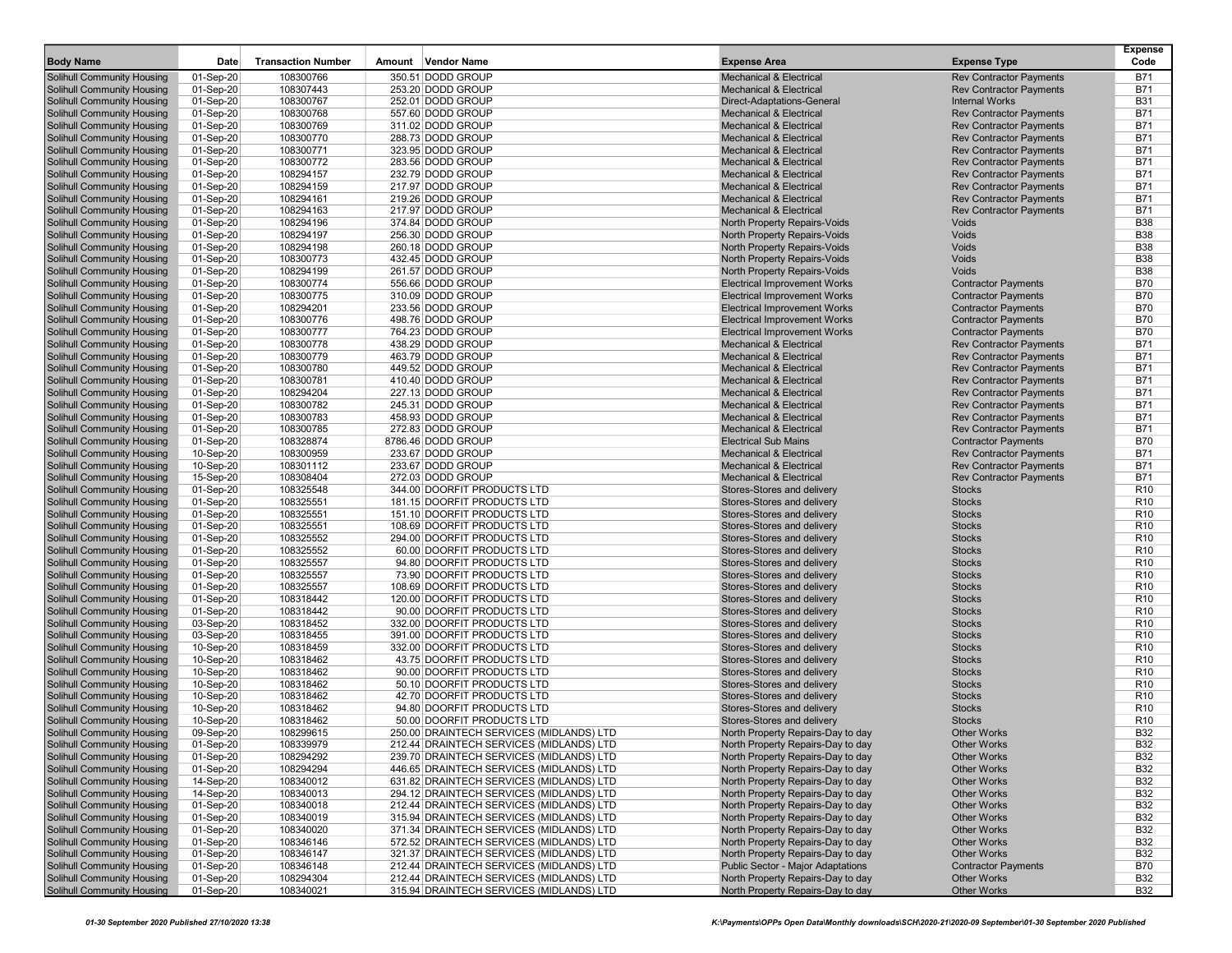| <b>Body Name</b>                                                       | Date                   | <b>Transaction Number</b> | Amount Vendor Name                                                                 | <b>Expense Area</b>                                                      | <b>Expense Type</b>                                      | <b>Expense</b><br>Code   |
|------------------------------------------------------------------------|------------------------|---------------------------|------------------------------------------------------------------------------------|--------------------------------------------------------------------------|----------------------------------------------------------|--------------------------|
| <b>Solihull Community Housing</b>                                      | 10-Sep-20              | 108301265                 | 4309.31 ELDERCARE                                                                  | Safe and Sound Operational                                               | <b>Other Supplier/Services Costs</b>                     | D90                      |
| Solihull Community Housing                                             | 01-Sep-20              | 108294386                 | 223.72 ENVIROCALL LTD                                                              | North Property Repairs-Day to day                                        | <b>Internal Works</b>                                    | <b>B31</b>               |
| <b>Solihull Community Housing</b>                                      | 01-Sep-20              | 108294389                 | 315.15 ENVIROCALL LTD                                                              | North Property Repairs-Day to day                                        | <b>Internal Works</b>                                    | <b>B31</b>               |
| Solihull Community Housing                                             | 03-Sep-20              | 108328929                 | 538.65 ENVIROCALL LTD                                                              | North Property Repairs-Day to day                                        | <b>Internal Works</b>                                    | <b>B31</b>               |
| Solihull Community Housing                                             | 01-Sep-20              | 108294394                 | 528.74 ENVIROCALL LTD                                                              | <b>Kitchens</b>                                                          | <b>Materials</b>                                         | D <sub>13</sub>          |
| <b>Solihull Community Housing</b>                                      | 01-Sep-20              | 108294406                 | 298.30 ENVIROCALL LTD                                                              | North Property Repairs-Day to day                                        | <b>Internal Works</b>                                    | <b>B31</b>               |
| <b>Solihull Community Housing</b>                                      | 01-Sep-20              | 108294411                 | 352.12 ENVIROCALL LTD                                                              | North Property Repairs-Day to day                                        | <b>Internal Works</b>                                    | <b>B31</b>               |
| Solihull Community Housing                                             | 01-Sep-20              | 108301122                 | 6028.45 ENVIROCALL LTD                                                             | <b>Electrical Sub Mains</b>                                              | <b>Contractor Payments</b>                               | <b>B70</b><br><b>B31</b> |
| <b>Solihull Community Housing</b><br><b>Solihull Community Housing</b> | 01-Sep-20<br>01-Sep-20 | 108301123<br>108294439    | 332.32 ENVIROCALL LTD<br>264.00 ENVIROCALL LTD                                     | North Property Repairs-Day to day<br><b>Electrical Improvement Works</b> | <b>Internal Works</b><br><b>Contractor Payments</b>      | <b>B70</b>               |
| <b>Solihull Community Housing</b>                                      | 01-Sep-20              | 108294443                 | 243.19 ENVIROCALL LTD                                                              | North Property Repairs-Day to day                                        | <b>Internal Works</b>                                    | <b>B31</b>               |
| <b>Solihull Community Housing</b>                                      | 01-Sep-20              | 108308424                 | 290.51 ENVIROCALL LTD                                                              | North Property Repairs-Day to day                                        | <b>Internal Works</b>                                    | <b>B31</b>               |
| <b>Solihull Community Housing</b>                                      | 03-Sep-20              | 108308435                 | 280.60 ENVIROCALL LTD                                                              | North Property Repairs-Day to day                                        | <b>Internal Works</b>                                    | <b>B31</b>               |
| <b>Solihull Community Housing</b>                                      | 11-Sep-20              | 108328937                 | 223.72 ENVIROCALL LTD                                                              | North Property Repairs-Day to day                                        | <b>Internal Works</b>                                    | <b>B31</b>               |
| Solihull Community Housing                                             | 08-Sep-20              | 108328940                 | 283.90 ENVIROCALL LTD                                                              | North Property Repairs-Day to day                                        | <b>Internal Works</b>                                    | <b>B31</b>               |
| <b>Solihull Community Housing</b>                                      | 10-Sep-20              | 108328947                 | 486.38 ENVIROCALL LTD                                                              | North Property Repairs-Day to day                                        | <b>Internal Works</b>                                    | <b>B31</b>               |
| <b>Solihull Community Housing</b>                                      | 14-Sep-20              | 108346149                 | 221.18 ENVIROCALL LTD                                                              | North Property Repairs-Day to day                                        | <b>Internal Works</b>                                    | <b>B31</b>               |
| <b>Solihull Community Housing</b>                                      | 18-Sep-20              | 108346152                 | 236.20 ENVIROCALL LTD                                                              | North Property Repairs-Day to day                                        | <b>Internal Works</b>                                    | <b>B31</b>               |
| <b>Solihull Community Housing</b>                                      | 17-Sep-20              | 108346154                 | 211.22 ENVIROCALL LTD                                                              | North Property Repairs-Day to day                                        | <b>Internal Works</b>                                    | <b>B31</b>               |
| <b>Solihull Community Housing</b>                                      | 17-Sep-20              | 108346161                 | 352.00 ENVIROCALL LTD                                                              | North Property Repairs-Day to day                                        | <b>Internal Works</b>                                    | <b>B31</b>               |
| <b>Solihull Community Housing</b>                                      | 16-Sep-20              | 108346181                 | 304.92 ENVIROCALL LTD                                                              | North Property Repairs-Day to day                                        | <b>Internal Works</b>                                    | <b>B31</b>               |
| <b>Solihull Community Housing</b>                                      | 22-Sep-20              | 108329345                 | 22088.52 ENVIRONMENTAL CONTRACTS LTD                                               | Stores-Stores and delivery                                               | <b>Waste Disposal</b>                                    | E20                      |
| <b>Solihull Community Housing</b>                                      | 21-Sep-20              | 108325573                 | 418.00 EUROPEAN METAL RECYCLING LTD                                                | Stores-Stores and delivery                                               | <b>Waste Disposal</b>                                    | E20                      |
| <b>Solihull Community Housing</b>                                      | 21-Sep-20              | 108325574                 | 247.00 EUROPEAN METAL RECYCLING LTD                                                | Stores-Stores and delivery                                               | <b>Waste Disposal</b>                                    | E20                      |
| Solihull Community Housing                                             | 08-Sep-20              | 108296123                 | 405.00 FAMILY CARE TRUST (SOLIHULL)                                                | <b>Private Sector Leasing</b>                                            | <b>Other Works</b>                                       | <b>B32</b>               |
| <b>Solihull Community Housing</b><br><b>Solihull Community Housing</b> | 01-Sep-20<br>01-Sep-20 | 108308408<br>108308409    | 264.50 FAMILY CARE TRUST (SOLIHULL)<br>264.50 FAMILY CARE TRUST (SOLIHULL)         | North Property Repairs-Day to day<br>North Property Repairs-Day to day   | <b>External Structures</b><br><b>External Structures</b> | <b>B33</b><br><b>B33</b> |
| Solihull Community Housing                                             | 01-Sep-20              | 108308410                 | 264.50 FAMILY CARE TRUST (SOLIHULL)                                                | North Property Repairs-Day to day                                        | <b>External Structures</b>                               | <b>B33</b>               |
| <b>Solihull Community Housing</b>                                      | 01-Sep-20              | 108308411                 | 264.50 FAMILY CARE TRUST (SOLIHULL)                                                | North Property Repairs-Day to day                                        | <b>External Structures</b>                               | <b>B33</b>               |
| <b>Solihull Community Housing</b>                                      | 01-Sep-20              | 108308412                 | 264.50 FAMILY CARE TRUST (SOLIHULL)                                                | North Property Repairs-Voids                                             | Voids                                                    | <b>B38</b>               |
| Solihull Community Housing                                             | 01-Sep-20              | 108308413                 | 943.50 FAMILY CARE TRUST (SOLIHULL)                                                | North Property Repairs-Voids                                             | Voids                                                    | <b>B38</b>               |
| <b>Solihull Community Housing</b>                                      | 01-Sep-20              | 108308415                 | 264.50 FAMILY CARE TRUST (SOLIHULL)                                                | North Property Repairs-Voids                                             | Voids                                                    | <b>B38</b>               |
| <b>Solihull Community Housing</b>                                      | 01-Sep-20              | 108308418                 | 925.75 FAMILY CARE TRUST (SOLIHULL                                                 | North Property Repairs-Voids                                             | Voids                                                    | <b>B38</b>               |
| <b>Solihull Community Housing</b>                                      | 01-Sep-20              | 108281712                 | 3885.71 GABLES BED & BREAKFAST LTD                                                 | Housing Aid & Homelessness                                               | <b>B&amp;B Accommodation</b>                             | <b>B23</b>               |
| <b>Solihull Community Housing</b>                                      | 07-Sep-20              | 108292464                 | 4400.00 GABLES BED & BREAKFAST LTD                                                 | Housing Aid & Homelessness                                               | <b>B&amp;B Accommodation</b>                             | <b>B23</b>               |
| <b>Solihull Community Housing</b>                                      | 08-Sep-20              | 108295730                 | 9257.14 GABLES BED & BREAKFAST LTD                                                 | <b>Housing Aid &amp; Homelessness</b>                                    | <b>B&amp;B Accommodation</b>                             | <b>B23</b>               |
| <b>Solihull Community Housing</b>                                      | 08-Sep-20              | 108295730                 | -4628.57 GABLES BED & BREAKFAST LTD                                                | Housing Aid & Homelessness                                               | <b>B&amp;B Accommodation</b>                             | <b>B23</b>               |
| <b>Solihull Community Housing</b>                                      | 24-Sep-20              | 108341450                 | 4457.14 GABLES BED & BREAKFAST LTD                                                 | Housing Aid & Homelessness                                               | <b>B&amp;B Accommodation</b>                             | <b>B23</b>               |
| <b>Solihull Community Housing</b>                                      | 24-Sep-20              | 108341452                 | 8342.86 GABLES BED & BREAKFAST LTD                                                 | Housing Aid & Homelessness                                               | <b>B&amp;B Accommodation</b>                             | <b>B23</b>               |
| <b>Solihull Community Housing</b>                                      | 24-Sep-20              | 108341452                 | -4171.43 GABLES BED & BREAKFAST LTD                                                | Housing Aid & Homelessness                                               | <b>B&amp;B Accommodation</b>                             | <b>B23</b>               |
| <b>Solihull Community Housing</b>                                      | 28-Sep-20              | 108346035                 | 4390.38 GABLES BED & BREAKFAST LTD                                                 | <b>Housing Aid &amp; Homelessness</b>                                    | <b>B&amp;B Accommodation</b>                             | <b>B23</b><br>D90        |
| <b>Solihull Community Housing</b><br><b>Solihull Community Housing</b> | 02-Sep-20<br>21-Sep-20 | 108283443<br>108324458    | 253.00 GRANGE REMOVAL CO LTD<br>531.68 HAMMOND LUBRICANTS & CHEMICALS LTD          | Housing Aid & Homelessness<br>Anti Graffiti Team                         | <b>Other Supplier/Services Costs</b><br><b>Materials</b> | D <sub>13</sub>          |
| <b>Solihull Community Housing</b>                                      | 02-Sep-20              | 108340039                 | 300.00 HANDICARE ACCESSIBILITY LTD                                                 | Public Sector - Major Adaptations                                        | <b>Contractor Payments</b>                               | <b>B70</b>               |
| <b>Solihull Community Housing</b>                                      | 01-Sep-20              | 108340040                 | 3942.00 HANDICARE ACCESSIBILITY LTD                                                | <b>Private Sector - Disabled Facilities Grants</b>                       | <b>Contractor Payments</b>                               | <b>B70</b>               |
| <b>Solihull Community Housing</b>                                      | 17-Sep-20              | 108346344                 | 1877.00 HANDICARE ACCESSIBILITY LTD                                                | Private Sector - Disabled Facilities Grants                              | <b>Contractor Payments</b>                               | <b>B70</b>               |
| <b>Solihull Community Housing</b>                                      | 01-Sep-20              | 108340871                 | 33975.00 HARDALL INTERNATIONAL LIMITED                                             | <b>Fire Protection Works</b>                                             | <b>Contractor Payments</b>                               | <b>B70</b>               |
| <b>Solihull Community Housing</b>                                      | 01-Sep-20              | 108309490                 | 1790.00 HARDYMAN GROUP LTD                                                         | <b>Kitchens</b>                                                          | <b>Contractor Payments</b>                               | <b>B70</b>               |
| <b>Solihull Community Housing</b>                                      | 03-Sep-20              | 108309491                 | 4182.00 HARDYMAN GROUP LTD                                                         | <b>Kitchens</b>                                                          | <b>Contractor Payments</b>                               | <b>B70</b>               |
| <b>Solihull Community Housing</b>                                      | 01-Sep-20              | 108340038                 | 4701.00 HARDYMAN GROUP LTD                                                         | Private Sector - Disabled Facilities Grants                              | <b>Contractor Payments</b>                               | <b>B70</b>               |
| <b>Solihull Community Housing</b>                                      | 09-Sep-20              | 108309492                 | 3142.00 HARDYMAN GROUP LTD                                                         | <b>Kitchens</b>                                                          | <b>Contractor Payments</b>                               | <b>B70</b>               |
| <b>Solihull Community Housing</b>                                      | 01-Sep-20              | 108309493                 | 2922.95 HARDYMAN GROUP LTD                                                         | <b>Kitchens</b>                                                          | <b>Contractor Payments</b>                               | <b>B70</b>               |
| <b>Solihull Community Housing</b>                                      | 21-Sep-20              | 108346343                 | 3985.00 HARDYMAN GROUP LTD                                                         | Public Sector - Major Adaptations                                        | <b>Contractor Payments</b>                               | <b>B70</b>               |
| <b>Solihull Community Housing</b>                                      | 03-Sep-20              | 108287490                 | -591.23 HI-SPEC FACILITIES SERVICES PLC                                            | <b>Endeavour House</b>                                                   | Cleaning                                                 | <b>B50</b>               |
| <b>Solihull Community Housing</b>                                      | 03-Sep-20              | 108287478                 | 2881.79 HI-SPEC FACILITIES SERVICES PLC                                            | <b>Endeavour House</b>                                                   | Cleaning                                                 | <b>B50</b>               |
| Solihull Community Housing                                             | 03-Sep-20              | 108287478                 | 1167.13 HI-SPEC FACILITIES SERVICES PLC                                            | <b>Endeavour House</b>                                                   | <b>Other Premises Costs</b>                              | <b>B90</b>               |
| <b>Solihull Community Housing</b>                                      | 03-Sep-20              | 108287478                 | 366.77 HI-SPEC FACILITIES SERVICES PLC                                             | <b>CCTV</b>                                                              | Cleaning                                                 | <b>B50</b>               |
| Solihull Community Housing                                             | 03-Sep-20              | 108287478                 | 198.26 HI-SPEC FACILITIES SERVICES PLC                                             | <b>Auckland Hall</b>                                                     | Cleaning                                                 | <b>B50</b>               |
| <b>Solihull Community Housing</b><br>Solihull Community Housing        | 03-Sep-20              | 108287478                 | 392.97 HI-SPEC FACILITIES SERVICES PLC                                             | <b>Frontline Offices</b>                                                 | Cleaning                                                 | <b>B50</b>               |
| Solihull Community Housing                                             | 03-Sep-20              | 108287478                 | 1076.25 HI-SPEC FACILITIES SERVICES PLC<br>2881.79 HI-SPEC FACILITIES SERVICES PLC | Business Support - MST Back Office Support<br><b>Endeavour House</b>     | Cleaning<br>Cleaning                                     | <b>B50</b><br><b>B50</b> |
| <b>Solihull Community Housing</b>                                      | 08-Sep-20<br>08-Sep-20 | 108295729<br>108295729    | 1167.13 HI-SPEC FACILITIES SERVICES PLC                                            | <b>Endeavour House</b>                                                   | <b>Other Premises Costs</b>                              | <b>B90</b>               |
| Solihull Community Housing                                             | 08-Sep-20              | 108295729                 | 366.77 HI-SPEC FACILITIES SERVICES PLC                                             | <b>CCTV</b>                                                              | Cleaning                                                 | <b>B50</b>               |
| <b>Solihull Community Housing</b>                                      | 08-Sep-20              | 108295729                 | 1076.25 HI-SPEC FACILITIES SERVICES PLC                                            | Business Support - MST Back Office Support                               | Cleaning                                                 | <b>B50</b>               |
| Solihull Community Housing                                             | 07-Sep-20              | 108292490                 | 125100.00 HM REVENUE & CUSTOMS                                                     | <b>VAT</b>                                                               | <b>Creditor: Government</b>                              | S04                      |
| Solihull Community Housing                                             | 18-Sep-20              | 108323765                 | 3215.00 HM REVENUE & CUSTOMS                                                       | <b>Central Administration</b>                                            | <b>Other Employee Costs</b>                              | A90                      |
| <b>Solihull Community Housing</b>                                      | 18-Sep-20              | 108324141                 | 3752.00 HM REVENUE & CUSTOMS                                                       | <b>Central Administration</b>                                            | <b>Other Employee Costs</b>                              | A90                      |
| <b>Solihull Community Housing</b>                                      | 04-Sep-20              | 108288921                 | 8950.00 HOUSEMARK LTD                                                              | <b>Central Administration</b>                                            | <b>Professional Fees</b>                                 | D50                      |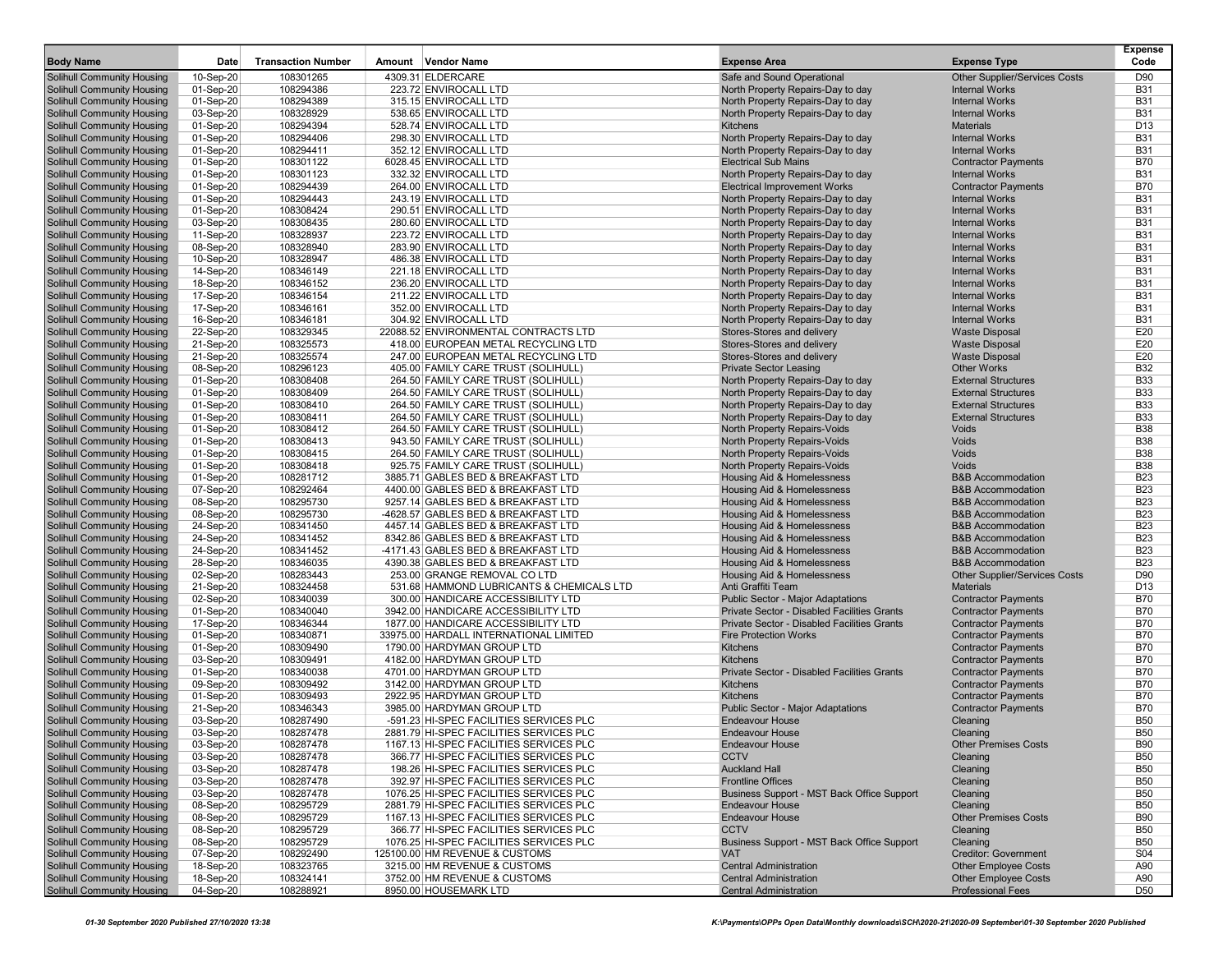| <b>Body Name</b>                                                       | Date                   | <b>Transaction Number</b> | Vendor Name<br>Amount                                                                             | <b>Expense Area</b>                                      | <b>Expense Type</b>                                               | <b>Expense</b><br>Code             |
|------------------------------------------------------------------------|------------------------|---------------------------|---------------------------------------------------------------------------------------------------|----------------------------------------------------------|-------------------------------------------------------------------|------------------------------------|
| <b>Solihull Community Housing</b>                                      | 10-Sep-20              | 108301234                 | 450.00 HQN LTD                                                                                    | Training                                                 | Training                                                          | A80                                |
| <b>Solihull Community Housing</b>                                      | 01-Sep-20              | 108294515                 | 6150.00 HUNTLEY REFRIGERATION LTD                                                                 | Flat Re-roofing                                          | <b>Contractor Payments</b>                                        | <b>B70</b>                         |
| <b>Solihull Community Housing</b>                                      | 09-Sep-20              | 108326457                 | 989.52 HUNTLEY REFRIGERATION LTD                                                                  | <b>Endeavour House</b>                                   | <b>General Building Costs</b>                                     | <b>B30</b>                         |
| <b>Solihull Community Housing</b>                                      | 02-Sep-20              | 108283488                 | 229.00 INSIDE HOUSING                                                                             | Training                                                 | Training                                                          | A80                                |
| <b>Solihull Community Housing</b>                                      | 01-Sep-20              | 108309449                 | 728.00 INTEGRATED WATER SERVICES LTD                                                              | Client ¿ H & S Water Risk                                | <b>Water risks</b>                                                | <b>B13</b>                         |
| <b>Solihull Community Housing</b>                                      | 01-Sep-20              | 108309450                 | 295.00 INTEGRATED WATER SERVICES LTD                                                              | Client ¿ H & S Water Risk                                | <b>Water risks</b>                                                | <b>B13</b>                         |
| <b>Solihull Community Housing</b>                                      | 07-Sep-20              | 108292957                 | 673.75 JAMES ANDREWS RECRUITMENT SOLUTIONS LTD                                                    | <b>Estate Mgmt Team</b>                                  | <b>Agency Staff</b>                                               | A60                                |
| <b>Solihull Community Housing</b><br><b>Solihull Community Housing</b> | 07-Sep-20<br>09-Sep-20 | 108292957<br>108299491    | 121.75 JAMES ANDREWS RECRUITMENT SOLUTIONS LTD<br>1128.50 JAMES ANDREWS RECRUITMENT SOLUTIONS LTD | <b>Estate Mgmt Team</b><br>Housing Aid & Homelessness    | <b>Agency Staff</b>                                               | A60<br>A61                         |
| <b>Solihull Community Housing</b>                                      | 09-Sep-20              | 108299492                 | 1174.25 JAMES ANDREWS RECRUITMENT SOLUTIONS LTD                                                   | Housing Aid & Homelessness                               | Agency Staff (Funded Posts)<br><b>Agency Staff (Funded Posts)</b> | A61                                |
| <b>Solihull Community Housing</b>                                      | 09-Sep-20              | 108299493                 | 1136.13 JAMES ANDREWS RECRUITMENT SOLUTIONS LTD                                                   | Housing Aid & Homelessness                               | <b>Agency Staff (Funded Posts)</b>                                | A61                                |
| <b>Solihull Community Housing</b>                                      | 09-Sep-20              | 108299498                 | 1128.50 JAMES ANDREWS RECRUITMENT SOLUTIONS LTD                                                   | Housing Aid & Homelessness                               | Agency Staff (Funded Posts)                                       | A61                                |
| <b>Solihull Community Housing</b>                                      | 28-Sep-20              | 108346045                 | 1143.75 JAMES ANDREWS RECRUITMENT SOLUTIONS LTD                                                   | Housing Aid & Homelessness                               | Agency Staff (Funded Posts)                                       | A61                                |
| <b>Solihull Community Housing</b>                                      | 29-Sep-20              | 108346502                 | 1128.50 JAMES ANDREWS RECRUITMENT SOLUTIONS LTD                                                   | Housing Aid & Homelessness                               | <b>Agency Staff (Funded Posts)</b>                                | A61                                |
| <b>Solihull Community Housing</b>                                      | 07-Sep-20              | 108292960                 | 128927.39 JESSUP BROTHERS LTD                                                                     | New Build - Faulkner Road                                | <b>Contractor Payments</b>                                        | <b>B70</b>                         |
| <b>Solihull Community Housing</b>                                      | 07-Sep-20              | 108292960                 | 66196.31 JESSUP BROTHERS LTD                                                                      | New Build - Wagon Lane                                   | <b>Contractor Payments</b>                                        | <b>B70</b>                         |
| <b>Solihull Community Housing</b>                                      | 07-Sep-20              | 108292960                 | 82126.13 JESSUP BROTHERS LTD                                                                      | New Build - Brackleys Way                                | <b>Contractor Payments</b>                                        | <b>B70</b>                         |
| <b>Solihull Community Housing</b>                                      | 07-Sep-20              | 108292960                 | 47814.82 JESSUP BROTHERS LTD                                                                      | New Build - Willow Way                                   | <b>Contractor Payments</b>                                        | <b>B70</b>                         |
| <b>Solihull Community Housing</b>                                      | 01-Sep-20              | 108322978                 | 32.76 JEWSON LTD                                                                                  | Stores-Stores and delivery                               | <b>Stocks</b>                                                     | R <sub>10</sub>                    |
| <b>Solihull Community Housing</b>                                      | 01-Sep-20              | 108322978                 | 32.15 JEWSON LTD                                                                                  | Stores-Stores and delivery                               | <b>Stocks</b>                                                     | R <sub>10</sub>                    |
| <b>Solihull Community Housing</b>                                      | 01-Sep-20              | 108322978                 | 94.80 JEWSON LTD                                                                                  | Stores-Stores and delivery                               | <b>Stocks</b>                                                     | R <sub>10</sub>                    |
| <b>Solihull Community Housing</b>                                      | 01-Sep-20              | 108322978                 | 3.55 JEWSON LTD                                                                                   | Stores-Stores and delivery                               | <b>Stocks</b>                                                     | R <sub>10</sub>                    |
| <b>Solihull Community Housing</b>                                      | 01-Sep-20              | 108322978                 | 93.40 JEWSON LTD                                                                                  | Stores-Stores and delivery                               | <b>Stocks</b>                                                     | R <sub>10</sub>                    |
| <b>Solihull Community Housing</b>                                      | 01-Sep-20              | 108322978                 | 12.40 JEWSON LTD                                                                                  | Stores-Stores and delivery                               | <b>Stocks</b>                                                     | R <sub>10</sub>                    |
| <b>Solihull Community Housing</b>                                      | 01-Sep-20              | 108322978                 | 46.20 JEWSON LTD                                                                                  | Stores-Stores and delivery                               | <b>Stocks</b>                                                     | R <sub>10</sub>                    |
| <b>Solihull Community Housing</b>                                      | 01-Sep-20              | 108322978                 | 27.90 JEWSON LTD                                                                                  | Stores-Stores and delivery                               | <b>Stocks</b>                                                     | R <sub>10</sub>                    |
| <b>Solihull Community Housing</b>                                      | 01-Sep-20              | 108322978                 | 86.24 JEWSON LTD                                                                                  | Stores-Stores and delivery                               | <b>Stocks</b>                                                     | R <sub>10</sub>                    |
| <b>Solihull Community Housing</b>                                      | 01-Sep-20              | 108322978                 | 442.00 JEWSON LTD                                                                                 | Stores-Stores and delivery                               | <b>Stocks</b>                                                     | R <sub>10</sub>                    |
| <b>Solihull Community Housing</b>                                      | 01-Sep-20              | 108322978                 | 165.40 JEWSON LTD                                                                                 | Stores-Stores and delivery                               | <b>Stocks</b>                                                     | R <sub>10</sub>                    |
| <b>Solihull Community Housing</b>                                      | 01-Sep-20              | 108322979                 | 1053.96 JEWSON LTD                                                                                | Stores-Stores and delivery                               | <b>Stocks</b>                                                     | R <sub>10</sub>                    |
| <b>Solihull Community Housing</b>                                      | 01-Sep-20              | 108322986                 | 170.60 JEWSON LTD                                                                                 | Stores-Stores and delivery                               | <b>Stocks</b>                                                     | R <sub>10</sub>                    |
| <b>Solihull Community Housing</b>                                      | 01-Sep-20              | 108322986                 | 353.80 JEWSON LTD<br>9.99 JEWSON LTD                                                              | Stores-Stores and delivery                               | <b>Stocks</b>                                                     | R <sub>10</sub>                    |
| <b>Solihull Community Housing</b><br><b>Solihull Community Housing</b> | 01-Sep-20              | 108322986<br>108322988    |                                                                                                   | Stores-Stores and delivery<br>Stores-Stores and delivery | <b>Stocks</b><br><b>Stocks</b>                                    | R <sub>10</sub><br>R <sub>10</sub> |
| <b>Solihull Community Housing</b>                                      | 01-Sep-20<br>01-Sep-20 | 108322988                 | 7.80 JEWSON LTD<br>152.46 JEWSON LTD                                                              | Stores-Stores and delivery                               | <b>Stocks</b>                                                     | R <sub>10</sub>                    |
| <b>Solihull Community Housing</b>                                      | 01-Sep-20              | 108322988                 | 71.70 JEWSON LTD                                                                                  | Stores-Stores and delivery                               | <b>Stocks</b>                                                     | R <sub>10</sub>                    |
| <b>Solihull Community Housing</b>                                      | 01-Sep-20              | 108322988                 | 95.00 JEWSON LTD                                                                                  | Stores-Stores and delivery                               | <b>Stocks</b>                                                     | R <sub>10</sub>                    |
| <b>Solihull Community Housing</b>                                      | 01-Sep-20              | 108322988                 | 28.02 JEWSON LTD                                                                                  | Stores-Stores and delivery                               | <b>Stocks</b>                                                     | R <sub>10</sub>                    |
| <b>Solihull Community Housing</b>                                      | 01-Sep-20              | 108322988                 | 33.00 JEWSON LTD                                                                                  | Stores-Stores and delivery                               | <b>Stocks</b>                                                     | R <sub>10</sub>                    |
| <b>Solihull Community Housing</b>                                      | 01-Sep-20              | 108322989                 | 578.70 JEWSON LTD                                                                                 | Stores-Stores and delivery                               | <b>Stocks</b>                                                     | R <sub>10</sub>                    |
| <b>Solihull Community Housing</b>                                      | 01-Sep-20              | 108322990                 | 380.00 JEWSON LTD                                                                                 | Stores-Stores and delivery                               | <b>Stocks</b>                                                     | R <sub>10</sub>                    |
| <b>Solihull Community Housing</b>                                      | 01-Sep-20              | 108322993                 | 118.52 JEWSON LTD                                                                                 | Stores-Stores and delivery                               | <b>Stocks</b>                                                     | R <sub>10</sub>                    |
| <b>Solihull Community Housing</b>                                      | 01-Sep-20              | 108322993                 | 130.30 JEWSON LTD                                                                                 | Stores-Stores and delivery                               | <b>Stocks</b>                                                     | R <sub>10</sub>                    |
| <b>Solihull Community Housing</b>                                      | 01-Sep-20              | 108322993                 | 70.70 JEWSON LTD                                                                                  | Stores-Stores and delivery                               | <b>Stocks</b>                                                     | R <sub>10</sub>                    |
| <b>Solihull Community Housing</b>                                      | 01-Sep-20              | 108322993                 | 27.50 JEWSON LTD                                                                                  | Stores-Stores and delivery                               | <b>Stocks</b>                                                     | R <sub>10</sub>                    |
| <b>Solihull Community Housing</b>                                      | 01-Sep-20              | 108322993                 | 59.50 JEWSON LTD                                                                                  | Stores-Stores and delivery                               | <b>Stocks</b>                                                     | R <sub>10</sub>                    |
| <b>Solihull Community Housing</b>                                      | 01-Sep-20              | 108322993                 | 41.80 JEWSON LTD                                                                                  | Stores-Stores and delivery                               | <b>Stocks</b>                                                     | R <sub>10</sub>                    |
| <b>Solihull Community Housing</b>                                      | 01-Sep-20              | 108322993                 | 202.20 JEWSON LTD                                                                                 | Stores-Stores and delivery                               | <b>Stocks</b>                                                     | R <sub>10</sub>                    |
| <b>Solihull Community Housing</b>                                      | 01-Sep-20              | 108322994                 | 83.16 JEWSON LTD                                                                                  | Stores-Stores and delivery                               | <b>Stocks</b>                                                     | R <sub>10</sub>                    |
| <b>Solihull Community Housing</b>                                      | 01-Sep-20              | 108322994                 | 106.80 JEWSON LTD                                                                                 | Stores-Stores and delivery                               | <b>Stocks</b>                                                     | R <sub>10</sub>                    |
| <b>Solihull Community Housing</b>                                      | 01-Sep-20              | 108322994                 | 110.00 JEWSON LTD                                                                                 | Stores-Stores and delivery                               | <b>Stocks</b>                                                     | R <sub>10</sub>                    |
| <b>Solihull Community Housing</b>                                      | 01-Sep-20              | 108322994                 | 136.08 JEWSON LTD                                                                                 | Stores-Stores and delivery                               | <b>Stocks</b>                                                     | R <sub>10</sub>                    |
| <b>Solihull Community Housing</b>                                      | 01-Sep-20              | 108322994                 | 406.56 JEWSON LTD                                                                                 | Stores-Stores and delivery                               | <b>Stocks</b>                                                     | R <sub>10</sub>                    |
| <b>Solihull Community Housing</b>                                      | 01-Sep-20              | 108322994                 | 29.10 JEWSON LTD                                                                                  | Stores-Stores and delivery                               | <b>Stocks</b>                                                     | R <sub>10</sub>                    |
| <b>Solihull Community Housing</b>                                      | 01-Sep-20              | 108322997                 | 4.50 JEWSON LTD                                                                                   | Stores-Stores and delivery                               | <b>Stocks</b>                                                     | R <sub>10</sub>                    |
| Solihull Community Housing<br><b>Solihull Community Housing</b>        | 01-Sep-20              | 108322997                 | 14.74 JEWSON LI D<br>55.60 JEWSON LTD                                                             | Stores-Stores and delivery                               | <b>Stocks</b>                                                     | R <sub>10</sub>                    |
| <b>Solihull Community Housing</b>                                      | 01-Sep-20              | 108322997                 |                                                                                                   | Stores-Stores and delivery                               | <b>Stocks</b>                                                     | R <sub>10</sub>                    |
| <b>Solihull Community Housing</b>                                      | 01-Sep-20<br>01-Sep-20 | 108322997<br>108322997    | 5.90 JEWSON LTD<br>20.70 JEWSON LTD                                                               | Stores-Stores and delivery<br>Stores-Stores and delivery | <b>Stocks</b><br><b>Stocks</b>                                    | R <sub>10</sub><br>R <sub>10</sub> |
| <b>Solihull Community Housing</b>                                      | 01-Sep-20              | 108322997                 | 112.60 JEWSON LTD                                                                                 | Stores-Stores and delivery                               | <b>Stocks</b>                                                     | R <sub>10</sub>                    |
| <b>Solihull Community Housing</b>                                      | 01-Sep-20              | 108322997                 | 35.00 JEWSON LTD                                                                                  | Stores-Stores and delivery                               | <b>Stocks</b>                                                     | R <sub>10</sub>                    |
| Solihull Community Housing                                             | 01-Sep-20              | 108322997                 | 46.95 JEWSON LTD                                                                                  | Stores-Stores and delivery                               | <b>Stocks</b>                                                     | R <sub>10</sub>                    |
| Solihull Community Housing                                             | 01-Sep-20              | 108323001                 | 246.92 JEWSON LTD                                                                                 | Stores-Stores and delivery                               | <b>Stocks</b>                                                     | R <sub>10</sub>                    |
| <b>Solihull Community Housing</b>                                      | 01-Sep-20              | 108323003                 | 88.20 JEWSON LTD                                                                                  | Stores-Stores and delivery                               | <b>Stocks</b>                                                     | R <sub>10</sub>                    |
| Solihull Community Housing                                             | 01-Sep-20              | 108323003                 | 359.00 JEWSON LTD                                                                                 | Stores-Stores and delivery                               | <b>Stocks</b>                                                     | R <sub>10</sub>                    |
| <b>Solihull Community Housing</b>                                      | 01-Sep-20              | 108323004                 | 237.50 JEWSON LTD                                                                                 | Stores-Stores and delivery                               | <b>Stocks</b>                                                     | R <sub>10</sub>                    |
| <b>Solihull Community Housing</b>                                      | 01-Sep-20              | 108323006                 | 11.00 JEWSON LTD                                                                                  | Stores-Stores and delivery                               | <b>Stocks</b>                                                     | R <sub>10</sub>                    |
| Solihull Community Housing                                             | $01-Sep-20$            | 108323006                 | 6.60 JEWSON LTD                                                                                   | Stores-Stores and delivery                               | <b>Stocks</b>                                                     | R <sub>10</sub>                    |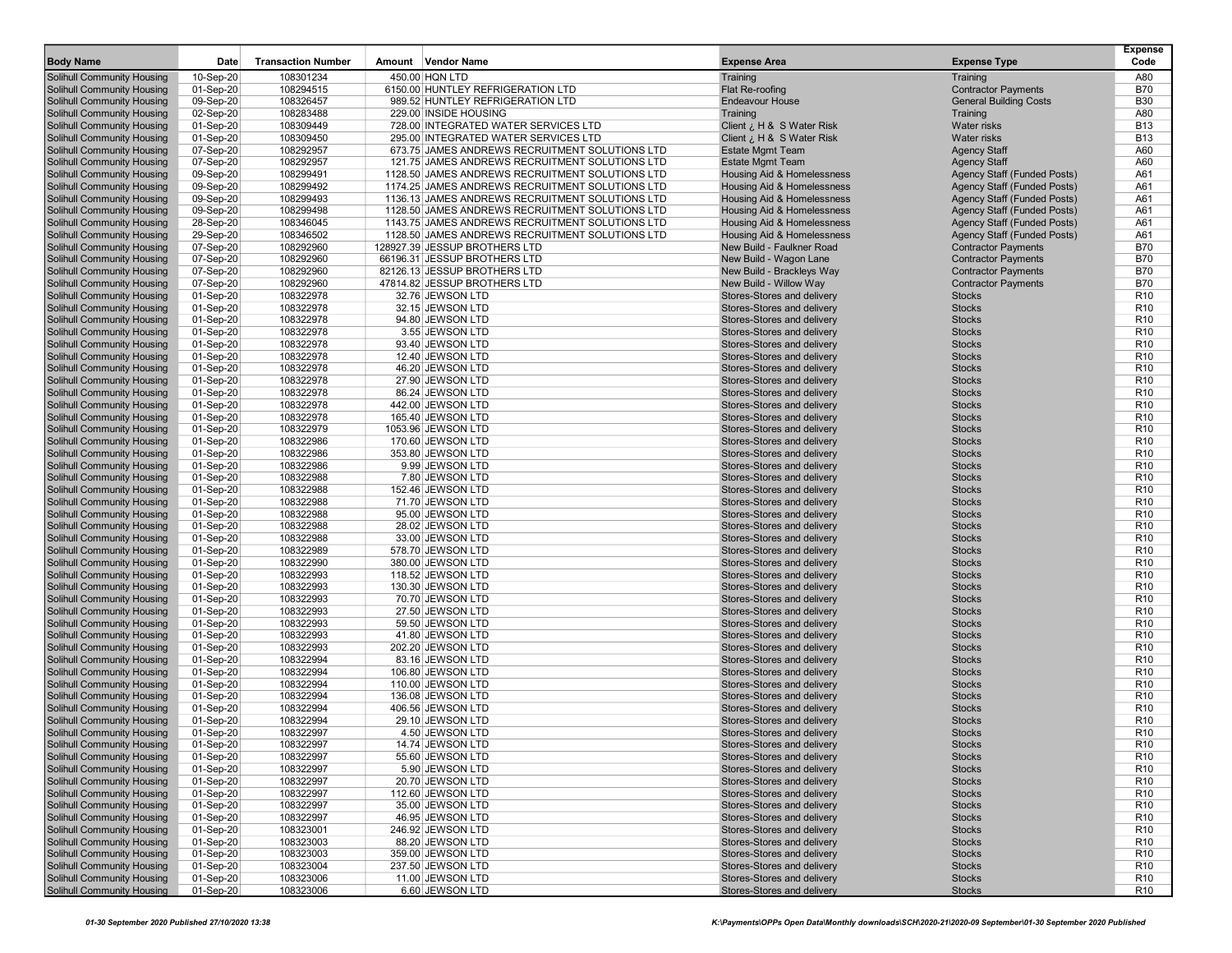| <b>Body Name</b>                                                       | Date                   | <b>Transaction Number</b> | Amount Vendor Name                     | <b>Expense Area</b>                                      | <b>Expense Type</b>            | <b>Expense</b><br>Code             |
|------------------------------------------------------------------------|------------------------|---------------------------|----------------------------------------|----------------------------------------------------------|--------------------------------|------------------------------------|
| Solihull Community Housing                                             | 01-Sep-20              | 108323006                 | 20.80 JEWSON LTD                       | Stores-Stores and delivery                               | <b>Stocks</b>                  | R <sub>10</sub>                    |
| Solihull Community Housing                                             | 01-Sep-20              | 108323006                 | 450.60 JEWSON LTD                      | Stores-Stores and delivery                               | <b>Stocks</b>                  | R <sub>10</sub>                    |
| <b>Solihull Community Housing</b>                                      | 01-Sep-20              | 108323006                 | 8.08 JEWSON LTD                        | Stores-Stores and delivery                               | <b>Stocks</b>                  | R <sub>10</sub>                    |
| <b>Solihull Community Housing</b>                                      | 01-Sep-20              | 108323006                 | 31.95 JEWSON LTD                       | Stores-Stores and delivery                               | <b>Stocks</b>                  | R <sub>10</sub>                    |
| Solihull Community Housing                                             | 01-Sep-20              | 108323006                 | 28.26 JEWSON LTD                       | Stores-Stores and delivery                               | <b>Stocks</b>                  | R <sub>10</sub>                    |
| <b>Solihull Community Housing</b>                                      | 01-Sep-20              | 108323006                 | 106.00 JEWSON LTD                      | Stores-Stores and delivery                               | <b>Stocks</b>                  | R <sub>10</sub>                    |
| <b>Solihull Community Housing</b>                                      | 01-Sep-20              | 108323008                 | 527.76 JEWSON LTD                      | Stores-Stores and delivery                               | <b>Stocks</b>                  | R <sub>10</sub>                    |
| Solihull Community Housing                                             | 01-Sep-20              | 108323010                 | 645.48 JEWSON LTD                      | Stores-Stores and delivery                               | <b>Stocks</b>                  | R <sub>10</sub>                    |
| <b>Solihull Community Housing</b>                                      | 01-Sep-20              | 108323010                 | 208.52 JEWSON LTD                      | Stores-Stores and delivery                               | <b>Stocks</b>                  | R <sub>10</sub>                    |
| Solihull Community Housing                                             | 01-Sep-20              | 108323010                 | 247.24 JEWSON LTD                      | Stores-Stores and delivery                               | <b>Stocks</b>                  | R <sub>10</sub>                    |
| <b>Solihull Community Housing</b>                                      | 01-Sep-20              | 108323010                 | 263.52 JEWSON LTD                      | Stores-Stores and delivery                               | <b>Stocks</b>                  | R <sub>10</sub>                    |
| <b>Solihull Community Housing</b>                                      | 01-Sep-20              | 108323012                 | 419.55 JEWSON LTD                      | Stores-Stores and delivery                               | <b>Stocks</b>                  | R <sub>10</sub>                    |
| Solihull Community Housing                                             | 01-Sep-20              | 108323014                 | 11.60 JEWSON LTD                       | Stores-Stores and delivery                               | <b>Stocks</b>                  | R <sub>10</sub>                    |
| <b>Solihull Community Housing</b>                                      | 01-Sep-20              | 108323014                 | 22.30 JEWSON LTD                       | Stores-Stores and delivery                               | <b>Stocks</b>                  | R <sub>10</sub>                    |
| Solihull Community Housing                                             | 01-Sep-20              | 108323014                 | 208.02 JEWSON LTD                      | Stores-Stores and delivery                               | <b>Stocks</b>                  | R <sub>10</sub>                    |
| <b>Solihull Community Housing</b>                                      | 01-Sep-20              | 108323014                 | 7.17 JEWSON LTD                        | Stores-Stores and delivery                               | <b>Stocks</b>                  | R <sub>10</sub>                    |
| <b>Solihull Community Housing</b>                                      | 01-Sep-20              | 108323014                 | 32.26 JEWSON LTD                       | Stores-Stores and delivery                               | <b>Stocks</b>                  | R <sub>10</sub>                    |
| <b>Solihull Community Housing</b><br><b>Solihull Community Housing</b> | 01-Sep-20              | 108323014<br>108323014    | 305.40 JEWSON LTD<br>129.50 JEWSON LTD | Stores-Stores and delivery<br>Stores-Stores and delivery | <b>Stocks</b><br><b>Stocks</b> | R <sub>10</sub><br>R <sub>10</sub> |
| Solihull Community Housing                                             | 01-Sep-20<br>02-Sep-20 | 108323017                 | 31.40 JEWSON LTD                       | Stores-Stores and delivery                               | <b>Stocks</b>                  | R <sub>10</sub>                    |
| <b>Solihull Community Housing</b>                                      | 02-Sep-20              | 108323017                 | 32.20 JEWSON LTD                       | Stores-Stores and delivery                               | <b>Stocks</b>                  | R <sub>10</sub>                    |
| <b>Solihull Community Housing</b>                                      | 02-Sep-20              | 108323017                 | 5.55 JEWSON LTD                        | Stores-Stores and delivery                               | <b>Stocks</b>                  | R <sub>10</sub>                    |
| <b>Solihull Community Housing</b>                                      | 02-Sep-20              | 108323017                 | 10.60 JEWSON LTD                       | Stores-Stores and delivery                               | <b>Stocks</b>                  | R <sub>10</sub>                    |
| <b>Solihull Community Housing</b>                                      | 02-Sep-20              | 108323017                 | 27.60 JEWSON LTD                       | Stores-Stores and delivery                               | <b>Stocks</b>                  | R <sub>10</sub>                    |
| Solihull Community Housing                                             | 02-Sep-20              | 108323017                 | 3.55 JEWSON LTD                        | Stores-Stores and delivery                               | <b>Stocks</b>                  | R <sub>10</sub>                    |
| <b>Solihull Community Housing</b>                                      | 02-Sep-20              | 108323017                 | 76.64 JEWSON LTD                       | Stores-Stores and delivery                               | <b>Stocks</b>                  | R <sub>10</sub>                    |
| <b>Solihull Community Housing</b>                                      | 02-Sep-20              | 108323017                 | 9.80 JEWSON LTD                        | Stores-Stores and delivery                               | <b>Stocks</b>                  | R <sub>10</sub>                    |
| Solihull Community Housing                                             | 02-Sep-20              | 108323017                 | 57.60 JEWSON LTD                       | Stores-Stores and delivery                               | <b>Stocks</b>                  | R <sub>10</sub>                    |
| <b>Solihull Community Housing</b>                                      | 02-Sep-20              | 108323017                 | 28.60 JEWSON LTD                       | Stores-Stores and delivery                               | <b>Stocks</b>                  | R <sub>10</sub>                    |
| Solihull Community Housing                                             | 02-Sep-20              | 108323017                 | 7.55 JEWSON LTD                        | Stores-Stores and delivery                               | <b>Stocks</b>                  | R <sub>10</sub>                    |
| <b>Solihull Community Housing</b>                                      | 02-Sep-20              | 108323017                 | 26.00 JEWSON LTD                       | Stores-Stores and delivery                               | <b>Stocks</b>                  | R <sub>10</sub>                    |
| <b>Solihull Community Housing</b>                                      | 02-Sep-20              | 108323017                 | 226.80 JEWSON LTD                      | Stores-Stores and delivery                               | <b>Stocks</b>                  | R <sub>10</sub>                    |
| <b>Solihull Community Housing</b>                                      | 02-Sep-20              | 108323017                 | 3.90 JEWSON LTD                        | Stores-Stores and delivery                               | <b>Stocks</b>                  | R <sub>10</sub>                    |
| <b>Solihull Community Housing</b>                                      | 02-Sep-20              | 108323017                 | 62.10 JEWSON LTD                       | Stores-Stores and delivery                               | <b>Stocks</b>                  | R <sub>10</sub>                    |
| Solihull Community Housing                                             | 02-Sep-20              | 108323017                 | 202.20 JEWSON LTD                      | Stores-Stores and delivery                               | <b>Stocks</b>                  | R <sub>10</sub>                    |
| Solihull Community Housing                                             | 02-Sep-20              | 108323017                 | 177.80 JEWSON LTD                      | Stores-Stores and delivery                               | <b>Stocks</b>                  | R <sub>10</sub>                    |
| <b>Solihull Community Housing</b>                                      | 02-Sep-20              | 108323017                 | 47.00 JEWSON LTD                       | Stores-Stores and delivery                               | <b>Stocks</b>                  | R <sub>10</sub>                    |
| <b>Solihull Community Housing</b>                                      | 02-Sep-20              | 108323017                 | 74.15 JEWSON LTD                       | Stores-Stores and delivery                               | <b>Stocks</b>                  | R <sub>10</sub>                    |
| <b>Solihull Community Housing</b>                                      | 02-Sep-20              | 108323017                 | 47.40 JEWSON LTD                       | Stores-Stores and delivery                               | <b>Stocks</b>                  | R <sub>10</sub>                    |
| Solihull Community Housing                                             | 02-Sep-20              | 108323017                 | 60.82 JEWSON LTD                       | Stores-Stores and delivery                               | <b>Stocks</b>                  | R <sub>10</sub>                    |
| <b>Solihull Community Housing</b>                                      | 02-Sep-20              | 108323019                 | 78.48 JEWSON LTD                       | Stores-Stores and delivery                               | <b>Stocks</b>                  | R <sub>10</sub>                    |
| Solihull Community Housing                                             | 02-Sep-20              | 108323019<br>108323019    | 6.69 JEWSON LTD                        | Stores-Stores and delivery<br>Stores-Stores and delivery | <b>Stocks</b><br><b>Stocks</b> | R <sub>10</sub><br>R <sub>10</sub> |
| Solihull Community Housing<br><b>Solihull Community Housing</b>        | 02-Sep-20              | 108323019                 | 3.70 JEWSON LTD<br>48.00 JEWSON LTD    | Stores-Stores and delivery                               | <b>Stocks</b>                  | R <sub>10</sub>                    |
| Solihull Community Housing                                             | 02-Sep-20<br>02-Sep-20 | 108323019                 | 14.40 JEWSON LTD                       | Stores-Stores and delivery                               | <b>Stocks</b>                  | R <sub>10</sub>                    |
| <b>Solihull Community Housing</b>                                      | 02-Sep-20              | 108323019                 | 203.60 JEWSON LTD                      | Stores-Stores and delivery                               | <b>Stocks</b>                  | R <sub>10</sub>                    |
| <b>Solihull Community Housing</b>                                      | 02-Sep-20              | 108323019                 | 205.10 JEWSON LTD                      | Stores-Stores and delivery                               | <b>Stocks</b>                  | R <sub>10</sub>                    |
| <b>Solihull Community Housing</b>                                      | 02-Sep-20              | 108323019                 | 202.20 JEWSON LTD                      | Stores-Stores and delivery                               | <b>Stocks</b>                  | R <sub>10</sub>                    |
| <b>Solihull Community Housing</b>                                      | 02-Sep-20              | 108323019                 | 129.35 JEWSON LTD                      | Stores-Stores and delivery                               | <b>Stocks</b>                  | R <sub>10</sub>                    |
| Solihull Community Housing                                             | 02-Sep-20              | 108323019                 | 30.00 JEWSON LTD                       | Stores-Stores and delivery                               | <b>Stocks</b>                  | R <sub>10</sub>                    |
| <b>Solihull Community Housing</b>                                      | 03-Sep-20              | 108323022                 | 286.05 JEWSON LTD                      | Stores-Stores and delivery                               | <b>Stocks</b>                  | R <sub>10</sub>                    |
| <b>Solihull Community Housing</b>                                      | 03-Sep-20              | 108323024                 | 525.89 JEWSON LTD                      | Stores-Stores and delivery                               | <b>Stocks</b>                  | R <sub>10</sub>                    |
| <b>Solihull Community Housing</b>                                      | 03-Sep-20              | 108323024                 | 35.00 JEWSON LTD                       | Stores-Stores and delivery                               | <b>Stocks</b>                  | R <sub>10</sub>                    |
| <b>Solihull Community Housing</b>                                      | 03-Sep-20              | 108323025                 | 356.25 JEWSON LTD                      | Stores-Stores and delivery                               | <b>Stocks</b>                  | R <sub>10</sub>                    |
| <b>Solihull Community Housing</b>                                      | 04-Sep-20              | 108323028                 | 517.58 JEWSON LTD                      | Stores-Stores and delivery                               | <b>Stocks</b>                  | R <sub>10</sub>                    |
| Solihull Community Housing                                             | 04-Sep-20              | 108323030                 | 97.38 JEWSON LTD                       | Stores-Stores and delivery                               | <b>Stocks</b>                  | R <sub>10</sub>                    |
| Solihull Community Housing                                             | 04-Sep-20              | 108323030                 | 33.90 JEWSON LTD                       | Stores-Stores and delivery                               | <b>Stocks</b>                  | R <sub>10</sub>                    |
| Solihull Community Housing                                             | 04-Sep-20              | 108323030                 | 6.50 JEWSON LTD                        | Stores-Stores and delivery                               | <b>Stocks</b>                  | R <sub>10</sub>                    |
| Solihull Community Housing                                             | 04-Sep-20              | 108323030                 | 17.40 JEWSON LTD                       | Stores-Stores and delivery                               | <b>Stocks</b>                  | R <sub>10</sub>                    |
| <b>Solihull Community Housing</b>                                      | 04-Sep-20              | 108323030                 | 139.70 JEWSON LTD                      | Stores-Stores and delivery                               | <b>Stocks</b>                  | R <sub>10</sub>                    |
| Solihull Community Housing                                             | 04-Sep-20              | 108323030                 | 91.68 JEWSON LTD                       | Stores-Stores and delivery                               | <b>Stocks</b>                  | R <sub>10</sub>                    |
| <b>Solihull Community Housing</b>                                      | 04-Sep-20              | 108323030                 | 19.60 JEWSON LTD                       | Stores-Stores and delivery                               | <b>Stocks</b>                  | R <sub>10</sub>                    |
| <b>Solihull Community Housing</b>                                      | 04-Sep-20              | 108323030                 | 5.90 JEWSON LTD                        | Stores-Stores and delivery                               | <b>Stocks</b>                  | R <sub>10</sub>                    |
| <b>Solihull Community Housing</b>                                      | 04-Sep-20              | 108323030                 | 15.80 JEWSON LTD                       | Stores-Stores and delivery                               | <b>Stocks</b>                  | R <sub>10</sub>                    |
| Solihull Community Housing                                             | 04-Sep-20              | 108323030                 | 24.40 JEWSON LTD                       | Stores-Stores and delivery                               | <b>Stocks</b>                  | R <sub>10</sub>                    |
| Solihull Community Housing                                             | 04-Sep-20              | 108323030                 | 76.80 JEWSON LTD                       | Stores-Stores and delivery<br>Stores-Stores and delivery | <b>Stocks</b>                  | R <sub>10</sub>                    |
| Solihull Community Housing<br>Solihull Community Housing               | 04-Sep-20<br>04-Sep-20 | 108323030<br>108323030    | 101.80 JEWSON LTD<br>45.70 JEWSON LTD  | Stores-Stores and delivery                               | <b>Stocks</b><br><b>Stocks</b> | R <sub>10</sub><br>R <sub>10</sub> |
|                                                                        |                        |                           |                                        |                                                          |                                |                                    |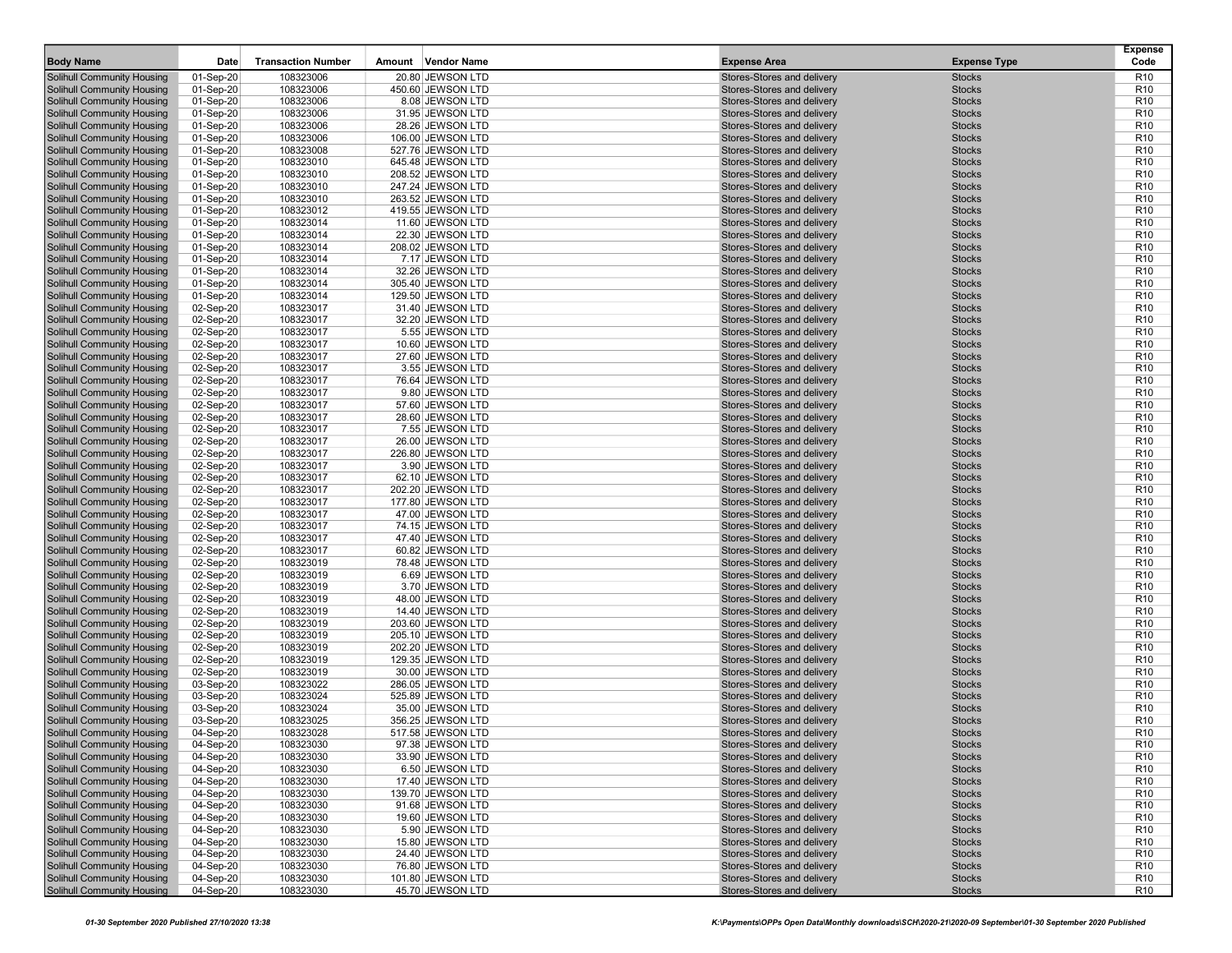| <b>Body Name</b>                                                       | Date                   | <b>Transaction Number</b> | Amount Vendor Name                     | <b>Expense Area</b>                                      | <b>Expense Type</b>            | <b>Expense</b><br>Code             |
|------------------------------------------------------------------------|------------------------|---------------------------|----------------------------------------|----------------------------------------------------------|--------------------------------|------------------------------------|
| Solihull Community Housing                                             | 04-Sep-20              | 108323030                 | 16.20 JEWSON LTD                       | Stores-Stores and delivery                               | <b>Stocks</b>                  | R <sub>10</sub>                    |
| Solihull Community Housing                                             | 04-Sep-20              | 108323030                 | 19.35 JEWSON LTD                       | Stores-Stores and delivery                               | <b>Stocks</b>                  | R <sub>10</sub>                    |
| <b>Solihull Community Housing</b>                                      | 04-Sep-20              | 108323035                 | 10.55 JEWSON LTD                       | Stores-Stores and delivery                               | <b>Stocks</b>                  | R <sub>10</sub>                    |
| <b>Solihull Community Housing</b>                                      | 04-Sep-20              | 108323035                 | 93.40 JEWSON LTD                       | Stores-Stores and delivery                               | <b>Stocks</b>                  | R <sub>10</sub>                    |
| Solihull Community Housing                                             | 04-Sep-20              | 108323035                 | 60.40 JEWSON LTD                       | Stores-Stores and delivery                               | <b>Stocks</b>                  | R <sub>10</sub>                    |
| <b>Solihull Community Housing</b>                                      | 04-Sep-20              | 108323035                 | 9.90 JEWSON LTD                        | Stores-Stores and delivery                               | <b>Stocks</b>                  | R <sub>10</sub>                    |
| Solihull Community Housing                                             | 04-Sep-20              | 108323035                 | 48.88 JEWSON LTD                       | Stores-Stores and delivery                               | <b>Stocks</b>                  | R <sub>10</sub>                    |
| Solihull Community Housing                                             | 04-Sep-20              | 108323035                 | 177.80 JEWSON LTD                      | Stores-Stores and delivery                               | <b>Stocks</b>                  | R <sub>10</sub>                    |
| <b>Solihull Community Housing</b>                                      | 04-Sep-20              | 108323035                 | 144.30 JEWSON LTD                      | Stores-Stores and delivery                               | <b>Stocks</b>                  | R <sub>10</sub>                    |
| Solihull Community Housing                                             | 04-Sep-20              | 108323035                 | 13.20 JEWSON LTD                       | Stores-Stores and delivery                               | <b>Stocks</b>                  | R <sub>10</sub>                    |
| <b>Solihull Community Housing</b>                                      | 04-Sep-20              | 108323035                 | 82.88 JEWSON LTD                       | Stores-Stores and delivery                               | <b>Stocks</b>                  | R <sub>10</sub>                    |
| <b>Solihull Community Housing</b>                                      | 04-Sep-20              | 108323035                 | 8.14 JEWSON LTD                        | Stores-Stores and delivery                               | <b>Stocks</b>                  | R <sub>10</sub>                    |
| <b>Solihull Community Housing</b>                                      | 04-Sep-20              | 108323035                 | 30.00 JEWSON LTD                       | Stores-Stores and delivery                               | <b>Stocks</b>                  | R <sub>10</sub>                    |
| <b>Solihull Community Housing</b>                                      | 04-Sep-20              | 108323038                 | 213.75 JEWSON LTD                      | Stores-Stores and delivery                               | <b>Stocks</b>                  | R <sub>10</sub>                    |
| Solihull Community Housing                                             | 08-Sep-20              | 108323042                 | 1930.50 JEWSON LTD                     | Stores-Stores and delivery                               | <b>Stocks</b>                  | R <sub>10</sub>                    |
| <b>Solihull Community Housing</b>                                      | 08-Sep-20              | 108323045                 | 77.70 JEWSON LTD                       | Stores-Stores and delivery                               | <b>Stocks</b>                  | R <sub>10</sub>                    |
| Solihull Community Housing                                             | 08-Sep-20              | 108323045                 | 22.00 JEWSON LTD                       | Stores-Stores and delivery                               | <b>Stocks</b>                  | R <sub>10</sub>                    |
| <b>Solihull Community Housing</b>                                      | 08-Sep-20              | 108323045                 | 178.80 JEWSON LTD                      | Stores-Stores and delivery                               | <b>Stocks</b>                  | R <sub>10</sub>                    |
| <b>Solihull Community Housing</b>                                      | 08-Sep-20              | 108323045                 | 29.20 JEWSON LTD                       | Stores-Stores and delivery                               | <b>Stocks</b>                  | R <sub>10</sub>                    |
| Solihull Community Housing                                             | 08-Sep-20              | 108323045                 | 88.20 JEWSON LTD                       | Stores-Stores and delivery                               | <b>Stocks</b>                  | R <sub>10</sub>                    |
| <b>Solihull Community Housing</b>                                      | 08-Sep-20              | 108323045                 | 18.00 JEWSON LTD                       | Stores-Stores and delivery                               | <b>Stocks</b>                  | R <sub>10</sub>                    |
| <b>Solihull Community Housing</b>                                      | 08-Sep-20              | 108323045                 | 151.50 JEWSON LTD                      | Stores-Stores and delivery                               | <b>Stocks</b>                  | R <sub>10</sub>                    |
| <b>Solihull Community Housing</b>                                      | 08-Sep-20              | 108323045                 | 274.00 JEWSON LTD                      | Stores-Stores and delivery                               | <b>Stocks</b>                  | R <sub>10</sub>                    |
| <b>Solihull Community Housing</b>                                      | 08-Sep-20              | 108323045                 | 9.88 JEWSON LTD                        | Stores-Stores and delivery                               | <b>Stocks</b>                  | R <sub>10</sub>                    |
| Solihull Community Housing                                             | 08-Sep-20              | 108323045                 | 559.44 JEWSON LTD                      | Stores-Stores and delivery                               | <b>Stocks</b>                  | R <sub>10</sub>                    |
| <b>Solihull Community Housing</b>                                      | 08-Sep-20              | 108323045                 | 205.00 JEWSON LTD                      | Stores-Stores and delivery                               | <b>Stocks</b>                  | R <sub>10</sub>                    |
| <b>Solihull Community Housing</b>                                      | 08-Sep-20              | 108323045                 | 149.90 JEWSON LTD                      | Stores-Stores and delivery                               | <b>Stocks</b>                  | R <sub>10</sub>                    |
| Solihull Community Housing                                             | 08-Sep-20              | 108323045                 | 4.50 JEWSON LTD                        | Stores-Stores and delivery                               | <b>Stocks</b>                  | R <sub>10</sub>                    |
| <b>Solihull Community Housing</b>                                      | 08-Sep-20              | 108323045                 | 95.76 JEWSON LTD                       | Stores-Stores and delivery                               | <b>Stocks</b>                  | R <sub>10</sub>                    |
| Solihull Community Housing                                             | 08-Sep-20              | 108323045                 | 212.60 JEWSON LTD                      | Stores-Stores and delivery                               | <b>Stocks</b>                  | R <sub>10</sub>                    |
| <b>Solihull Community Housing</b>                                      | 08-Sep-20              | 108323045                 | 27.80 JEWSON LTD                       | Stores-Stores and delivery                               | <b>Stocks</b>                  | R <sub>10</sub>                    |
| <b>Solihull Community Housing</b>                                      | 08-Sep-20              | 108323045                 | 27.90 JEWSON LTD                       | Stores-Stores and delivery                               | <b>Stocks</b>                  | R <sub>10</sub>                    |
| <b>Solihull Community Housing</b>                                      | 08-Sep-20              | 108323048                 | 119.42 JEWSON LTD                      | Stores-Stores and delivery                               | <b>Stocks</b>                  | R <sub>10</sub>                    |
| <b>Solihull Community Housing</b>                                      | 08-Sep-20              | 108323048                 | 382.46 JEWSON LTD                      | Stores-Stores and delivery                               | <b>Stocks</b>                  | R <sub>10</sub>                    |
| Solihull Community Housing                                             | 09-Sep-20              | 108323049                 | 79.60 JEWSON LTD                       | Stores-Stores and delivery                               | <b>Stocks</b>                  | R <sub>10</sub>                    |
| Solihull Community Housing                                             | 09-Sep-20              | 108323049                 | 8.20 JEWSON LTD                        | Stores-Stores and delivery                               | <b>Stocks</b>                  | R <sub>10</sub>                    |
| <b>Solihull Community Housing</b>                                      | 09-Sep-20              | 108323049<br>108323049    | 249.80 JEWSON LTD<br>624.20 JEWSON LTD | Stores-Stores and delivery<br>Stores-Stores and delivery | <b>Stocks</b><br><b>Stocks</b> | R <sub>10</sub><br>R <sub>10</sub> |
| <b>Solihull Community Housing</b><br><b>Solihull Community Housing</b> | 09-Sep-20<br>09-Sep-20 | 108323049                 | 9.00 JEWSON LTD                        | Stores-Stores and delivery                               | <b>Stocks</b>                  | R <sub>10</sub>                    |
| Solihull Community Housing                                             | 09-Sep-20              | 108323049                 | 16.80 JEWSON LTD                       | Stores-Stores and delivery                               | <b>Stocks</b>                  | R <sub>10</sub>                    |
| <b>Solihull Community Housing</b>                                      | 09-Sep-20              | 108323049                 | 261.90 JEWSON LTD                      | Stores-Stores and delivery                               | <b>Stocks</b>                  | R <sub>10</sub>                    |
| Solihull Community Housing                                             | 09-Sep-20              | 108323049                 | 21.90 JEWSON LTD                       | Stores-Stores and delivery                               | <b>Stocks</b>                  | R <sub>10</sub>                    |
| Solihull Community Housing                                             | 09-Sep-20              | 108323049                 | 12.00 JEWSON LTD                       | Stores-Stores and delivery                               | <b>Stocks</b>                  | R <sub>10</sub>                    |
| <b>Solihull Community Housing</b>                                      | 09-Sep-20              | 108323049                 | 65.60 JEWSON LTD                       | Stores-Stores and delivery                               | <b>Stocks</b>                  | R <sub>10</sub>                    |
| Solihull Community Housing                                             | 09-Sep-20              | 108323049                 | 7.53 JEWSON LTD                        | Stores-Stores and delivery                               | <b>Stocks</b>                  | R <sub>10</sub>                    |
| <b>Solihull Community Housing</b>                                      | 09-Sep-20              | 108323049                 | 960.00 JEWSON LTD                      | Stores-Stores and delivery                               | <b>Stocks</b>                  | R <sub>10</sub>                    |
| <b>Solihull Community Housing</b>                                      | 09-Sep-20              | 108323049                 | 422.40 JEWSON LTD                      | Stores-Stores and delivery                               | <b>Stocks</b>                  | R <sub>10</sub>                    |
| <b>Solihull Community Housing</b>                                      | 09-Sep-20              | 108323049                 | 15.60 JEWSON LTD                       | Stores-Stores and delivery                               | <b>Stocks</b>                  | R <sub>10</sub>                    |
| <b>Solihull Community Housing</b>                                      | 09-Sep-20              | 108323049                 | 59.50 JEWSON LTD                       | Stores-Stores and delivery                               | <b>Stocks</b>                  | R <sub>10</sub>                    |
| Solihull Community Housing                                             | 09-Sep-20              | 108323051                 | 237.50 JEWSON LTD                      | Stores-Stores and delivery                               | <b>Stocks</b>                  | R <sub>10</sub>                    |
| <b>Solihull Community Housing</b>                                      | 10-Sep-20              | 108325559                 | 261.56 JEWSON LTD                      | Stores-Stores and delivery                               | <b>Stocks</b>                  | R <sub>10</sub>                    |
| <b>Solihull Community Housing</b>                                      | 10-Sep-20              | 108323053                 | 7.50 JEWSON LTD                        | Stores-Stores and delivery                               | <b>Stocks</b>                  | R <sub>10</sub>                    |
| <b>Solihull Community Housing</b>                                      | 10-Sep-20              | 108323053                 | 276.15 JEWSON LTD                      | Stores-Stores and delivery                               | <b>Stocks</b>                  | R <sub>10</sub>                    |
| <b>Solihull Community Housing</b>                                      | 10-Sep-20              | 108323053                 | 6.00 JEWSON LTD                        | Stores-Stores and delivery                               | <b>Stocks</b>                  | R <sub>10</sub>                    |
| <b>Solihull Community Housing</b>                                      | 10-Sep-20              | 108323053                 | 213.60 JEWSON LTD                      | Stores-Stores and delivery                               | <b>Stocks</b>                  | R <sub>10</sub>                    |
| Solihull Community Housing                                             | 10-Sep-20              | 108323053                 | 62.11 JEWSON LTD                       | Stores-Stores and delivery                               | <b>Stocks</b>                  | R <sub>10</sub>                    |
| Solihull Community Housing                                             | 10-Sep-20              | 108323053                 | 13.60 JEWSON LTD                       | Stores-Stores and delivery                               | <b>Stocks</b>                  | R <sub>10</sub>                    |
| Solihull Community Housing                                             | 10-Sep-20              | 108323053                 | 188.04 JEWSON LTD                      | Stores-Stores and delivery                               | <b>Stocks</b>                  | R <sub>10</sub>                    |
| Solihull Community Housing                                             | 10-Sep-20              | 108323053                 | 98.30 JEWSON LTD                       | Stores-Stores and delivery                               | <b>Stocks</b>                  | R <sub>10</sub>                    |
| Solihull Community Housing                                             | 10-Sep-20              | 108323053                 | 29.10 JEWSON LTD                       | Stores-Stores and delivery                               | <b>Stocks</b>                  | R <sub>10</sub>                    |
| Solihull Community Housing                                             | 11-Sep-20              | 108323056                 | 17.20 JEWSON LTD                       | Stores-Stores and delivery                               | <b>Stocks</b>                  | R <sub>10</sub>                    |
| Solihull Community Housing                                             | 11-Sep-20              | 108323056                 | 206.50 JEWSON LTD                      | Stores-Stores and delivery                               | <b>Stocks</b>                  | R <sub>10</sub>                    |
| Solihull Community Housing                                             | 11-Sep-20              | 108323056                 | 143.90 JEWSON LTD                      | Stores-Stores and delivery                               | <b>Stocks</b>                  | R <sub>10</sub>                    |
| Solihull Community Housing                                             | 11-Sep-20              | 108323056                 | 416.20 JEWSON LTD                      | Stores-Stores and delivery                               | <b>Stocks</b>                  | R <sub>10</sub>                    |
| Solihull Community Housing                                             | 11-Sep-20              | 108323056                 | 23.30 JEWSON LTD                       | Stores-Stores and delivery                               | <b>Stocks</b>                  | R <sub>10</sub>                    |
| <b>Solihull Community Housing</b>                                      | 11-Sep-20              | 108323056                 | 24.30 JEWSON LTD                       | Stores-Stores and delivery                               | <b>Stocks</b>                  | R <sub>10</sub>                    |
| Solihull Community Housing                                             | 11-Sep-20              | 108323056                 | 20.85 JEWSON LTD                       | Stores-Stores and delivery                               | <b>Stocks</b>                  | R <sub>10</sub>                    |
| <b>Solihull Community Housing</b>                                      | 11-Sep-20              | 108323056                 | 22.14 JEWSON LTD                       | Stores-Stores and delivery                               | <b>Stocks</b>                  | R <sub>10</sub>                    |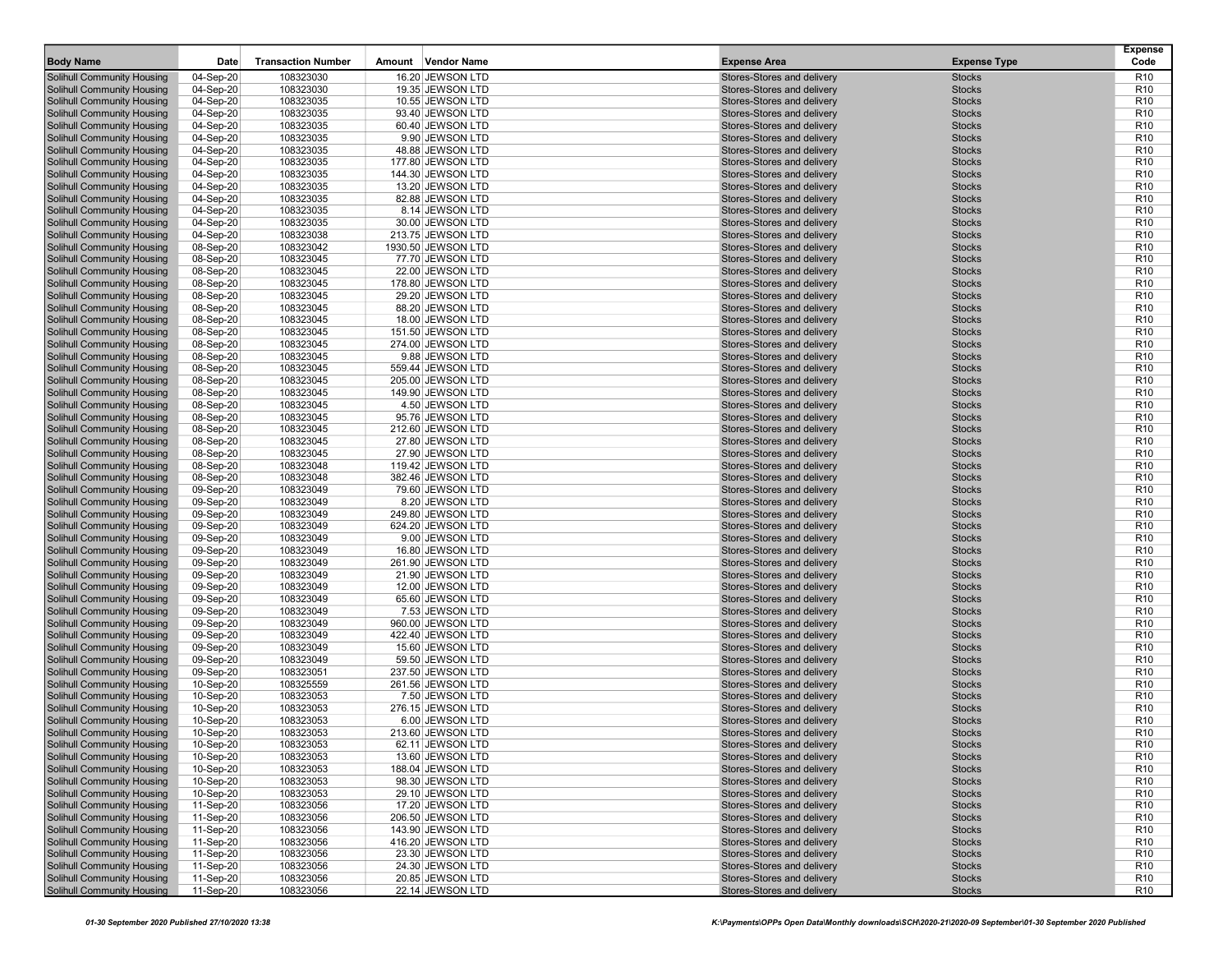| <b>Body Name</b>                                                | Date                   | <b>Transaction Number</b> | Amount Vendor Name                                                          | <b>Expense Area</b>                                                    | <b>Expense Type</b>                                      | <b>Expense</b><br>Code   |
|-----------------------------------------------------------------|------------------------|---------------------------|-----------------------------------------------------------------------------|------------------------------------------------------------------------|----------------------------------------------------------|--------------------------|
| <b>Solihull Community Housing</b>                               | 11-Sep-20              | 108323056                 | 63.00 JEWSON LTD                                                            | Stores-Stores and delivery                                             | <b>Stocks</b>                                            | R <sub>10</sub>          |
| <b>Solihull Community Housing</b>                               | 11-Sep-20              | 108323056                 | 41.30 JEWSON LTD                                                            | Stores-Stores and delivery                                             | <b>Stocks</b>                                            | R <sub>10</sub>          |
| Solihull Community Housing                                      | 11-Sep-20              | 108323056                 | 65.00 JEWSON LTD                                                            | Stores-Stores and delivery                                             | <b>Stocks</b>                                            | R <sub>10</sub>          |
| <b>Solihull Community Housing</b>                               | 02-Sep-20              | 108323059                 | -241.65 JEWSON LTD                                                          | Stores-Stores and delivery                                             | <b>Stocks</b>                                            | R <sub>10</sub>          |
| Solihull Community Housing                                      | 08-Sep-20              | 108323065                 | 302.96 JEWSON LTD                                                           | Stores-Stores and delivery                                             | <b>Stocks</b>                                            | R <sub>10</sub>          |
| Solihull Community Housing                                      | 16-Sep-20              | 108316448                 | 844.89 KARTER THOMAS LTD                                                    | <b>Estate Mgmt Team</b>                                                | <b>Agency Staff</b>                                      | A60                      |
| Solihull Community Housing<br>Solihull Community Housing        | 02-Sep-20<br>01-Sep-20 | 108283596<br>108281667    | 790.02 KARTER THOMAS LTD<br>797.58 KARTER THOMAS LTD                        | <b>Estate Mgmt Team</b><br><b>Estate Mgmt Team</b>                     | <b>Agency Staff</b><br><b>Agency Staff</b>               | A60<br>A60               |
| Solihull Community Housing                                      | 03-Sep-20              | 108286631                 | 806.82 KARTER THOMAS LTD                                                    | <b>Estate Mgmt Team</b>                                                | <b>Agency Staff</b>                                      | A60                      |
| Solihull Community Housing                                      | 10-Sep-20              | 108301254                 | 749.64 KARTER THOMAS LTD                                                    | <b>Estate Mgmt Team</b>                                                | <b>Agency Staff</b>                                      | A60                      |
| Solihull Community Housing                                      | 15-Sep-20              | 108309766                 | 816.69 KARTER THOMAS LTD                                                    | <b>Estate Mgmt Team</b>                                                | <b>Agency Staff</b>                                      | A60                      |
| <b>Solihull Community Housing</b>                               | 24-Sep-20              | 108341448                 | 798.00 KARTER THOMAS LTD                                                    | <b>Estate Mgmt Team</b>                                                | <b>Agency Staff</b>                                      | A60                      |
| Solihull Community Housing                                      | 29-Sep-20              | 108346526                 | 804.51 KARTER THOMAS LTD                                                    | <b>Estate Mgmt Team</b>                                                | <b>Agency Staff</b>                                      | A60                      |
| Solihull Community Housing                                      | 04-Sep-20              | 108288951                 | 2160.00 KEYAPPS LTD                                                         | <b>IT Services</b>                                                     | <b>ICT Software</b>                                      | D31                      |
| Solihull Community Housing                                      | 22-Sep-20              | 108329748                 | 1090.30 KILLGERM CHEMICALS LTD                                              | Anti Graffiti Team                                                     | <b>Contractor Payments</b>                               | <b>B70</b>               |
| Solihull Community Housing                                      | 22-Sep-20              | 108329748                 | -545.15 KILLGERM CHEMICALS LTD                                              | Anti Graffiti Team                                                     | <b>Contractor Payments</b>                               | <b>B70</b>               |
| <b>Solihull Community Housing</b>                               | 01-Sep-20              | 108294517                 | 420.00 L&M DOMESTIC SCAFFOLDING LTD                                         | North Property Repairs-Day to day                                      | <b>External Structures</b>                               | <b>B33</b>               |
| Solihull Community Housing                                      | 01-Sep-20              | 108294518<br>108294519    | 420.00 L&M DOMESTIC SCAFFOLDING LTD                                         | North Property Repairs-Day to day                                      | <b>External Structures</b>                               | <b>B33</b><br><b>B33</b> |
| Solihull Community Housing<br>Solihull Community Housing        | 01-Sep-20<br>01-Sep-20 | 108294520                 | 520.00 L&M DOMESTIC SCAFFOLDING LTD<br>1040.00 L&M DOMESTIC SCAFFOLDING LTD | North Property Repairs-Day to day<br>North Property Repairs-Day to day | <b>External Structures</b><br><b>External Structures</b> | <b>B33</b>               |
| Solihull Community Housing                                      | 01-Sep-20              | 108294521                 | 420.00 L&M DOMESTIC SCAFFOLDING LTD                                         | North Property Repairs-Day to day                                      | <b>External Structures</b>                               | <b>B33</b>               |
| <b>Solihull Community Housing</b>                               | 01-Sep-20              | 108294522                 | 420.00 L&M DOMESTIC SCAFFOLDING LTD                                         | North Property Repairs-Day to day                                      | <b>External Structures</b>                               | <b>B33</b>               |
| Solihull Community Housing                                      | 01-Sep-20              | 108294523                 | 420.00 L&M DOMESTIC SCAFFOLDING LTD                                         | North Property Repairs-Day to day                                      | <b>External Structures</b>                               | <b>B33</b>               |
| <b>Solihull Community Housing</b>                               | 01-Sep-20              | 108294524                 | 1260.00 L&M DOMESTIC SCAFFOLDING LTD                                        | North Property Repairs-Day to day                                      | <b>External Structures</b>                               | <b>B33</b>               |
| Solihull Community Housing                                      | 01-Sep-20              | 108294525                 | 840.00 L&M DOMESTIC SCAFFOLDING LTD                                         | North Property Repairs-Day to day                                      | <b>External Structures</b>                               | <b>B33</b>               |
| Solihull Community Housing                                      | 01-Sep-20              | 108294526                 | 420.00 L&M DOMESTIC SCAFFOLDING LTD                                         | North Property Repairs-Day to day                                      | <b>External Structures</b>                               | <b>B33</b>               |
| Solihull Community Housing                                      | 01-Sep-20              | 108294527                 | 420.00 L&M DOMESTIC SCAFFOLDING LTD                                         | North Property Repairs-Day to day                                      | <b>External Structures</b>                               | <b>B33</b>               |
| Solihull Community Housing                                      | 01-Sep-20              | 108294528                 | 320.00 L&M DOMESTIC SCAFFOLDING LTD                                         | North Property Repairs-Day to day                                      | <b>External Structures</b>                               | <b>B33</b>               |
| Solihull Community Housing                                      | 01-Sep-20              | 108294529                 | 420.00 L&M DOMESTIC SCAFFOLDING LTD                                         | North Property Repairs-Day to day                                      | <b>External Structures</b>                               | <b>B33</b>               |
| Solihull Community Housing<br>Solihull Community Housing        | 01-Sep-20<br>01-Sep-20 | 108294530<br>108294531    | 420.00 L&M DOMESTIC SCAFFOLDING LTD<br>420.00 L&M DOMESTIC SCAFFOLDING LTD  | North Property Repairs-Day to day<br>North Property Repairs-Day to day | <b>External Structures</b><br><b>External Structures</b> | <b>B33</b><br><b>B33</b> |
| <b>Solihull Community Housing</b>                               | 01-Sep-20              | 108294532                 | 420.00 L&M DOMESTIC SCAFFOLDING LTD                                         | North Property Repairs-Day to day                                      | <b>External Structures</b>                               | <b>B33</b>               |
| Solihull Community Housing                                      | 01-Sep-20              | 108294533                 | 420.00 L&M DOMESTIC SCAFFOLDING LTD                                         | North Property Repairs-Day to day                                      | <b>External Structures</b>                               | <b>B33</b>               |
| Solihull Community Housing                                      | 01-Sep-20              | 108294534                 | 420.00 L&M DOMESTIC SCAFFOLDING LTD                                         | North Property Repairs-Day to day                                      | <b>External Structures</b>                               | <b>B33</b>               |
| Solihull Community Housing                                      | 01-Sep-20              | 108294535                 | 520.00 L&M DOMESTIC SCAFFOLDING LTD                                         | North Property Repairs-Day to day                                      | <b>External Structures</b>                               | <b>B33</b>               |
| Solihull Community Housing                                      | 01-Sep-20              | 108309540                 | 420.00 L&M DOMESTIC SCAFFOLDING LTD                                         | North Property Repairs-Day to day                                      | <b>External Structures</b>                               | <b>B33</b>               |
| <b>Solihull Community Housing</b>                               | 01-Sep-20              | 108294536                 | 420.00 L&M DOMESTIC SCAFFOLDING LTD                                         | North Property Repairs-Day to day                                      | <b>External Structures</b>                               | <b>B33</b>               |
| Solihull Community Housing                                      | 01-Sep-20              | 108294537                 | 840.00 L&M DOMESTIC SCAFFOLDING LTD                                         | North Property Repairs-Day to day                                      | <b>External Structures</b>                               | <b>B33</b>               |
| Solihull Community Housing                                      | 01-Sep-20              | 108294538                 | 520.00 L&M DOMESTIC SCAFFOLDING LTD                                         | North Property Repairs-Day to day                                      | <b>External Structures</b>                               | <b>B33</b>               |
| Solihull Community Housing                                      | 01-Sep-20              | 108309541                 | 770.00 L&M DOMESTIC SCAFFOLDING LTD                                         | North Property Repairs-Day to day                                      | <b>External Structures</b>                               | <b>B33</b>               |
| Solihull Community Housing<br><b>Solihull Community Housing</b> | 01-Sep-20<br>01-Sep-20 | 108309542<br>108309543    | 420.00 L&M DOMESTIC SCAFFOLDING LTD<br>420.00 L&M DOMESTIC SCAFFOLDING LTD  | North Property Repairs-Day to day<br>North Property Repairs-Day to day | <b>External Structures</b><br><b>External Structures</b> | <b>B33</b><br><b>B33</b> |
| Solihull Community Housing                                      | 01-Sep-20              | 108309544                 | 740.00 L&M DOMESTIC SCAFFOLDING LTD                                         | North Property Repairs-Day to day                                      | <b>External Structures</b>                               | <b>B33</b>               |
| Solihull Community Housing                                      | 01-Sep-20              | 108309545                 | 420.00 L&M DOMESTIC SCAFFOLDING LTD                                         | North Property Repairs-Day to day                                      | <b>External Structures</b>                               | <b>B33</b>               |
| Solihull Community Housing                                      | 01-Sep-20              | 108309546                 | 420.00 L&M DOMESTIC SCAFFOLDING LTD                                         | North Property Repairs-Day to day                                      | <b>External Structures</b>                               | <b>B33</b>               |
| Solihull Community Housing                                      | 01-Sep-20              | 108309547                 | 320.00 L&M DOMESTIC SCAFFOLDING LTD                                         | North Property Repairs-Day to day                                      | <b>External Structures</b>                               | <b>B33</b>               |
| Solihull Community Housing                                      | 01-Sep-20              | 108309548                 | 420.00 L&M DOMESTIC SCAFFOLDING LTD                                         | North Property Repairs-Day to day                                      | <b>External Structures</b>                               | <b>B33</b>               |
| Solihull Community Housing                                      | 01-Sep-20              | 108309549                 | 420.00 L&M DOMESTIC SCAFFOLDING LTD                                         | North Property Repairs-Day to day                                      | <b>External Structures</b>                               | <b>B33</b>               |
| Solihull Community Housing                                      | 01-Sep-20              | 108309550                 | 420.00 L&M DOMESTIC SCAFFOLDING LTD                                         | North Property Repairs-Day to day                                      | <b>External Structures</b>                               | <b>B33</b>               |
| Solihull Community Housing                                      | 01-Sep-20              | 108309551                 | 840.00 L&M DOMESTIC SCAFFOLDING LTD                                         | North Property Repairs-Day to day                                      | <b>External Structures</b>                               | <b>B33</b>               |
| Solihull Community Housing                                      | 01-Sep-20              | 108309552                 | 420.00 L&M DOMESTIC SCAFFOLDING LTD                                         | North Property Repairs-Day to day                                      | <b>External Structures</b>                               | <b>B33</b>               |
| <b>Solihull Community Housing</b>                               | 01-Sep-20              | 108309553<br>108309554    | 420.00 L&M DOMESTIC SCAFFOLDING LTD                                         | North Property Repairs-Day to day<br>North Property Repairs-Day to day | <b>External Structures</b><br><b>External Structures</b> | <b>B33</b><br><b>B33</b> |
| Solihull Community Housing<br>Solihull Community Housing        | 01-Sep-20<br>01-Sep-20 | 108309555                 | 420.00 L&M DOMESTIC SCAFFOLDING LTD<br>420.00 L&M DOMESTIC SCAFFOLDING LTD  | North Property Repairs-Day to day                                      | <b>External Structures</b>                               | <b>B33</b>               |
| Solihull Community Housing                                      | 01-Sep-20              | 108309556                 | 420.00 L&M DOMESTIC SCAFFOLDING LTD                                         | North Property Repairs-Day to day                                      | <b>External Structures</b>                               | <b>B33</b>               |
| Solihull Community Housing                                      | 01-Sep-20              | 108309557                 | 420.00 L&M DOMESTIC SCAFFOLDING LTD                                         | North Property Repairs-Day to day                                      | <b>External Structures</b>                               | B33                      |
| Solihull Community Housing                                      | 01-Sep-20              | 108309558                 | 420.00 L&M DOMESTIC SCAFFOLDING LTD                                         | North Property Repairs-Day to day                                      | <b>External Structures</b>                               | <b>B33</b>               |
| Solihull Community Housing                                      | 01-Sep-20              | 108309559                 | 420.00 L&M DOMESTIC SCAFFOLDING LTD                                         | North Property Repairs-Day to day                                      | <b>External Structures</b>                               | <b>B33</b>               |
| Solihull Community Housing                                      | 01-Sep-20              | 108309560                 | 770.00 L&M DOMESTIC SCAFFOLDING LTD                                         | North Property Repairs-Day to day                                      | <b>External Structures</b>                               | <b>B33</b>               |
| Solihull Community Housing                                      | 10-Sep-20              | 108301231                 | 3942.12 LEX AUTOLEASE LIMITED                                               | Client - Fleet Management                                              | <b>Vehicle Hire</b>                                      | C30                      |
| Solihull Community Housing                                      | 10-Sep-20              | 108301231                 | -2011.36 LEX AUTOLEASE LIMITED                                              | <b>Client - Fleet Management</b>                                       | <b>Vehicle Hire</b>                                      | C <sub>30</sub>          |
| Solihull Community Housing                                      | 09-Sep-20              | 108299490                 | 431.20 LEX AUTOLEASE LIMITED                                                | <b>Client - Fleet Management</b>                                       | Vehicle Hire                                             | C <sub>30</sub>          |
| Solihull Community Housing                                      | 30-Sep-20              | 108348711                 | 1930.76 LEX AUTOLEASE LIMITED                                               | <b>Client - Fleet Management</b><br><b>Client - Fleet Management</b>   | Vehicle Hire                                             | C <sub>30</sub>          |
| Solihull Community Housing<br>Solihull Community Housing        | 21-Sep-20<br>21-Sep-20 | 108325569<br>108325567    | 21529.63 LEX AUTOLEASE LIMITED<br>3394.50 LEX AUTOLEASE LIMITED             | <b>Client - Fleet Management</b>                                       | Vehicle Hire<br><b>Vehicle Hire</b>                      | C30<br>C30               |
| Solihull Community Housing                                      | 21-Sep-20              | 108325748                 | 210.01 LEX AUTOLEASE LIMITED                                                | <b>Client - Fleet Management</b>                                       | <b>Other Transport Costs</b>                             | C90                      |
| Solihull Community Housing                                      | 01-Sep-20              | 108282502                 | 280.00 LISSON GROVE BENEFITS PROGRAMME LTD                                  | <b>IT Services</b>                                                     | <b>ICT Software</b>                                      | D31                      |
| <b>Solihull Community Housing</b>                               | 03-Sep-20              | 108286618                 | 578.66 LYRECO UK LTD                                                        | Endeavour House                                                        | Stationery                                               | D <sub>25</sub>          |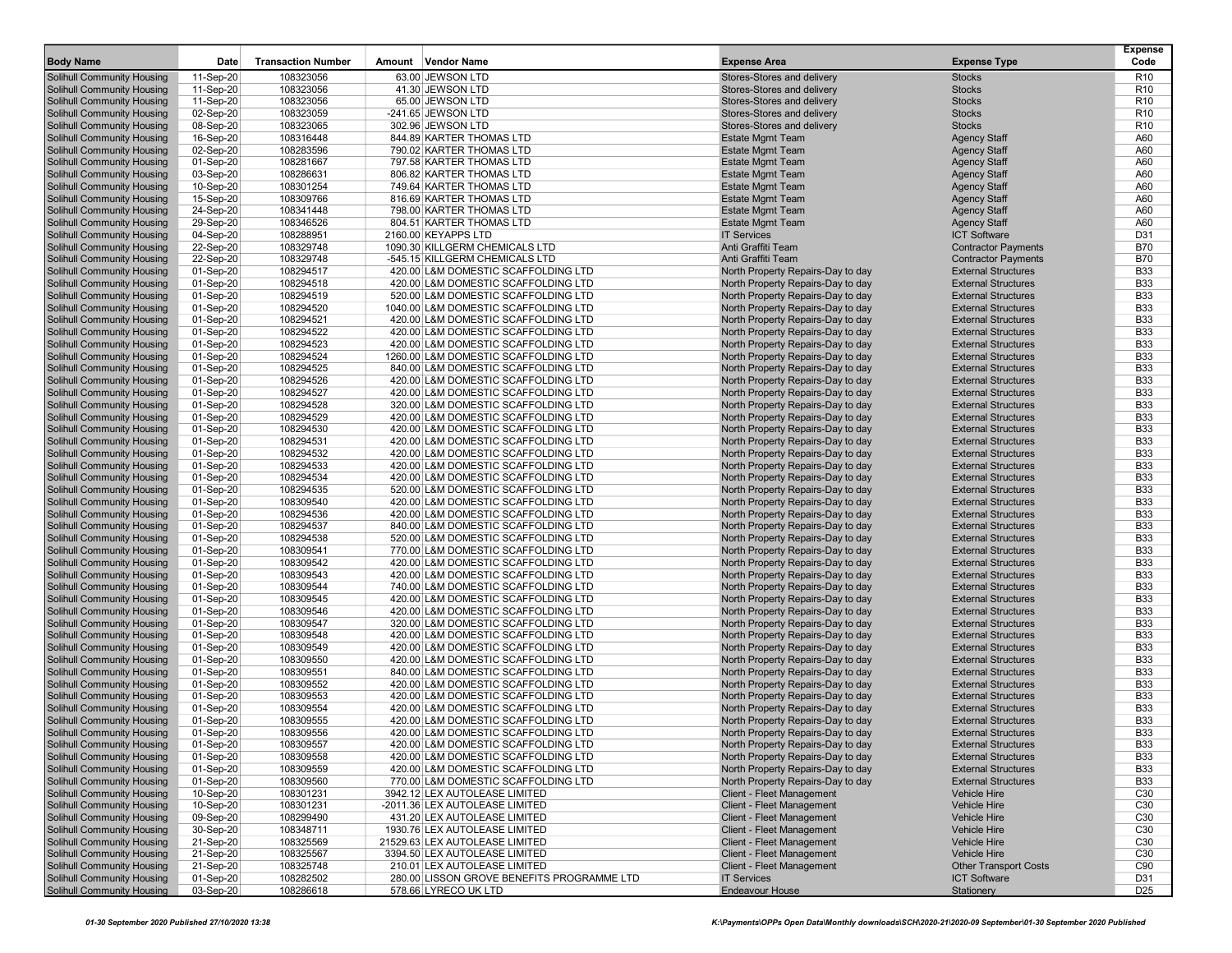| <b>Body Name</b>                                                       | Date                   | <b>Transaction Number</b> | Amount Vendor Name                            | <b>Expense Area</b>                                        | <b>Expense Type</b>                             | <b>Expense</b><br>Code   |
|------------------------------------------------------------------------|------------------------|---------------------------|-----------------------------------------------|------------------------------------------------------------|-------------------------------------------------|--------------------------|
| <b>Solihull Community Housing</b>                                      | 03-Sep-20              | 108286617                 | 391.35 LYRECO UK LTD                          | <b>Endeavour House</b>                                     | Stationery                                      | D <sub>25</sub>          |
| <b>Solihull Community Housing</b>                                      | 01-Sep-20              | 108323068                 | 436.80 M & J MAHONEY LTD                      | Stores-Stores and delivery                                 | <b>Stocks</b>                                   | R <sub>10</sub>          |
| <b>Solihull Community Housing</b>                                      | 01-Sep-20              | 108326469                 | 1796.00 M&P PRESERVATION                      | North Property Repairs-Day to day                          | <b>Internal Works</b>                           | <b>B31</b>               |
| <b>Solihull Community Housing</b>                                      | 01-Sep-20              | 108326470                 | 556.00 M&P PRESERVATION                       | North Property Repairs-Day to day                          | <b>Internal Works</b>                           | <b>B31</b>               |
| <b>Solihull Community Housing</b>                                      | 01-Sep-20              | 108326471                 | 960.00 M&P PRESERVATION                       | North Property Repairs-Day to day                          | <b>Internal Works</b>                           | <b>B31</b>               |
| <b>Solihull Community Housing</b>                                      | 01-Sep-20              | 108326472                 | 1400.00 M&P PRESERVATION                      | North Property Repairs-Day to day                          | <b>Internal Works</b>                           | <b>B31</b>               |
| <b>Solihull Community Housing</b>                                      | 01-Sep-20              | 108326473                 | 3165.00 M&P PRESERVATION                      | North Property Repairs-Day to day                          | <b>Internal Works</b>                           | <b>B31</b>               |
| <b>Solihull Community Housing</b>                                      | 01-Sep-20              | 108326474                 | 1250.00 M&P PRESERVATION                      | North Property Repairs-Day to day                          | <b>Internal Works</b>                           | <b>B31</b>               |
| <b>Solihull Community Housing</b>                                      | 01-Sep-20              | 108326475                 | 2800.00 M&P PRESERVATION                      | North Property Repairs-Voids                               | Voids                                           | <b>B38</b>               |
| <b>Solihull Community Housing</b>                                      | 01-Sep-20              | 108326476                 | 3290.00 M&P PRESERVATION                      | North Property Repairs-Voids                               | Voids                                           | <b>B38</b>               |
| <b>Solihull Community Housing</b>                                      | 01-Sep-20              | 108326477                 | 3405.00 M&P PRESERVATION                      | North Property Repairs-Voids                               | Voids                                           | <b>B38</b>               |
| <b>Solihull Community Housing</b>                                      | 01-Sep-20              | 108326478                 | 935.00 M&P PRESERVATION                       | North Property Repairs-Day to day                          | <b>Internal Works</b>                           | <b>B31</b>               |
| <b>Solihull Community Housing</b>                                      | 07-Sep-20              | 108292459                 | 22300.37 MAN COMMERCIAL PROTECTION LTD        | <b>CCTV</b>                                                | Security                                        | <b>B43</b>               |
| <b>Solihull Community Housing</b>                                      | 02-Sep-20              | 108283490                 | 1583.33 MAXKING LTD                           | <b>Biomass System</b>                                      | Biomass Plant Room Management Sy                | <b>B46</b>               |
| <b>Solihull Community Housing</b>                                      | 01-Sep-20              | 108294516                 | 1738.36 MITIE PROPERTY SERVICES (UK) LTD      | <b>Planned Maintenance</b>                                 | <b>Planned Works</b>                            | <b>B36</b>               |
| <b>Solihull Community Housing</b>                                      | 01-Sep-20              | 108281715                 | 566.25 MORGAN HUNT UK LTD                     | <b>Call Centre</b>                                         | <b>Agency Staff</b>                             | A60                      |
| <b>Solihull Community Housing</b>                                      | 08-Sep-20              | 108296504                 | 777.21 MORGAN HUNT UK LTD                     | North Property Repairs-Day to day                          | <b>Agency Staff</b>                             | A60                      |
| <b>Solihull Community Housing</b>                                      | 02-Sep-20              | 108283600                 | 566.25 MORGAN HUNT UK LTD                     | <b>Call Centre</b>                                         | <b>Agency Staff</b>                             | A60                      |
| <b>Solihull Community Housing</b>                                      | 08-Sep-20              | 108296508                 | 880.47 MORGAN HUNT UK LTD                     | North Property Repairs-Day to day                          | <b>Agency Staff</b>                             | A60                      |
| <b>Solihull Community Housing</b>                                      | 10-Sep-20              | 108301238                 | 453.00 MORGAN HUNT UK LTD                     | <b>Call Centre</b>                                         | <b>Agency Staff</b>                             | A60                      |
| <b>Solihull Community Housing</b>                                      | 11-Sep-20              | 108303795                 | 356.85 MORGAN HUNT UK LTD                     | North Property Repairs-Day to day                          | <b>Agency Staff</b>                             | A60                      |
| <b>Solihull Community Housing</b>                                      | 16-Sep-20              | 108317837                 | 561.27 MORGAN HUNT UK LTD                     | Call Centre                                                | <b>Agency Staff</b>                             | A60                      |
| <b>Solihull Community Housing</b>                                      | 23-Sep-20              | 108338584                 | 566.25 MORGAN HUNT UK LTD                     | <b>Call Centre</b>                                         | <b>Agency Staff</b>                             | A60                      |
| <b>Solihull Community Housing</b>                                      | 29-Sep-20              | 108347424                 | 777.21 MORGAN HUNT UK LTD                     | North Property Repairs-Day to day                          | <b>Agency Staff</b>                             | A60                      |
| <b>Solihull Community Housing</b>                                      | 10-Sep-20              | 108301249                 | 3572.00 MORGAN LAMBERT LTD                    | <b>Mechanical &amp; Electrical</b>                         | <b>Utility Related Works</b>                    | <b>B34</b>               |
| <b>Solihull Community Housing</b>                                      | 01-Sep-20              | 108318476                 | 2004.80 NATIONAL SAFETY SUPPLIES              | Stores-Stores and delivery                                 | <b>Stocks</b>                                   | R <sub>10</sub>          |
| <b>Solihull Community Housing</b>                                      | 01-Sep-20              | 108323072                 | 1475.00 NATIONAL SAFETY SUPPLIES              | Stores-Stores and delivery                                 | <b>Stocks</b>                                   | R <sub>10</sub>          |
| <b>Solihull Community Housing</b>                                      | 01-Sep-20              | 108318480                 | 283.50 NATIONAL SAFETY SUPPLIES               | Stores-Stores and delivery                                 | <b>Stocks</b>                                   | R <sub>10</sub>          |
| <b>Solihull Community Housing</b>                                      | 01-Sep-20              | 108285445                 | 396.00 N-CAP FLOORING LTD                     | North Property Repairs-Voids                               | Voids                                           | <b>B38</b>               |
| <b>Solihull Community Housing</b>                                      | 01-Sep-20              | 108285446                 | 440.64 N-CAP FLOORING LTD                     | North Property Repairs-Voids                               | Voids                                           | <b>B38</b>               |
| <b>Solihull Community Housing</b>                                      | 01-Sep-20              | 108285447                 | 271.13 N-CAP FLOORING LTD                     | North Property Repairs-Day to day                          | <b>Internal Works</b>                           | <b>B31</b>               |
| <b>Solihull Community Housing</b>                                      | 01-Sep-20              | 108285448                 | 288.48 N-CAP FLOORING LTD                     | <b>North Property Repairs-Voids</b>                        | Voids                                           | <b>B38</b>               |
| <b>Solihull Community Housing</b>                                      | 01-Sep-20              | 108285449                 | 465.38 N-CAP FLOORING LTD                     | North Property Repairs-Day to day                          | <b>Internal Works</b>                           | <b>B31</b>               |
| <b>Solihull Community Housing</b>                                      | 07-Sep-20              | 108309535                 | 360.60 N-CAP FLOORING LTD                     | North Property Repairs-Day to day                          | <b>Internal Works</b>                           | <b>B31</b>               |
| <b>Solihull Community Housing</b>                                      | 07-Sep-20              | 108340041                 | 271.95 N-CAP FLOORING LTD                     | North Property Repairs-Day to day                          | <b>Internal Works</b>                           | <b>B31</b>               |
| <b>Solihull Community Housing</b>                                      | 07-Sep-20              | 108309537                 | 288.48 N-CAP FLOORING LTD                     | North Property Repairs-Day to day                          | <b>Internal Works</b>                           | <b>B31</b>               |
| <b>Solihull Community Housing</b>                                      | 07-Sep-20              | 108309538                 | 288.48 N-CAP FLOORING LTD                     | North Property Repairs-Day to day                          | <b>Internal Works</b>                           | <b>B31</b>               |
| <b>Solihull Community Housing</b>                                      | 07-Sep-20              | 108309539                 | 288.48 N-CAP FLOORING LTD                     | North Property Repairs-Voids                               | Voids                                           | <b>B38</b>               |
| <b>Solihull Community Housing</b>                                      | 11-Sep-20              | 108340042                 | 209.76 N-CAP FLOORING LTD                     | North Property Repairs-Day to day                          | <b>Internal Works</b>                           | <b>B31</b>               |
| <b>Solihull Community Housing</b>                                      | 11-Sep-20              | 108320654                 | 288.48 N-CAP FLOORING LTD                     | North Property Repairs-Day to day                          | <b>Internal Works</b>                           | <b>B31</b>               |
| <b>Solihull Community Housing</b>                                      | 11-Sep-20              | 108340043                 | 394.20 N-CAP FLOORING LTD                     | <b>North Property Repairs-Voids</b>                        | Voids                                           | <b>B38</b>               |
| <b>Solihull Community Housing</b>                                      | 11-Sep-20              | 108320657                 | 288.48 N-CAP FLOORING LTD                     | North Property Repairs-Day to day                          | <b>Internal Works</b>                           | <b>B31</b>               |
| <b>Solihull Community Housing</b>                                      | 11-Sep-20              | 108320658                 | 317.33 N-CAP FLOORING LTD                     | North Property Repairs-Day to day                          | <b>Internal Works</b>                           | <b>B31</b>               |
| <b>Solihull Community Housing</b>                                      | 16-Sep-20              | 108340044                 | 1422.00 N-CAP FLOORING LTD                    | <b>Private Sector Leasing</b>                              | <b>Other Works</b>                              | <b>B32</b><br><b>B32</b> |
| <b>Solihull Community Housing</b>                                      | 16-Sep-20              | 108340045<br>108340046    | 1100.22 N-CAP FLOORING LTD                    | <b>Private Sector Leasing</b>                              | <b>Other Works</b>                              | <b>B31</b>               |
| <b>Solihull Community Housing</b>                                      | 16-Sep-20              |                           | 210.42 N-CAP FLOORING LTD                     | North Property Repairs-Day to day                          | <b>Internal Works</b>                           | <b>B31</b>               |
| <b>Solihull Community Housing</b><br><b>Solihull Community Housing</b> | 16-Sep-20<br>01-Sep-20 | 108340048<br>108294384    | 427.68 N-CAP FLOORING LTD<br>1024.80 NERG LTD | North Property Repairs-Day to day<br><b>Biomass System</b> | <b>Internal Works</b><br><b>Biomass Boilers</b> | <b>B45</b>               |
| <b>Solihull Community Housing</b>                                      | 01-Sep-20              | 108294385                 | 3245.20 NERG LTD                              | <b>Biomass System</b>                                      | <b>Biomass Boilers</b>                          | <b>B45</b>               |
| <b>Solihull Community Housing</b>                                      | 08-Sep-20              | 108296130                 | 372.00 NIYAA PEOPLE                           | North Property Repairs-Day to day                          | <b>Agency Staff</b>                             | A60                      |
| <b>Solihull Community Housing</b>                                      | 03-Sep-20              | 108286659                 | 1489.25 NIYAA PEOPLE                          | <b>Capital Programmes</b>                                  | <b>Agency Staff</b>                             | A60                      |
| <b>Solihull Community Housing</b>                                      | 03-Sep-20              | 108287546                 | 996.75 NIYAA PEOPLE                           | Procurement                                                | <b>Agency Staff</b>                             | A60                      |
| <b>Solihull Community Housing</b>                                      | 01-Sep-20              | 108281669                 | 550.56 NIYAA PEOPLE                           | Scheduling                                                 | <b>Agency Staff</b>                             | A60                      |
| <b>Solihull Community Housing</b>                                      | 01-Sep-20              | 108281671                 | 550.56 NIYAA PEOPLE                           | Scheduling                                                 | <b>Agency Staff</b>                             | A60                      |
| <b>Solihull Community Housing</b>                                      | 01-Sep-20              | 108281672                 | 550.56 NIYAA PEOPLE                           | Scheduling                                                 | <b>Agency Staff</b>                             | A60                      |
| Solihull Community Housing                                             | 01-Sep-20              | 108281673                 | 550.56 NIYAA PEOPLE                           | Scheduling                                                 | Agency Staff                                    | A60                      |
| <b>Solihull Community Housing</b>                                      | 03-Sep-20              | 108286792                 | 643.06 NIYAA PEOPLE                           | Business Support - MST Back Office Support                 | <b>Agency Staff</b>                             | A60                      |
| <b>Solihull Community Housing</b>                                      | 03-Sep-20              | 108287505                 | 598.05 NIYAA PEOPLE                           | Procurement                                                | <b>Agency Staff</b>                             | A60                      |
| <b>Solihull Community Housing</b>                                      | 08-Sep-20              | 108296128                 | 688.94 NIYAA PEOPLE                           | North Property Repairs-Day to day                          | <b>Agency Staff</b>                             | A60                      |
| <b>Solihull Community Housing</b>                                      | 04-Sep-20              | 108288993                 | 619.75 NIYAA PEOPLE                           | <b>Rent Control</b>                                        | <b>Agency Staff</b>                             | A60                      |
| <b>Solihull Community Housing</b>                                      | 28-Sep-20              | 108346094                 | 550.56 NIYAA PEOPLE                           | Schedulina                                                 | <b>Agency Staff</b>                             | A60                      |
| <b>Solihull Community Housing</b>                                      | 08-Sep-20              | 108296131                 | 472.00 NIYAA PEOPLE                           | North Property Repairs-Day to day                          | <b>Agency Staff</b>                             | A60                      |
| <b>Solihull Community Housing</b>                                      | 03-Sep-20              | 108287510                 | 1412.10 NIYAA PEOPLE                          | <b>Capital Programmes</b>                                  | <b>Agency Staff</b>                             | A60                      |
| <b>Solihull Community Housing</b>                                      | 08-Sep-20              | 108296500                 | 594.11 NIYAA PEOPLE                           | North Property Repairs-Day to day                          | <b>Agency Staff</b>                             | A60                      |
| <b>Solihull Community Housing</b>                                      | 08-Sep-20              | 108296129                 | 624.06 NIYAA PEOPLE                           | North Property Repairs-Day to day                          | <b>Agency Staff</b>                             | A60                      |
| Solihull Community Housing                                             | 09-Sep-20              | 108299643                 | 413.00 NIYAA PEOPLE                           | Anti Graffiti Team                                         | <b>Agency Staff</b>                             | A60                      |
| <b>Solihull Community Housing</b>                                      | 17-Sep-20              | 108322966                 | 356.00 NIYAA PEOPLE                           | North Property Repairs-Day to day                          | <b>Agency Staff</b>                             | A60                      |
| <b>Solihull Community Housing</b>                                      | 09-Sep-20              | 108299613                 | 1489.25 NIYAA PEOPLE                          | <b>Capital Programmes</b>                                  | <b>Agency Staff</b>                             | A60                      |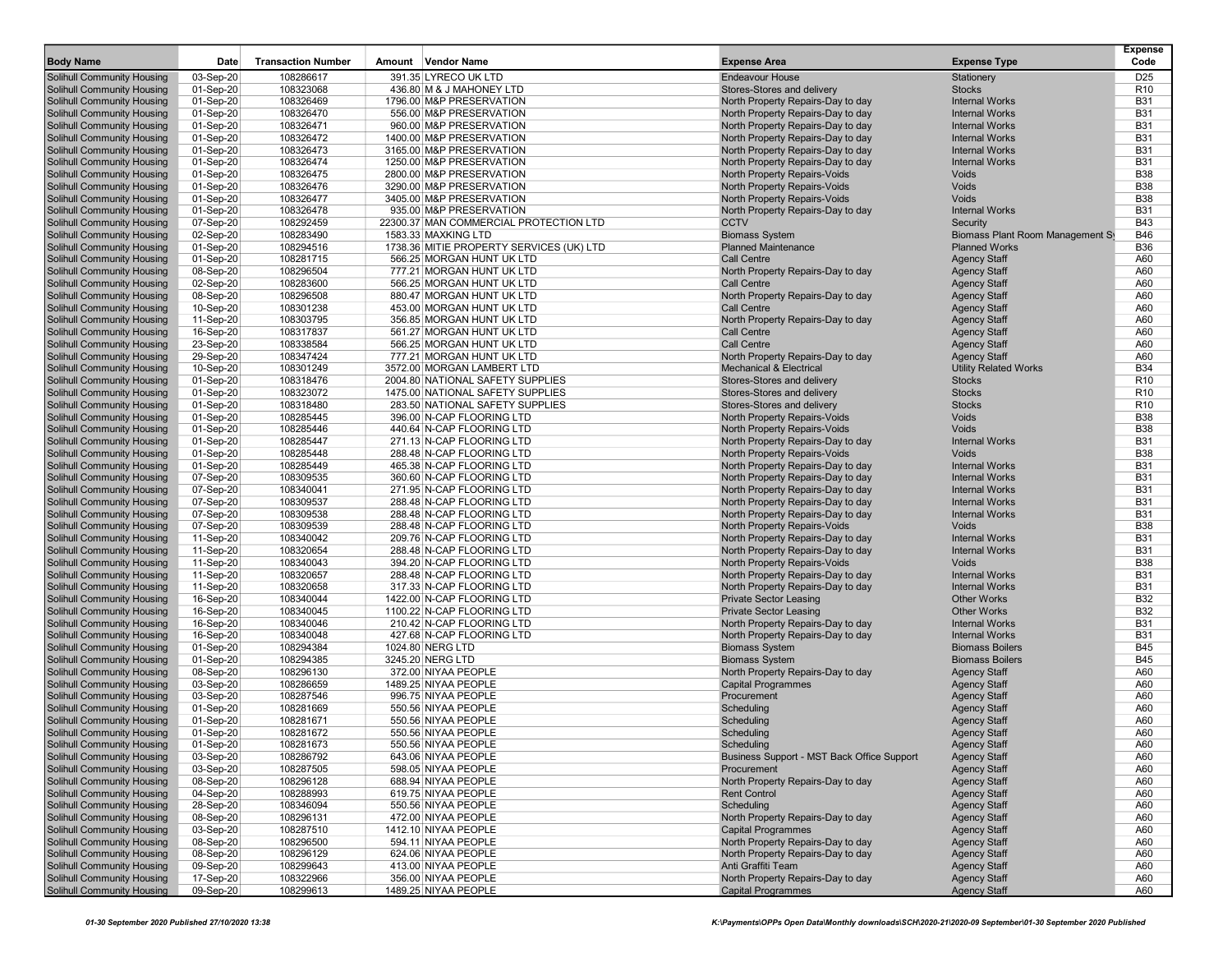| <b>Body Name</b>                                         | Date                   | <b>Transaction Number</b> | Amount Vendor Name                                                               | <b>Expense Area</b>                                                             | <b>Expense Type</b>                        | <b>Expense</b><br>Code   |
|----------------------------------------------------------|------------------------|---------------------------|----------------------------------------------------------------------------------|---------------------------------------------------------------------------------|--------------------------------------------|--------------------------|
| <b>Solihull Community Housing</b>                        | 17-Sep-20              | 108322961                 | 279.58 NIYAA PEOPLE                                                              | North Property Repairs-Day to day                                               | <b>Agency Staff</b>                        | A60                      |
| <b>Solihull Community Housing</b>                        | 17-Sep-20              | 108322967                 | 569.15 NIYAA PEOPLE                                                              | North Property Repairs-Day to day                                               | <b>Agency Staff</b>                        | A60                      |
| Solihull Community Housing                               | 11-Sep-20              | 108303560                 | 521.40 NIYAA PEOPLE                                                              | Business Support - MST Back Office Support                                      | <b>Agency Staff</b>                        | A60                      |
| <b>Solihull Community Housing</b>                        | 17-Sep-20              | 108322962                 | 609.09 NIYAA PEOPLE                                                              | North Property Repairs-Day to day                                               | <b>Agency Staff</b>                        | A60                      |
| <b>Solihull Community Housing</b>                        | 28-Sep-20              | 108346105                 | 452.35 NIYAA PEOPLE                                                              | Scheduling                                                                      | <b>Agency Staff</b>                        | A60                      |
| Solihull Community Housing                               | 17-Sep-20              | 108322968                 | 472.00 NIYAA PEOPLE                                                              | North Property Repairs-Day to day                                               | <b>Agency Staff</b>                        | A60                      |
| Solihull Community Housing                               | 10-Sep-20              | 108301232                 | 502.50 NIYAA PEOPLE                                                              | <b>Rent Control</b>                                                             | <b>Agency Staff</b>                        | A60                      |
| Solihull Community Housing                               | 17-Sep-20              | 108322963                 | 414.30 NIYAA PEOPLE                                                              | North Property Repairs-Day to day                                               | <b>Agency Staff</b>                        | A60                      |
| <b>Solihull Community Housing</b>                        | 09-Sep-20              | 108299647                 | 485.28 NIYAA PEOPLE                                                              | Anti Graffiti Team                                                              | <b>Agency Staff</b>                        | A60                      |
| Solihull Community Housing                               | 21-Sep-20              | 108325781                 | 506.69 NIYAA PEOPLE                                                              | <b>Rent Control</b>                                                             | <b>Agency Staff</b>                        | A60                      |
| Solihull Community Housing                               | 29-Sep-20              | 108347411                 | 738.89 NIYAA PEOPLE                                                              | North Property Repairs-Day to day                                               | <b>Agency Staff</b>                        | A60                      |
| Solihull Community Housing                               | 16-Sep-20              | 108315453                 | 1489.25 NIYAA PEOPLE                                                             | <b>Capital Programmes</b>                                                       | <b>Agency Staff</b>                        | A60                      |
| <b>Solihull Community Housing</b>                        | 28-Sep-20              | 108346098                 | 550.56 NIYAA PEOPLE                                                              | Scheduling                                                                      | <b>Agency Staff</b>                        | A60                      |
| <b>Solihull Community Housing</b>                        | 29-Sep-20              | 108347403                 | 472.00 NIYAA PEOPLE                                                              | North Property Repairs-Day to day                                               | <b>Agency Staff</b>                        | A60                      |
| Solihull Community Housing                               | 29-Sep-20              | 108347421                 | 688.94 NIYAA PEOPLE                                                              | North Property Repairs-Day to day                                               | <b>Agency Staff</b>                        | A60                      |
| Solihull Community Housing                               | 29-Sep-20              | 108347404                 | 299.55 NIYAA PEOPLE<br>643.06 NIYAA PEOPLE                                       | North Property Repairs-Day to day                                               | <b>Agency Staff</b>                        | A60<br>A60               |
| Solihull Community Housing<br>Solihull Community Housing | 16-Sep-20<br>29-Sep-20 | 108315446<br>108347423    | 747.21 NIYAA PEOPLE                                                              | Business Support - MST Back Office Support<br>North Property Repairs-Day to day | <b>Agency Staff</b><br><b>Agency Staff</b> | A60                      |
| <b>Solihull Community Housing</b>                        | 22-Sep-20              | 108330167                 | 753.87 NIYAA PEOPLE                                                              | North Property Repairs-Day to day                                               | <b>Agency Staff</b>                        | A60                      |
| Solihull Community Housing                               | 22-Sep-20              | 108330164                 | 738.89 NIYAA PEOPLE                                                              | North Property Repairs-Day to day                                               | <b>Agency Staff</b>                        | A60                      |
| Solihull Community Housing                               | 23-Sep-20              | 108336707                 | 1489.25 NIYAA PEOPLE                                                             | <b>Capital Programmes</b>                                                       | <b>Agency Staff</b>                        | A60                      |
| <b>Solihull Community Housing</b>                        | 22-Sep-20              | 108330168                 | 418.95 NIYAA PEOPLE                                                              | North Property Repairs-Day to day                                               | <b>Agency Staff</b>                        | A60                      |
| <b>Solihull Community Housing</b>                        | 22-Sep-20              | 108330170                 | 738.89 NIYAA PEOPLE                                                              | North Property Repairs-Day to day                                               | <b>Agency Staff</b>                        | A60                      |
| <b>Solihull Community Housing</b>                        | 28-Sep-20              | 108346100                 | 550.56 NIYAA PEOPLE                                                              | Scheduling                                                                      | <b>Agency Staff</b>                        | A60                      |
| <b>Solihull Community Housing</b>                        | 22-Sep-20              | 108330165                 | 552.00 NIYAA PEOPLE                                                              | North Property Repairs-Day to day                                               | <b>Agency Staff</b>                        | A60                      |
| Solihull Community Housing                               | 23-Sep-20              | 108330442                 | 603.00 NIYAA PEOPLE                                                              | <b>Rent Control</b>                                                             | <b>Agency Staff</b>                        | A60                      |
| Solihull Community Housing                               | 22-Sep-20              | 108330176                 | 643.06 NIYAA PEOPLE                                                              | Business Support - MST Back Office Support                                      | <b>Agency Staff</b>                        | A60                      |
| Solihull Community Housing                               | 28-Sep-20              | 108346040                 | 619.75 NIYAA PEOPLE                                                              | <b>Rent Control</b>                                                             | <b>Agency Staff</b>                        | A60                      |
| <b>Solihull Community Housing</b>                        | 29-Sep-20              | 108347408                 | 748.88 NIYAA PEOPLE                                                              | North Property Repairs-Day to day                                               | <b>Agency Staff</b>                        | A60                      |
| Solihull Community Housing                               | 29-Sep-20              | 108347400                 | 688.94 NIYAA PEOPLE                                                              | North Property Repairs-Day to day                                               | <b>Agency Staff</b>                        | A60                      |
| Solihull Community Housing                               | 29-Sep-20              | 108347396                 | 588.00 NIYAA PEOPLE                                                              | North Property Repairs-Day to day                                               | <b>Agency Staff</b>                        | A60                      |
| Solihull Community Housing                               | 29-Sep-20              | 108347401                 | 564.15 NIYAA PEOPLE                                                              | North Property Repairs-Day to day                                               | <b>Agency Staff</b>                        | A60                      |
| <b>Solihull Community Housing</b>                        | 29-Sep-20              | 108347395                 | 738.89 NIYAA PEOPLE                                                              | North Property Repairs-Day to day                                               | <b>Agency Staff</b>                        | A60                      |
| <b>Solihull Community Housing</b>                        | 29-Sep-20              | 108347393                 | 589.12 NIYAA PEOPLE                                                              | North Property Repairs-Day to day                                               | <b>Agency Staff</b>                        | A60                      |
| Solihull Community Housing                               | 28-Sep-20              | 108346101                 | 513.36 NIYAA PEOPLE                                                              | Scheduling                                                                      | <b>Agency Staff</b>                        | A60                      |
| Solihull Community Housing                               | 29-Sep-20              | 108347399                 | 748.88 NIYAA PEOPLE                                                              | North Property Repairs-Day to day                                               | <b>Agency Staff</b>                        | A60                      |
| Solihull Community Housing                               | 01-Sep-20              | 108328875                 | 307.40 OAKLEAF COMMERCIAL SERVICES LTD                                           | North Property Repairs-Day to day                                               | <b>Internal Works</b>                      | <b>B31</b>               |
| <b>Solihull Community Housing</b>                        | 01-Sep-20              | 108328876                 | 1896.44 OAKLEAF COMMERCIAL SERVICES LTD                                          | North Property Repairs-Day to day                                               | <b>Internal Works</b>                      | <b>B31</b>               |
| <b>Solihull Community Housing</b>                        | 01-Sep-20              | 108328877<br>108301118    | 417.01 OAKLEAF COMMERCIAL SERVICES LTD<br>717.28 OAKLEAF COMMERCIAL SERVICES LTD | North Property Repairs-Voids                                                    | Voids<br><b>Internal Works</b>             | <b>B38</b><br><b>B31</b> |
| Solihull Community Housing<br>Solihull Community Housing | 01-Sep-20<br>01-Sep-20 | 108301119                 | 1876.61 OAKLEAF COMMERCIAL SERVICES LTD                                          | North Property Repairs-Day to day<br>Low Rise window Replacement                | <b>Contractor Payments</b>                 | <b>B70</b>               |
| <b>Solihull Community Housing</b>                        | $01-Sep-20$            | 108301120                 | 623.88 OAKLEAF COMMERCIAL SERVICES LTD                                           | North Property Repairs-Day to day                                               | <b>Internal Works</b>                      | <b>B31</b>               |
| <b>Solihull Community Housing</b>                        | 01-Sep-20              | 108301121                 | 512.34 OAKLEAF COMMERCIAL SERVICES LTD                                           | North Property Repairs-Day to day                                               | <b>Internal Works</b>                      | <b>B31</b>               |
| <b>Solihull Community Housing</b>                        | 01-Sep-20              | 108308420                 | 406.38 OAKLEAF COMMERCIAL SERVICES LTD                                           | North Property Repairs-Day to day                                               | <b>Internal Works</b>                      | <b>B31</b>               |
| <b>Solihull Community Housing</b>                        | 01-Sep-20              | 108301127                 | 1192.59 OAKLEAF COMMERCIAL SERVICES LTD                                          | Low Rise window Replacement                                                     | <b>Contractor Payments</b>                 | <b>B70</b>               |
| Solihull Community Housing                               | 01-Sep-20              | 108328885                 | 733.80 OAKLEAF COMMERCIAL SERVICES LTD                                           | Low Rise window Replacement                                                     | <b>Contractor Payments</b>                 | <b>B70</b>               |
| Solihull Community Housing                               | 16-Sep-20              | 108328886                 | 2862.71 OAKLEAF COMMERCIAL SERVICES LTD                                          | Low Rise window Replacement                                                     | <b>Contractor Payments</b>                 | <b>B70</b>               |
| <b>Solihull Community Housing</b>                        | 16-Sep-20              | 108328886                 | 2862.71 OAKLEAF COMMERCIAL SERVICES LTD                                          | Low Rise window Replacement                                                     | <b>Contractor Payments</b>                 | <b>B70</b>               |
| <b>Solihull Community Housing</b>                        | 16-Sep-20              | 108328886                 | 2862.71 OAKLEAF COMMERCIAL SERVICES LTD                                          | Low Rise window Replacement                                                     | <b>Contractor Payments</b>                 | <b>B70</b>               |
| Solihull Community Housing                               | 16-Sep-20              | 108328886                 | 2862.71 OAKLEAF COMMERCIAL SERVICES LTD                                          | Low Rise window Replacement                                                     | <b>Contractor Payments</b>                 | <b>B70</b>               |
| Solihull Community Housing                               | 16-Sep-20              | 108328886                 | 2862.71 OAKLEAF COMMERCIAL SERVICES LTD                                          | Low Rise window Replacement                                                     | <b>Contractor Payments</b>                 | <b>B70</b>               |
| Solihull Community Housing                               | 16-Sep-20              | 108328886                 | 2862.71 OAKLEAF COMMERCIAL SERVICES LTD                                          | Low Rise window Replacement                                                     | <b>Contractor Payments</b>                 | <b>B70</b>               |
| <b>Solihull Community Housing</b>                        | 16-Sep-20              | 108328886                 | 1822.24 OAKLEAF COMMERCIAL SERVICES LTD                                          | Low Rise window Replacement                                                     | <b>Contractor Payments</b>                 | <b>B70</b>               |
| Solihull Community Housing                               | 16-Sep-20              | 108328886                 | 2862.71 OAKLEAF COMMERCIAL SERVICES LTD                                          | Low Rise window Replacement                                                     | <b>Contractor Payments</b>                 | <b>B70</b>               |
| <b>Solihull Community Housing</b>                        | 16-Sep-20              | 108328886                 | 2862.71 OAKLEAF COMMERCIAL SERVICES LTD                                          | Low Rise window Replacement                                                     | <b>Contractor Payments</b>                 | <b>B70</b>               |
| Solihull Community Housing                               | 03-Sep-20              | 108286794                 | 599.19 OFFICE DEPOT UK LTD                                                       | <b>Endeavour House</b>                                                          | <b>Stationery</b>                          | D <sub>25</sub>          |
| Solihull Community Housing                               | 01-Sep-20              | 108294315                 | 378.35 ORBIS PROTECT LIMITED                                                     | North Property Repairs-Voids                                                    | Voids                                      | <b>B38</b>               |
| Solihull Community Housing<br>Solihull Community Housing | 01-Sep-20              | 108294316                 | 294.59 ORBIS PROTECT LIMITED                                                     | North Property Repairs-Voids                                                    | Voids                                      | <b>B38</b>               |
|                                                          | 01-Sep-20              | 108294318                 | 293.07 ORBIS PROTECT LIMITED                                                     | North Property Repairs-Voids                                                    | Voids                                      | <b>B38</b>               |
| <b>Solihull Community Housing</b>                        | 01-Sep-20              | 108294324                 | 534.65 ORBIS PROTECT LIMITED<br>237.12 ORBIS PROTECT LIMITED                     | North Property Repairs-Voids                                                    | Voids                                      | <b>B38</b>               |
| Solihull Community Housing<br>Solihull Community Housing | 01-Sep-20<br>01-Sep-20 | 108294329<br>108294457    | 361.77 ORBIS PROTECT LIMITED                                                     | Low Rise - Envelope Programme<br>North Property Repairs-Voids                   | <b>Contractor Payments</b><br>Voids        | <b>B70</b><br><b>B38</b> |
| Solihull Community Housing                               | 01-Sep-20              | 108294467                 | 223.85 ORBIS PROTECT LIMITED                                                     | North Property Repairs-Voids                                                    | Voids                                      | <b>B38</b>               |
| Solihull Community Housing                               | 01-Sep-20              | 108294475                 | 372.37 ORBIS PROTECT LIMITED                                                     | North Property Repairs-Voids                                                    | Voids                                      | <b>B38</b>               |
| Solihull Community Housing                               | 01-Sep-20              | 108294480                 | 534.65 ORBIS PROTECT LIMITED                                                     | North Property Repairs-Voids                                                    | Voids                                      | <b>B38</b>               |
| Solihull Community Housing                               | 01-Sep-20              | 108294483                 | 331.46 ORBIS PROTECT LIMITED                                                     | North Property Repairs-Voids                                                    | Voids                                      | <b>B38</b>               |
| Solihull Community Housing                               | 01-Sep-20              | 108294486                 | 581.54 ORBIS PROTECT LIMITED                                                     | North Property Repairs-Voids                                                    | Voids                                      | <b>B38</b>               |
| <b>Solihull Community Housing</b>                        | 01-Sep-20              | 108294489                 | 322.83 ORBIS PROTECT LIMITED                                                     | North Property Repairs-Voids                                                    | Voids                                      | <b>B38</b>               |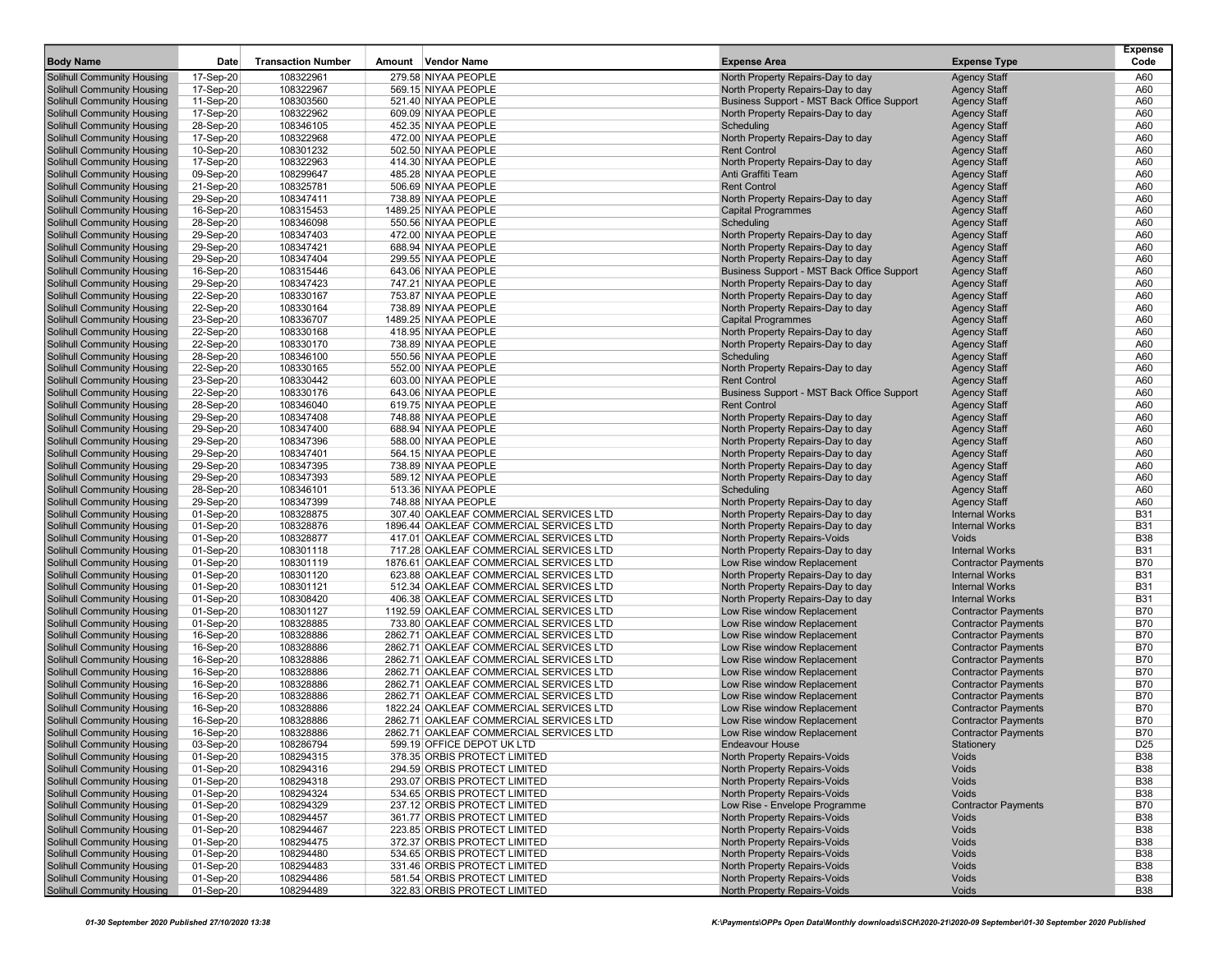|                                                                        |                        |                           |        |                                                                                |                                                                   |                                            | <b>Expense</b>                |
|------------------------------------------------------------------------|------------------------|---------------------------|--------|--------------------------------------------------------------------------------|-------------------------------------------------------------------|--------------------------------------------|-------------------------------|
| <b>Body Name</b>                                                       | Date                   | <b>Transaction Number</b> | Amount | <b>Vendor Name</b>                                                             | <b>Expense Area</b>                                               | <b>Expense Type</b>                        | Code                          |
| <b>Solihull Community Housing</b>                                      | 01-Sep-20              | 108294343                 |        | 347.09 ORBIS PROTECT LIMITED                                                   | North Property Repairs-Voids                                      | Voids                                      | <b>B38</b>                    |
| <b>Solihull Community Housing</b>                                      | 01-Sep-20              | 108294344                 |        | 219.06 ORBIS PROTECT LIMITED                                                   | North Property Repairs-Voids                                      | Voids                                      | <b>B38</b>                    |
| <b>Solihull Community Housing</b>                                      | 01-Sep-20              | 108294353                 |        | 374.13 ORBIS PROTECT LIMITED                                                   | North Property Repairs-Voids                                      | Voids                                      | <b>B38</b>                    |
| <b>Solihull Community Housing</b>                                      | 01-Sep-20              | 108294355                 |        | 328.82 ORBIS PROTECT LIMITED                                                   | North Property Repairs-Voids                                      | Voids                                      | <b>B38</b>                    |
| <b>Solihull Community Housing</b>                                      | 01-Sep-20              | 108294356                 |        | 300.20 ORBIS PROTECT LIMITED                                                   | North Property Repairs-Voids                                      | Voids                                      | <b>B38</b>                    |
| <b>Solihull Community Housing</b>                                      | 01-Sep-20              | 108294378                 |        | 237.74 ORBIS PROTECT LIMITED                                                   | North Property Repairs-Voids                                      | Voids                                      | <b>B38</b>                    |
| <b>Solihull Community Housing</b>                                      | 18-Sep-20              | 108340023                 |        | 291.53 ORBIS PROTECT LIMITED                                                   | North Property Repairs-Voids                                      | Voids                                      | <b>B38</b>                    |
| <b>Solihull Community Housing</b>                                      | 18-Sep-20              | 108340024                 |        | 331.46 ORBIS PROTECT LIMITED                                                   | North Property Repairs-Voids                                      | Voids                                      | <b>B38</b>                    |
| <b>Solihull Community Housing</b>                                      | 18-Sep-20              | 108340025                 |        | 253.31 ORBIS PROTECT LIMITED                                                   | North Property Repairs-Voids                                      | Voids                                      | <b>B38</b><br><b>B38</b>      |
| <b>Solihull Community Housing</b><br><b>Solihull Community Housing</b> | 18-Sep-20<br>18-Sep-20 | 108340026<br>108340027    |        | 300.20 ORBIS PROTECT LIMITED<br>266.05 ORBIS PROTECT LIMITED                   | North Property Repairs-Voids<br>North Property Repairs-Voids      | Voids<br>Voids                             | <b>B38</b>                    |
| <b>Solihull Community Housing</b>                                      | 18-Sep-20              | 108340028                 |        | 279.04 ORBIS PROTECT LIMITED                                                   | North Property Repairs-Voids                                      | Voids                                      | <b>B38</b>                    |
| <b>Solihull Community Housing</b>                                      | 18-Sep-20              | 108340029                 |        | 284.57 ORBIS PROTECT LIMITED                                                   | North Property Repairs-Voids                                      | Voids                                      | <b>B38</b>                    |
| <b>Solihull Community Housing</b>                                      | 18-Sep-20              | 108340030                 |        | 293.98 ORBIS PROTECT LIMITED                                                   | North Property Repairs-Voids                                      | Voids                                      | <b>B38</b>                    |
| <b>Solihull Community Housing</b>                                      | 01-Sep-20              | 108282569                 |        | 2760.00 ORBIS PROTECT LIMITED                                                  | Call Centre                                                       | Other Fees & Charges                       | D <sub>59</sub>               |
| <b>Solihull Community Housing</b>                                      | 07-Sep-20              | 108292966                 |        | 2200.00 ORBIS PROTECT LIMITED                                                  | Call Centre                                                       | Other Fees & Charges                       | D <sub>59</sub>               |
| <b>Solihull Community Housing</b>                                      | 01-Sep-20              | 108309561                 |        | 684.65 P K HYGIENE SERVICES LTD                                                | North Property Repairs-Voids                                      | Voids                                      | <b>B38</b>                    |
| <b>Solihull Community Housing</b>                                      | 01-Sep-20              | 108326459                 |        | 2517.21 P K HYGIENE SERVICES LTD                                               | North Property Repairs-Voids                                      | Voids                                      | <b>B38</b>                    |
| <b>Solihull Community Housing</b>                                      | 01-Sep-20              | 108326460                 |        | 1354.15 P K HYGIENE SERVICES LTD                                               | North Property Repairs-Voids                                      | Voids                                      | <b>B38</b>                    |
| <b>Solihull Community Housing</b>                                      | 07-Sep-20              | 108323078                 |        | 6009.39 PACE PETROLEUM LTD                                                     | Stores-Stores and delivery                                        | <b>Stocks</b>                              | R <sub>10</sub>               |
| <b>Solihull Community Housing</b>                                      | 01-Sep-20              | 108281713                 |        | 218.86 PAKAWASTE LTD                                                           | Stores-Stores and delivery                                        | <b>Waste Disposal</b>                      | E20                           |
| <b>Solihull Community Housing</b>                                      | 28-Sep-20              | 108345634                 |        | 875.00 PARTRIDGE HOMES                                                         | <b>Syrian Family Properties</b>                                   | Rents                                      | <b>B22</b>                    |
| <b>Solihull Community Housing</b>                                      | 11-Sep-20              | 108303796                 |        | 643.52 PENNINGTON CHOICE LTD                                                   | <b>Energy Performance Certificates</b>                            | Other Fees & Charges                       | D <sub>59</sub>               |
| <b>Solihull Community Housing</b>                                      | 22-Sep-20              | 108329367                 |        | 1166.38 PENNINGTON CHOICE LTD                                                  | <b>Energy Performance Certificates</b>                            | Other Fees & Charges                       | D <sub>59</sub>               |
| <b>Solihull Community Housing</b>                                      | 04-Sep-20              | 108288953                 |        | 835.00 PROTECT (WHISTLEBLOWING ADVICE) LTD                                     | <b>Completion of Star Survey</b>                                  | <b>Grants &amp; Subscriptions</b>          | D92                           |
| <b>Solihull Community Housing</b>                                      | 02-Sep-20              | 108283594                 |        | 250.00 RAPIDE COMMUNICATION LIMITED                                            | North Property Repairs-Day to day                                 | <b>Materials</b>                           | D <sub>13</sub>               |
| <b>Solihull Community Housing</b>                                      | 16-Sep-20              | 108315457                 |        | 326.34 RAPIDE COMMUNICATION LIMITED                                            | North Property Repairs-Day to day                                 | <b>Materials</b>                           | D <sub>13</sub>               |
| <b>Solihull Community Housing</b>                                      | 21-Sep-20              | 108325442                 |        | 659.23 REDACTED PERSONAL INFORMATION                                           | <b>Private Sector Leasing</b>                                     | Rents                                      | <b>B22</b>                    |
| <b>Solihull Community Housing</b>                                      | 28-Sep-20              | 108345636                 |        | 2625.00 REDACTED PERSONAL INFORMATION                                          | <b>Syrian Family Properties</b>                                   | Rents                                      | <b>B22</b>                    |
| <b>Solihull Community Housing</b>                                      | 02-Sep-20              | 108283444                 |        | 1525.08 REDACTED PERSONAL INFORMATION                                          | Housing Aid & Homelessness                                        | <b>Tenant Medicals</b>                     | D63                           |
| <b>Solihull Community Housing</b>                                      | 21-Sep-20              | 108325443                 |        | 4563.78 REDACTED PERSONAL INFORMATION                                          | <b>Private Sector Leasing</b>                                     | Rents                                      | <b>B22</b>                    |
| <b>Solihull Community Housing</b>                                      | 14-Sep-20              | 108306523                 |        | 3374.54 REDACTED PERSONAL INFORMATION                                          | <b>Private Sector Leasing</b>                                     | Rents                                      | <b>B22</b>                    |
| <b>Solihull Community Housing</b>                                      | 04-Sep-20              | 108288669                 |        | 452.16 REDACTED PERSONAL INFORMATION                                           | Direct-Standby                                                    | <b>Car Allowances</b>                      | C <sub>10</sub>               |
| <b>Solihull Community Housing</b>                                      | 11-Sep-20              | 108303554                 |        | 2000.00 REDACTED PERSONAL INFORMATION                                          | <b>Private Sector - Disabled Facilities Grants</b>                | <b>Contractor Payments</b>                 | <b>B70</b>                    |
| <b>Solihull Community Housing</b>                                      | 16-Sep-20              | 108317751                 |        | 8000.00 REDACTED PERSONAL INFORMATION                                          | Private Sector - Disabled Facilities Grants                       | <b>Contractor Payments</b>                 | <b>B70</b>                    |
| <b>Solihull Community Housing</b>                                      | 04-Sep-20              | 108288685                 |        | 263.25 REDACTED PERSONAL INFORMATION                                           | Direct-Standby                                                    | <b>Car Allowances</b>                      | C <sub>10</sub><br><b>B22</b> |
| <b>Solihull Community Housing</b><br><b>Solihull Community Housing</b> | 14-Sep-20<br>11-Sep-20 | 108306525<br>108303799    |        | 3081.26 REDACTED PERSONAL INFORMATION<br>2000.00 REDACTED PERSONAL INFORMATION | <b>Private Sector Leasing</b><br><b>Movement Incentive Scheme</b> | Rents<br><b>Other Building Costs</b>       | <b>B39</b>                    |
| <b>Solihull Community Housing</b>                                      | 23-Sep-20              | 108338598                 |        | 10000.00 REDACTED PERSONAL INFORMATION                                         | <b>Private Sector - Disabled Facilities Grants</b>                | <b>Contractor Payments</b>                 | <b>B70</b>                    |
| <b>Solihull Community Housing</b>                                      | 16-Sep-20              | 108317750                 |        | 10000.00 REDACTED PERSONAL INFORMATION                                         | <b>Private Sector - Disabled Facilities Grants</b>                | <b>Contractor Payments</b>                 | <b>B70</b>                    |
| <b>Solihull Community Housing</b>                                      | 14-Sep-20              | 108306520                 |        | 3595.20 REDACTED PERSONAL INFORMATION                                          | <b>Private Sector Leasing</b>                                     | Rents                                      | <b>B22</b>                    |
| <b>Solihull Community Housing</b>                                      | 11-Sep-20              | 108304452                 |        | 463.13 REED                                                                    | Call Centre                                                       | <b>Agency Staff</b>                        | A60                           |
| <b>Solihull Community Housing</b>                                      | 11-Sep-20              | 108304453                 |        | 423.21 REED                                                                    | <b>Call Centre</b>                                                | <b>Agency Staff</b>                        | A60                           |
| <b>Solihull Community Housing</b>                                      | 11-Sep-20              | 108304454                 |        | 367.31 REED                                                                    | <b>Call Centre</b>                                                | <b>Agency Staff</b>                        | A60                           |
| <b>Solihull Community Housing</b>                                      | 11-Sep-20              | 108304455                 |        | 415.22 REED                                                                    | <b>Call Centre</b>                                                | <b>Agency Staff</b>                        | A60                           |
| <b>Solihull Community Housing</b>                                      | 25-Sep-20              | 108343490                 |        | 367.31 REED                                                                    | <b>Call Centre</b>                                                | <b>Agency Staff</b>                        | A60                           |
| <b>Solihull Community Housing</b>                                      | 25-Sep-20              | 108343493                 |        | 495.07 REED                                                                    | <b>Call Centre</b>                                                | <b>Agency Staff</b>                        | A60                           |
| <b>Solihull Community Housing</b>                                      | 25-Sep-20              | 108343495                 |        | 375.30 REED                                                                    | <b>Call Centre</b>                                                | <b>Agency Staff</b>                        | A60                           |
| <b>Solihull Community Housing</b>                                      | 25-Sep-20              | 108343497                 |        | 598.88 REED                                                                    | <b>Call Centre</b>                                                | <b>Agency Staff</b>                        | A60                           |
| <b>Solihull Community Housing</b>                                      | 01-Sep-20              | 108281662                 |        | 471.12 REED                                                                    | <b>Call Centre</b>                                                | <b>Agency Staff</b>                        | A60                           |
| <b>Solihull Community Housing</b>                                      | 01-Sep-20              | 108281663                 |        | 375.30 REED                                                                    | <b>Call Centre</b>                                                | <b>Agency Staff</b>                        | A60                           |
| <b>Solihull Community Housing</b>                                      | 01-Sep-20              | 108281664                 |        | 598.88 REED                                                                    | <b>Call Centre</b>                                                | <b>Agency Staff</b>                        | A60                           |
| <b>Solihull Community Housing</b>                                      | 07-Sep-20              | 108292453                 |        | 271.49 REED                                                                    | <b>Call Centre</b>                                                | <b>Agency Staff</b>                        | A60                           |
| <b>Solihull Community Housing</b>                                      | 07-Sep-20              | 108292454                 |        | 598.88 REED                                                                    | Call Centre                                                       | <b>Agency Staff</b>                        | A60                           |
| <b>Solihull Community Housing</b>                                      | 07-Sep-20              | 108292455                 |        | 570.93 REED                                                                    | <b>Call Centre</b>                                                | <b>Agency Staff</b>                        | A60                           |
| Solihull Community Housing                                             | 07-Sep-20              | 108292456                 |        | 359.33 REED                                                                    | <b>Call Centre</b>                                                | <b>Agency Staff</b>                        | A60                           |
| <b>Solihull Community Housing</b>                                      | 15-Sep-20              | 108309781                 |        | 215.60 REED                                                                    | Call Centre                                                       | <b>Agency Staff</b>                        | A60                           |
| <b>Solihull Community Housing</b>                                      | 15-Sep-20              | 108309786                 |        | 359.33 REED                                                                    | <b>Call Centre</b>                                                | <b>Agency Staff</b>                        | A60                           |
| <b>Solihull Community Housing</b>                                      | 15-Sep-20              | 108309790                 |        | 295.45 REED                                                                    | Call Centre                                                       | <b>Agency Staff</b>                        | A60                           |
| <b>Solihull Community Housing</b>                                      | 15-Sep-20              | 108309793                 |        | 479.10 REED                                                                    | Call Centre                                                       | <b>Agency Staff</b>                        | A60                           |
| <b>Solihull Community Housing</b>                                      | 21-Sep-20              | 108325775                 |        | 598.88 REED                                                                    | Call Centre                                                       | <b>Agency Staff</b><br><b>Agency Staff</b> | A60                           |
| <b>Solihull Community Housing</b>                                      | 21-Sep-20              | 108325777                 |        | 431.19 REED                                                                    | Call Centre                                                       |                                            | A60                           |
| <b>Solihull Community Housing</b><br><b>Solihull Community Housing</b> | 21-Sep-20              | 108325778                 |        | 538.99 REED                                                                    | Call Centre<br><b>Call Centre</b>                                 | <b>Agency Staff</b>                        | A60                           |
| <b>Solihull Community Housing</b>                                      | 24-Sep-20<br>28-Sep-20 | 108340890<br>108345869    |        | 243.52 REED<br>574.92 REED                                                     | Call Centre                                                       | <b>Agency Staff</b><br><b>Agency Staff</b> | A60<br>A60                    |
| <b>Solihull Community Housing</b>                                      | 28-Sep-20              | 108345872                 |        | 598.88 REED                                                                    | <b>Call Centre</b>                                                | <b>Agency Staff</b>                        | A60                           |
| <b>Solihull Community Housing</b>                                      | 17-Sep-20              | 108322964                 |        | 424.00 RESOURCE PRINT SOLUTIONS                                                | <b>Head of Housing Policy</b>                                     | <b>Tools</b>                               | D16                           |
| <b>Solihull Community Housing</b>                                      | 16-Sep-20              | 108317960                 |        | 250.00 RESOURCE PRINT SOLUTIONS                                                | Customer, Communication & Information Team                        | Printing                                   | D80                           |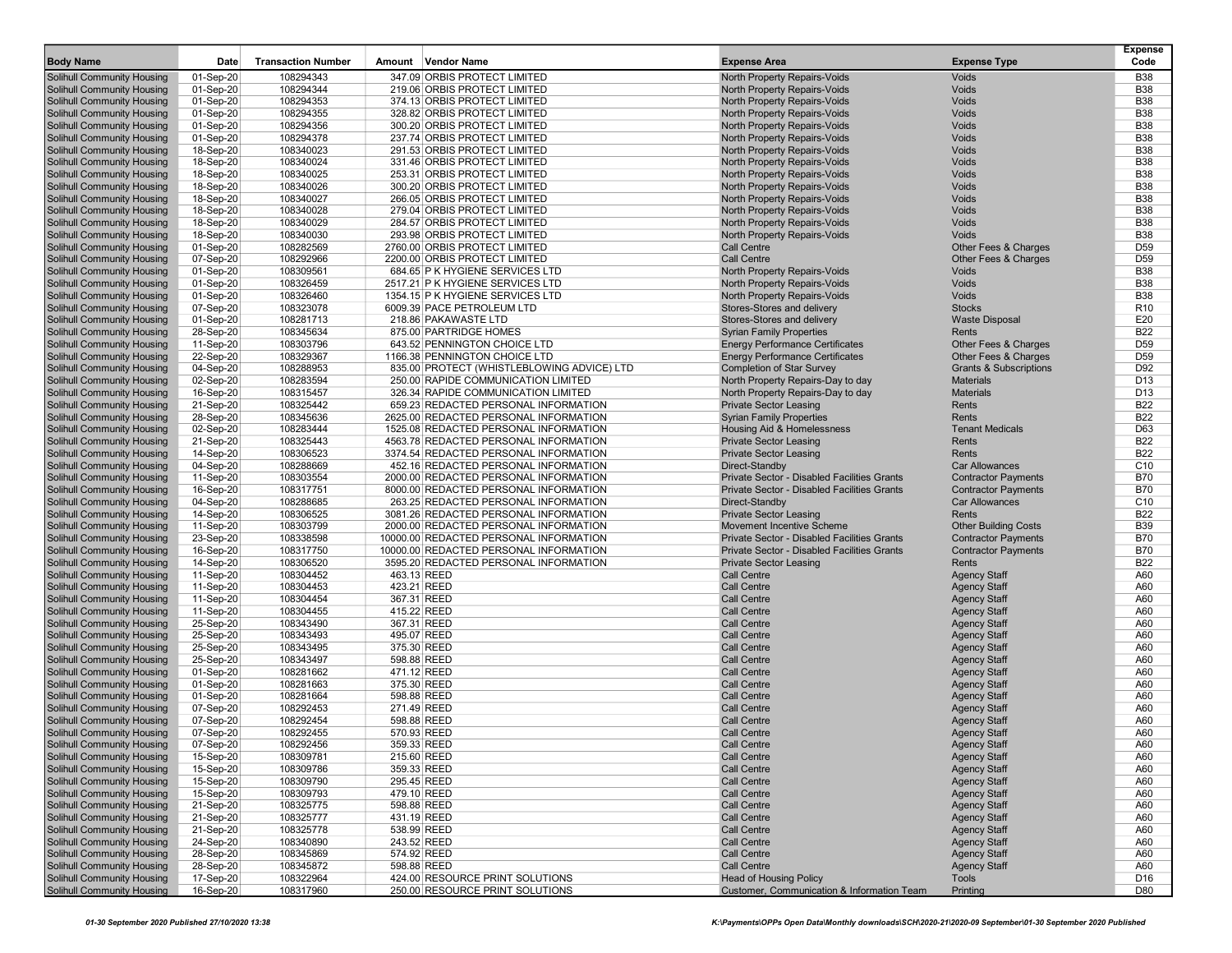| <b>Body Name</b>                                                       | Date                   | <b>Transaction Number</b> | Amount Vendor Name                                                       | <b>Expense Area</b>                                                    | <b>Expense Type</b>                                      | <b>Expense</b><br>Code        |
|------------------------------------------------------------------------|------------------------|---------------------------|--------------------------------------------------------------------------|------------------------------------------------------------------------|----------------------------------------------------------|-------------------------------|
| <b>Solihull Community Housing</b>                                      | 16-Sep-20              | 108317961                 | 6304.00 RESOURCE PRINT SOLUTIONS                                         | Customer, Communication & Information Team                             | Printing                                                 | D80                           |
| <b>Solihull Community Housing</b>                                      | 07-Sep-20              | 108292958                 | 300.00 RG+P                                                              | New Build - Faulkner Road                                              | <b>Contractor Payments</b>                               | <b>B70</b>                    |
| <b>Solihull Community Housing</b>                                      | 01-Sep-20              | 108340967                 | 664.17 ROBELL CONTROL SYSTEMS LTD                                        | <b>Mechanical &amp; Electrical</b>                                     | <b>Rev Contractor Payments</b>                           | <b>B71</b>                    |
| <b>Solihull Community Housing</b>                                      | 01-Sep-20              | 108340968                 | 664.16 ROBELL CONTROL SYSTEMS LTD                                        | <b>Mechanical &amp; Electrical</b>                                     | <b>Rev Contractor Payments</b>                           | <b>B71</b>                    |
| <b>Solihull Community Housing</b>                                      | 01-Sep-20              | 108340969                 | 664.17 ROBELL CONTROL SYSTEMS LTD                                        | <b>Mechanical &amp; Electrical</b>                                     | <b>Rev Contractor Payments</b>                           | <b>B71</b>                    |
| <b>Solihull Community Housing</b>                                      | 03-Sep-20              | 108286619                 | 1222.65 ROYAL MAIL                                                       | <b>Endeavour House</b>                                                 | Postages                                                 | D <sub>21</sub>               |
| <b>Solihull Community Housing</b>                                      | 22-Sep-20              | 108329374                 | 1431.18 ROYAL MAIL                                                       | <b>Endeavour House</b>                                                 | Postages                                                 | D <sub>21</sub><br><b>B11</b> |
| <b>Solihull Community Housing</b>                                      | 09-Sep-20              | 108299582<br>108281666    | 293.96 SCOTTISH POWER<br>600.00 SELLICK PARTNERSHIP LTD                  | Homelessness<br><b>Welfare Reform Work</b>                             | Electricity                                              | A60                           |
| <b>Solihull Community Housing</b>                                      | 01-Sep-20              |                           |                                                                          | <b>Welfare Reform Work</b>                                             | <b>Agency Staff</b>                                      | A60                           |
| <b>Solihull Community Housing</b><br>Solihull Community Housing        | 01-Sep-20<br>08-Sep-20 | 108281665<br>108296531    | 360.00 SELLICK PARTNERSHIP LTD<br>40.00 SELLICK PARTNERSHIP LTD          | <b>Welfare Reform Work</b>                                             | <b>Agency Staff</b><br><b>Agency Staff</b>               | A60                           |
| <b>Solihull Community Housing</b>                                      | 08-Sep-20              | 108296531                 | 440.00 SELLICK PARTNERSHIP LTD                                           | <b>Welfare Reform Work</b>                                             | <b>Agency Staff</b>                                      | A60                           |
| <b>Solihull Community Housing</b>                                      | 15-Sep-20              | 108311482                 | 600.00 SELLICK PARTNERSHIP LTD                                           | Welfare Reform Work                                                    | <b>Agency Staff</b>                                      | A60                           |
| <b>Solihull Community Housing</b>                                      | 21-Sep-20              | 108325454                 | 600.00 SELLICK PARTNERSHIP LTD                                           | <b>Welfare Reform Work</b>                                             | <b>Agency Staff</b>                                      | A60                           |
| <b>Solihull Community Housing</b>                                      | 29-Sep-20              | 108346472                 | 600.00 SELLICK PARTNERSHIP LTD                                           | <b>Welfare Reform Work</b>                                             | <b>Agency Staff</b>                                      | A60                           |
| <b>Solihull Community Housing</b>                                      | 22-Sep-20              | 108329373                 | 266.36 SEVERN TRENT WATER LTD                                            | <b>Private Sector Leasing</b>                                          | Water                                                    | <b>B12</b>                    |
| <b>Solihull Community Housing</b>                                      | 22-Sep-20              | 108329370                 | 322.71 SEVERN TRENT WATER LTD                                            | <b>Private Sector Leasing</b>                                          | Water                                                    | <b>B12</b>                    |
| <b>Solihull Community Housing</b>                                      | 22-Sep-20              | 108329758                 | 1500.00 SJS LEGAL LTD                                                    | North Property Repairs-Day to day                                      | <b>Complaints Compensation</b>                           | D97                           |
| <b>Solihull Community Housing</b>                                      | 22-Sep-20              | 108329755                 | 500.00 SJS LEGAL LTD                                                     | North Property Repairs-Day to day                                      | <b>Complaints Compensation</b>                           | D97                           |
| <b>Solihull Community Housing</b>                                      | 22-Sep-20              | 108329754                 | 500.00 SJS LEGAL LTD                                                     | North Property Repairs-Day to day                                      | <b>Complaints Compensation</b>                           | D97                           |
| <b>Solihull Community Housing</b>                                      | 30-Sep-20              | 108348700                 | 2495.00 SOLIHULL METROPOLITAN BOROUGH COUNCIL                            | <b>Crabtree Hall</b>                                                   | <b>NNDR</b>                                              | <b>B20</b>                    |
| <b>Solihull Community Housing</b>                                      | 30-Sep-20              | 108348703                 | 2095.80 SOLIHULL METROPOLITAN BOROUGH COUNCIL                            | <b>Auckland Hall</b>                                                   | <b>NNDR</b>                                              | <b>B20</b>                    |
| <b>Solihull Community Housing</b>                                      | 30-Sep-20              | 108348704                 | 7360.25 SOLIHULL METROPOLITAN BOROUGH COUNCIL                            | Kingshurst Office                                                      | <b>NNDR</b>                                              | <b>B20</b>                    |
| <b>Solihull Community Housing</b>                                      | 30-Sep-20              | 108348705                 | 41472.00 SOLIHULL METROPOLITAN BOROUGH COUNCIL                           | Business Support - MST Back Office Support                             | <b>NNDR</b>                                              | <b>B20</b>                    |
| <b>Solihull Community Housing</b>                                      | 30-Sep-20              | 108348698                 | 2120.75 SOLIHULL METROPOLITAN BOROUGH COUNCIL                            | Whar Hall Farm Community Hall                                          | <b>NNDR</b>                                              | <b>B20</b>                    |
| <b>Solihull Community Housing</b>                                      | 30-Sep-20              | 108348707                 | 17465.00 SOLIHULL METROPOLITAN BOROUGH COUNCIL                           | <b>Frontline Offices</b>                                               | <b>NNDR</b>                                              | <b>B20</b>                    |
| <b>Solihull Community Housing</b>                                      | 16-Sep-20              | 108315449                 | 990.00 THE HOUSING NETWORK                                               | Housing Aid & Homelessness                                             | <b>B&amp;B Accommodation</b>                             | <b>B23</b>                    |
| <b>Solihull Community Housing</b>                                      | 16-Sep-20              | 108315451                 | 2070.00 THE HOUSING NETWORK                                              | Housing Aid & Homelessness                                             | <b>B&amp;B Accommodation</b>                             | <b>B23</b>                    |
| <b>Solihull Community Housing</b>                                      | 16-Sep-20              | 108315452                 | 1395.00 THE HOUSING NETWORK                                              | Housing Aid & Homelessness                                             | <b>B&amp;B Accommodation</b>                             | <b>B23</b>                    |
| <b>Solihull Community Housing</b>                                      | 08-Sep-20              | 108296501                 | 21904.56 THE HOUSING OMBUDSMAN                                           | <b>Completion of Star Survey</b>                                       | <b>Grants &amp; Subscriptions</b>                        | D92                           |
| Solihull Community Housing                                             | 28-Sep-20              | 108346046                 | 885.00 THE OYSTER PARTNERSHIP LTD                                        | Housing Aid & Homelessness                                             | <b>Agency Staff</b>                                      | A60                           |
| <b>Solihull Community Housing</b>                                      | 10-Sep-20              | 108301233                 | 903.00 TMP UK LTD                                                        | <b>Head of Housing Options</b>                                         | <b>Recruitment Advertising</b>                           | A71                           |
| <b>Solihull Community Housing</b>                                      | 18-Sep-20              | 108323850                 | 37471.93 TOTAL GAS & POWER LTD                                           | Low Rise (inc. Safe & Sound)                                           | Electricity                                              | <b>B11</b>                    |
| <b>Solihull Community Housing</b>                                      | 01-Sep-20              | 108280126                 | -833.74 TOTAL GAS & POWER LTD                                            | <b>Biomass System</b>                                                  | Electricity                                              | <b>B11</b>                    |
| <b>Solihull Community Housing</b>                                      | 18-Sep-20              | 108323855                 | 2279.80 TOTAL GAS & POWER LTD                                            | Low Rise (inc. Safe & Sound)                                           | Gas                                                      | <b>B10</b>                    |
| <b>Solihull Community Housing</b>                                      | 28-Sep-20              | 108345637                 | 825.00 TOUCHWOOD LETTINGS                                                | <b>Syrian Family Properties</b>                                        | Rents                                                    | <b>B22</b>                    |
| <b>Solihull Community Housing</b>                                      | 18-Sep-20              | 108324124                 | 22101.10 TRAVELODGE                                                      | Housing Aid & Homelessness                                             | <b>B&amp;B Accommodation</b>                             | <b>B23</b>                    |
| <b>Solihull Community Housing</b>                                      | 18-Sep-20              | 108324124                 | 46676.88 TRAVELODGE                                                      | Housing Aid & Homelessness                                             | <b>B&amp;B Accommodation</b>                             | <b>B23</b>                    |
| <b>Solihull Community Housing</b>                                      | 18-Sep-20              | 108324124                 | -34388.99 TRAVELODGE                                                     | Housing Aid & Homelessness                                             | <b>B&amp;B Accommodation</b>                             | <b>B23</b>                    |
| <b>Solihull Community Housing</b>                                      | 18-Sep-20              | 108324128                 | -4351.75 TRAVELODGE                                                      | Housing Aid & Homelessness                                             | <b>B&amp;B Accommodation</b>                             | <b>B23</b>                    |
| <b>Solihull Community Housing</b>                                      | $01-Sep-20$            | 108326461                 | 3835.34 TYRER BUILDING CONTRACTORS                                       | <b>Public Sector - Major Adaptations</b>                               | <b>Contractor Payments</b>                               | <b>B70</b><br><b>B70</b>      |
| <b>Solihull Community Housing</b>                                      | 01-Sep-20              | 108326462<br>108326463    | 3502.60 TYRER BUILDING CONTRACTORS<br>3770.37 TYRER BUILDING CONTRACTORS | Public Sector - Major Adaptations                                      | <b>Contractor Payments</b>                               | <b>B70</b>                    |
| <b>Solihull Community Housing</b><br><b>Solihull Community Housing</b> | 01-Sep-20              | 108326464                 | 3664.42 TYRER BUILDING CONTRACTORS                                       | Public Sector - Major Adaptations<br>Public Sector - Major Adaptations | <b>Contractor Payments</b><br><b>Contractor Payments</b> | <b>B70</b>                    |
| <b>Solihull Community Housing</b>                                      | 01-Sep-20<br>01-Sep-20 | 108326465                 | 4016.31 TYRER BUILDING CONTRACTORS                                       | Public Sector - Major Adaptations                                      | <b>Contractor Payments</b>                               | <b>B70</b>                    |
| <b>Solihull Community Housing</b>                                      | 01-Sep-20              | 108326466                 | 3875.17 TYRER BUILDING CONTRACTORS                                       | <b>Public Sector - Major Adaptations</b>                               | <b>Contractor Payments</b>                               | <b>B70</b>                    |
| <b>Solihull Community Housing</b>                                      | 04-Sep-20              | 108320660                 | 4985.27 TYRER BUILDING CONTRACTORS                                       | Public Sector - Major Adaptations                                      | <b>Contractor Payments</b>                               | <b>B70</b>                    |
| <b>Solihull Community Housing</b>                                      | 09-Sep-20              | 108326467                 | 2468.47 TYRER BUILDING CONTRACTORS                                       | <b>Kitchens</b>                                                        | <b>Contractor Payments</b>                               | <b>B70</b>                    |
| <b>Solihull Community Housing</b>                                      | 09-Sep-20              | 108326468                 | 2318.75 TYRER BUILDING CONTRACTORS                                       | <b>Kitchens</b>                                                        | <b>Contractor Payments</b>                               | <b>B70</b>                    |
| <b>Solihull Community Housing</b>                                      | 29-Sep-20              | 108347362                 | 506.45 UTILITA ENERGY LTD                                                | <b>Private Sector Leasing</b>                                          | Electricity                                              | <b>B11</b>                    |
| <b>Solihull Community Housing</b>                                      | 24-Sep-20              | 108340898                 | 2112.54 UTILITA ENERGY LTD                                               | Homelessness                                                           | Electricity                                              | <b>B11</b>                    |
| <b>Solihull Community Housing</b>                                      | 24-Sep-20              | 108340898                 | -681.39 UTILITA ENERGY LTD                                               | Homelessness                                                           | Electricity                                              | <b>B11</b>                    |
| <b>Solihull Community Housing</b>                                      | 29-Sep-20              | 108347425                 | 266.07 UTILITA ENERGY LTD                                                | <b>Private Sector Leasing</b>                                          | Gas                                                      | <b>B10</b>                    |
| <b>Solihull Community Housing</b>                                      | 21-Sep-20              | 108325452                 | 521.38 VENNGROUP RECRUITMENT SOLUTIONS                                   | <b>Estate Mgmt Team</b>                                                | <b>Agency Staff</b>                                      | A60                           |
| <b>Solihull Community Housing</b>                                      | 03-Sep-20              | 108286615                 | 573.04 WATER PLUS LTD                                                    | <b>Endeavour House</b>                                                 | Water                                                    | <b>B12</b>                    |
| <b>Solihull Community Housing</b>                                      | 03-Sep-20              | 108286614                 | 980.07 WATER PLUS LTD                                                    | Business Support - MST Back Office Support                             | Water                                                    | B12                           |
| <b>Solihull Community Housing</b>                                      | 01-Sep-20              | 108294218                 | 2083.75 WATES CONSTRUCTION LTD                                           | <b>Cyclical Maintenance</b>                                            | <b>Contractor Payments</b>                               | <b>B70</b>                    |
| <b>Solihull Community Housing</b>                                      | 01-Sep-20              | 108294225                 | 1684.58 WATES CONSTRUCTION LTD                                           | <b>Cyclical Maintenance</b>                                            | <b>Contractor Payments</b>                               | <b>B70</b>                    |
| <b>Solihull Community Housing</b>                                      | 01-Sep-20              | 108294228                 | 804.20 WATES CONSTRUCTION LTD                                            | Low Rise - Envelope Programme                                          | <b>Contractor Payments</b>                               | <b>B70</b>                    |
| <b>Solihull Community Housing</b>                                      | 01-Sep-20              | 108294229                 | 1608.96 WATES CONSTRUCTION LTD                                           | Low Rise - Envelope Programme                                          | <b>Contractor Payments</b>                               | <b>B70</b>                    |
| Solihull Community Housing                                             | 01-Sep-20              | 108294230                 | 843.14 WATES CONSTRUCTION LTD                                            | Low Rise - Envelope Programme                                          | <b>Contractor Payments</b>                               | <b>B70</b>                    |
| Solihull Community Housing                                             | 01-Sep-20              | 108294231                 | 1885.96 WATES CONSTRUCTION LTD                                           | Low Rise - Envelope Programme                                          | <b>Contractor Payments</b>                               | <b>B70</b>                    |
| Solihull Community Housing                                             | 01-Sep-20              | 108294232                 | 1237.61 WATES CONSTRUCTION LTD                                           | Low Rise - Envelope Programme                                          | <b>Contractor Payments</b>                               | <b>B70</b>                    |
| <b>Solihull Community Housing</b>                                      | 01-Sep-20              | 108294233                 | 5967.83 WATES CONSTRUCTION LTD                                           | Low Rise - Envelope Programme                                          | <b>Contractor Payments</b>                               | <b>B70</b>                    |
| <b>Solihull Community Housing</b>                                      | 01-Sep-20              | 108294234                 | 883.18 WATES CONSTRUCTION LTD                                            | Low Rise - Envelope Programme                                          | <b>Contractor Payments</b>                               | <b>B70</b>                    |
| Solihull Community Housing                                             | 01-Sep-20              | 108294235                 | 2148.13 WATES CONSTRUCTION LTD                                           | Low Rise - Envelope Programme                                          | <b>Contractor Payments</b>                               | <b>B70</b>                    |
| Solihull Community Housing                                             | 01-Sep-20              | 108294236                 | 2595.00 WATES CONSTRUCTION LTD                                           | <b>Cyclical Maintenance</b>                                            | <b>Contractor Payments</b>                               | <b>B70</b>                    |
| <b>Solihull Community Housing</b>                                      | 01-Sep-20              | 108294239                 | 442.28 WATES CONSTRUCTION LTD                                            | Low Rise - Envelope Programme                                          | <b>Contractor Payments</b>                               | <b>B70</b>                    |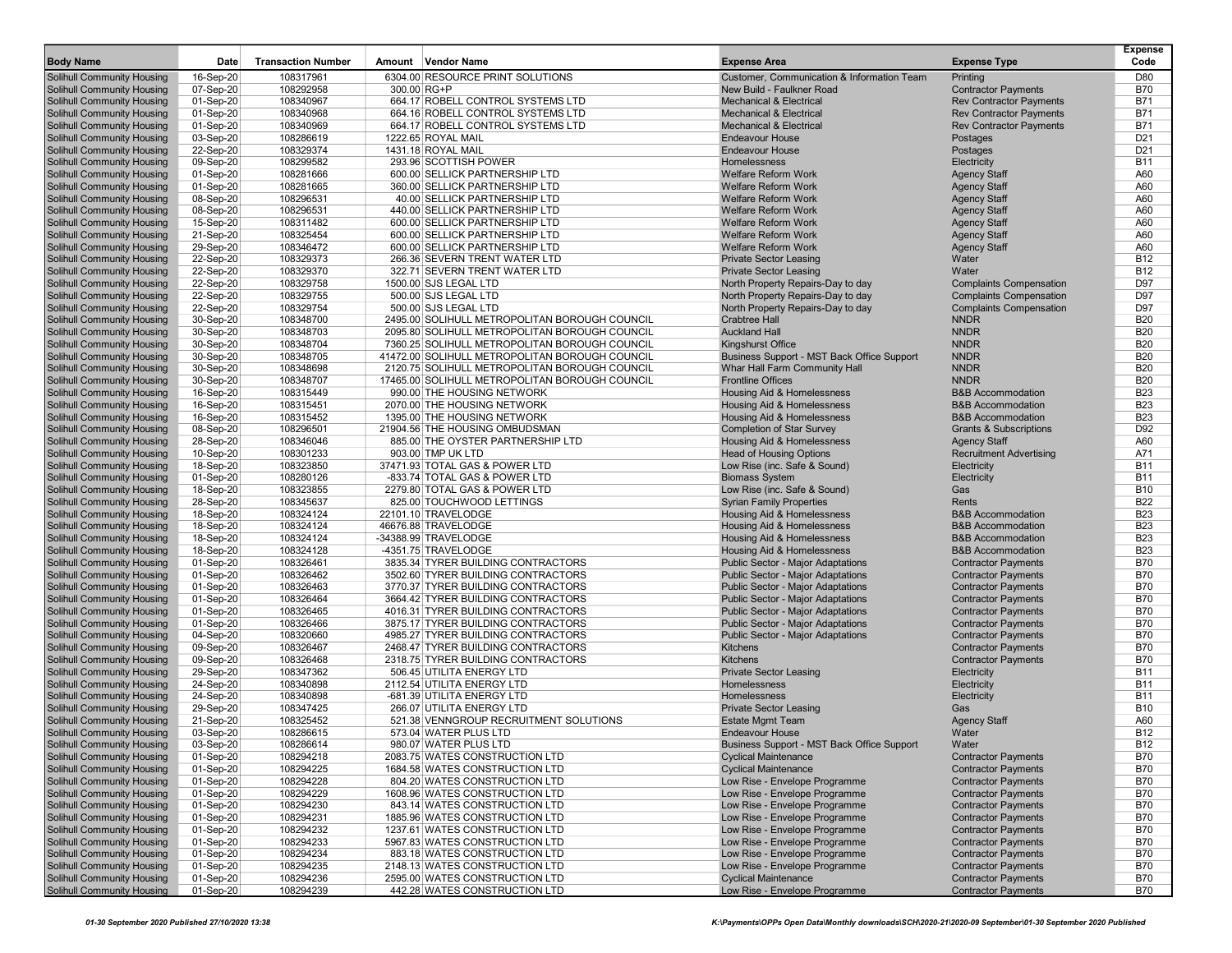|                                                                 |                        |                           |                                                                    |                                                                |                                                          | Expense                  |
|-----------------------------------------------------------------|------------------------|---------------------------|--------------------------------------------------------------------|----------------------------------------------------------------|----------------------------------------------------------|--------------------------|
| <b>Body Name</b>                                                | Date                   | <b>Transaction Number</b> | Amount Vendor Name                                                 | <b>Expense Area</b>                                            | <b>Expense Type</b>                                      | Code                     |
| Solihull Community Housing                                      | 01-Sep-20              | 108294240                 | 2275.41 WATES CONSTRUCTION LTD                                     | Low Rise - Envelope Programme                                  | <b>Contractor Payments</b>                               | <b>B70</b>               |
| <b>Solihull Community Housing</b>                               | 01-Sep-20              | 108294241                 | 1780.60 WATES CONSTRUCTION LTD                                     | <b>Cyclical Maintenance</b>                                    | <b>Contractor Payments</b>                               | <b>B70</b>               |
| Solihull Community Housing                                      | 01-Sep-20              | 108294242                 | 3027.15 WATES CONSTRUCTION LTD                                     | <b>Cyclical Maintenance</b>                                    | <b>Contractor Payments</b>                               | <b>B70</b>               |
| <b>Solihull Community Housing</b>                               | 01-Sep-20              | 108294243                 | 3737.57 WATES CONSTRUCTION LTD<br>1497.72 WATES CONSTRUCTION LTD   | <b>Cyclical Maintenance</b>                                    | <b>Contractor Payments</b>                               | <b>B70</b>               |
| Solihull Community Housing                                      | 01-Sep-20              | 108294244<br>108294245    |                                                                    | <b>Cyclical Maintenance</b>                                    | <b>Contractor Payments</b>                               | <b>B70</b><br><b>B70</b> |
| Solihull Community Housing<br>Solihull Community Housing        | 01-Sep-20<br>01-Sep-20 | 108294246                 | 1557.39 WATES CONSTRUCTION LTD<br>2930.84 WATES CONSTRUCTION LTD   | <b>Cyclical Maintenance</b><br><b>Cyclical Maintenance</b>     | <b>Contractor Payments</b><br><b>Contractor Payments</b> | <b>B70</b>               |
| Solihull Community Housing                                      | 01-Sep-20              | 108294247                 | 4092.17 WATES CONSTRUCTION LTD                                     | <b>Cyclical Maintenance</b>                                    | <b>Contractor Payments</b>                               | <b>B70</b>               |
| Solihull Community Housing                                      | 01-Sep-20              | 108294248                 | 2738.26 WATES CONSTRUCTION LTD                                     | <b>Cyclical Maintenance</b>                                    | <b>Contractor Payments</b>                               | <b>B70</b>               |
| <b>Solihull Community Housing</b>                               | 01-Sep-20              | 108294249                 | 2855.03 WATES CONSTRUCTION LTD                                     | <b>Cyclical Maintenance</b>                                    | <b>Contractor Payments</b>                               | <b>B70</b>               |
| Solihull Community Housing                                      | 01-Sep-20              | 108294250                 | 2759.24 WATES CONSTRUCTION LTD                                     | <b>Cyclical Maintenance</b>                                    | <b>Contractor Payments</b>                               | <b>B70</b>               |
| <b>Solihull Community Housing</b>                               | 01-Sep-20              | 108294251                 | 2976.16 WATES CONSTRUCTION LTD                                     | <b>Cyclical Maintenance</b>                                    | <b>Contractor Payments</b>                               | <b>B70</b>               |
| Solihull Community Housing                                      | 01-Sep-20              | 108294252                 | 1924.46 WATES CONSTRUCTION LTD                                     | <b>Cyclical Maintenance</b>                                    | <b>Contractor Payments</b>                               | <b>B70</b>               |
| Solihull Community Housing                                      | 01-Sep-20              | 108294253                 | 2622.43 WATES CONSTRUCTION LTD                                     | <b>Cyclical Maintenance</b>                                    | <b>Contractor Payments</b>                               | <b>B70</b>               |
| <b>Solihull Community Housing</b>                               | 01-Sep-20              | 108294254                 | 3233.69 WATES CONSTRUCTION LTD                                     | <b>Cyclical Maintenance</b>                                    | <b>Contractor Payments</b>                               | <b>B70</b>               |
| Solihull Community Housing                                      | 01-Sep-20              | 108294255                 | 2250.00 WATES CONSTRUCTION LTD                                     | <b>Cyclical Maintenance</b>                                    | <b>Contractor Payments</b>                               | <b>B70</b>               |
| <b>Solihull Community Housing</b>                               | 01-Sep-20              | 108294256                 | 3752.13 WATES CONSTRUCTION LTD                                     | <b>Cyclical Maintenance</b>                                    | <b>Contractor Payments</b>                               | <b>B70</b>               |
| Solihull Community Housing                                      | 01-Sep-20              | 108294257                 | 4919.75 WATES CONSTRUCTION LTD                                     | <b>Cyclical Maintenance</b>                                    | <b>Contractor Payments</b>                               | <b>B70</b>               |
| Solihull Community Housing                                      | 01-Sep-20              | 108294258                 | 2932.53 WATES CONSTRUCTION LTD                                     | <b>Cyclical Maintenance</b>                                    | <b>Contractor Payments</b>                               | <b>B70</b>               |
| <b>Solihull Community Housing</b>                               | 01-Sep-20              | 108294259                 | 1653.36 WATES CONSTRUCTION LTD                                     | <b>Cyclical Maintenance</b>                                    | <b>Contractor Payments</b>                               | <b>B70</b>               |
| Solihull Community Housing                                      | 01-Sep-20              | 108294260                 | 3314.33 WATES CONSTRUCTION LTD                                     | <b>Cyclical Maintenance</b>                                    | <b>Contractor Payments</b>                               | <b>B70</b>               |
| <b>Solihull Community Housing</b>                               | 01-Sep-20              | 108294261                 | 3061.66 WATES CONSTRUCTION LTD                                     | <b>Cyclical Maintenance</b>                                    | <b>Contractor Payments</b>                               | <b>B70</b>               |
| Solihull Community Housing                                      | 01-Sep-20              | 108294262                 | 1685.05 WATES CONSTRUCTION LTD                                     | <b>Cyclical Maintenance</b>                                    | <b>Contractor Payments</b>                               | <b>B70</b>               |
| <b>Solihull Community Housing</b>                               | 01-Sep-20              | 108294263                 | 2805.57 WATES CONSTRUCTION LTD                                     | <b>Cyclical Maintenance</b>                                    | <b>Contractor Payments</b>                               | <b>B70</b>               |
| Solihull Community Housing                                      | 01-Sep-20              | 108294264                 | 728.22 WATES CONSTRUCTION LTD                                      | <b>Cyclical Maintenance</b>                                    | <b>Contractor Payments</b>                               | <b>B70</b>               |
| Solihull Community Housing                                      | 01-Sep-20              | 108294265                 | 728.22 WATES CONSTRUCTION LTD                                      | <b>Cyclical Maintenance</b>                                    | <b>Contractor Payments</b>                               | <b>B70</b>               |
| Solihull Community Housing                                      | 01-Sep-20              | 108294266                 | 728.22 WATES CONSTRUCTION LTD                                      | <b>Cyclical Maintenance</b>                                    | <b>Contractor Payments</b>                               | <b>B70</b>               |
| Solihull Community Housing                                      | 01-Sep-20              | 108294267                 | 728.22 WATES CONSTRUCTION LTD                                      | <b>Cyclical Maintenance</b>                                    | <b>Contractor Payments</b>                               | <b>B70</b>               |
| <b>Solihull Community Housing</b>                               | 01-Sep-20              | 108294268                 | 1216.64 WATES CONSTRUCTION LTD                                     | <b>Cyclical Maintenance</b>                                    | <b>Contractor Payments</b>                               | <b>B70</b>               |
| <b>Solihull Community Housing</b>                               | 01-Sep-20              | 108294269                 | 3419.55 WATES CONSTRUCTION LTD                                     | <b>Cyclical Maintenance</b>                                    | <b>Contractor Payments</b>                               | <b>B70</b>               |
| Solihull Community Housing                                      | 01-Sep-20              | 108294270                 | 898.32 WATES CONSTRUCTION LTD                                      | <b>Cyclical Maintenance</b>                                    | <b>Contractor Payments</b>                               | <b>B70</b>               |
| Solihull Community Housing                                      | 01-Sep-20              | 108294271                 | 1724.91 WATES CONSTRUCTION LTD                                     | <b>Cyclical Maintenance</b>                                    | <b>Contractor Payments</b>                               | <b>B70</b>               |
| Solihull Community Housing                                      | 01-Sep-20              | 108294272                 | 3873.82 WATES CONSTRUCTION LTD                                     | <b>Cyclical Maintenance</b>                                    | <b>Contractor Payments</b>                               | <b>B70</b>               |
| <b>Solihull Community Housing</b>                               | 01-Sep-20              | 108294273                 | 553.10 WATES CONSTRUCTION LTD                                      | <b>Cyclical Maintenance</b>                                    | <b>Contractor Payments</b>                               | <b>B70</b>               |
| <b>Solihull Community Housing</b>                               | 01-Sep-20              | 108294274                 | 3294.15 WATES CONSTRUCTION LTD                                     | <b>Cyclical Maintenance</b>                                    | <b>Contractor Payments</b>                               | <b>B70</b>               |
| Solihull Community Housing                                      | 01-Sep-20              | 108294275                 | 3579.11 WATES CONSTRUCTION LTD                                     | <b>Cyclical Maintenance</b>                                    | <b>Contractor Payments</b>                               | <b>B70</b>               |
| <b>Solihull Community Housing</b>                               | 01-Sep-20              | 108294276                 | 10518.28 WATES CONSTRUCTION LTD                                    | Low Rise - Envelope Programme                                  | <b>Contractor Payments</b>                               | <b>B70</b>               |
| <b>Solihull Community Housing</b>                               | 01-Sep-20              | 108294277                 | 10229.75 WATES CONSTRUCTION LTD                                    | Low Rise - Envelope Programme                                  | <b>Contractor Payments</b>                               | <b>B70</b>               |
| Solihull Community Housing                                      | 01-Sep-20              | 108294278                 | 13764.00 WATES CONSTRUCTION LTD                                    | Low Rise - Envelope Programme                                  | <b>Contractor Payments</b>                               | <b>B70</b>               |
| <b>Solihull Community Housing</b>                               | 01-Sep-20              | 108301117                 | 8354.02 WATES CONSTRUCTION LTD                                     | Low Rise - Envelope Programme                                  | <b>Contractor Payments</b>                               | <b>B70</b>               |
| Solihull Community Housing                                      | 01-Sep-20              | 108294279<br>108294280    | 22289.95 WATES CONSTRUCTION LTD                                    | Low Rise - Envelope Programme<br>Low Rise - Envelope Programme | <b>Contractor Payments</b>                               | <b>B70</b><br><b>B70</b> |
| <b>Solihull Community Housing</b><br>Solihull Community Housing | 01-Sep-20<br>01-Sep-20 | 108294281                 | 22289.95 WATES CONSTRUCTION LTD<br>23310.45 WATES CONSTRUCTION LTD | Low Rise - Envelope Programme                                  | <b>Contractor Payments</b><br><b>Contractor Payments</b> | <b>B70</b>               |
| <b>Solihull Community Housing</b>                               | 01-Sep-20              | 108294282                 | 22289.95 WATES CONSTRUCTION LTD                                    | Low Rise - Envelope Programme                                  | <b>Contractor Payments</b>                               | <b>B70</b>               |
| <b>Solihull Community Housing</b>                               | 01-Sep-20              | 108294283                 | 23310.45 WATES CONSTRUCTION LTD                                    | Low Rise - Envelope Programme                                  | <b>Contractor Payments</b>                               | <b>B70</b>               |
| Solihull Community Housing                                      | 01-Sep-20              | 108294284                 | 23310.45 WATES CONSTRUCTION LTD                                    | Low Rise - Envelope Programme                                  | <b>Contractor Payments</b>                               | <b>B70</b>               |
| Solihull Community Housing                                      | 01-Sep-20              | 108294285                 | 23310.45 WATES CONSTRUCTION LTD                                    | Low Rise - Envelope Programme                                  | <b>Contractor Payments</b>                               | <b>B70</b>               |
| Solihull Community Housing                                      | 01-Sep-20              | 108294286                 | 3972.27 WATES CONSTRUCTION LTD                                     | <b>Cyclical Maintenance</b>                                    | <b>Contractor Payments</b>                               | <b>B70</b>               |
| Solihull Community Housing                                      | 01-Sep-20              | 108294287                 | 2048.90 WATES CONSTRUCTION LTD                                     | <b>Cyclical Maintenance</b>                                    | <b>Contractor Payments</b>                               | <b>B70</b>               |
| Solihull Community Housing                                      | 01-Sep-20              | 108294288                 | 3731.42 WATES CONSTRUCTION LTD                                     | <b>Cyclical Maintenance</b>                                    | <b>Contractor Payments</b>                               | <b>B70</b>               |
| Solihull Community Housing                                      | 29-Sep-20              | 108346471                 | 11469.47 WETTONS CLEANING SERVICES LTD                             | Low Rise (inc. Safe & Sound)                                   | Cleaning                                                 | <b>B50</b>               |
| <b>Solihull Community Housing</b>                               | 08-Sep-20              | 108296127                 | 60375.21 WETTONS CLEANING SERVICES LTD                             | Low Rise (inc. Safe & Sound)                                   | Cleaning                                                 | <b>B50</b>               |
| Solihull Community Housing                                      | 07-Sep-20              | 108289450                 | 5187.02 WETTONS CLEANING SERVICES LTD                              | <b>Saxon Court</b>                                             | Cleaning                                                 | <b>B50</b>               |
| Solihull Community Housing                                      | 07-Sep-20              | 108289450                 | -2593.51 WETTONS CLEANING SERVICES LTD                             | <b>Saxon Court</b>                                             | Cleaning                                                 | <b>B50</b>               |
| Solihull Community Housing                                      | 08-Sep-20              | 108295732                 | 391.77 WETTONS CLEANING SERVICES LTD                               | <b>Private Sector Leasing</b>                                  | Cleaning                                                 | <b>B50</b>               |
| Solihull Community Housing                                      | 08-Sep-20              | 108295731                 | 223.52 WETTONS CLEANING SERVICES LTD                               | <b>Private Sector Leasing</b>                                  | Cleaning                                                 | <b>B50</b>               |
| Solihull Community Housing                                      | 28-Sep-20              | 108346044                 | 1982.00 WETTONS CLEANING SERVICES LTD                              | <b>Private Sector Leasing</b>                                  | Cleaning                                                 | <b>B50</b>               |
| Solihull Community Housing                                      | 01-Sep-20              | 108320659                 | 934.87 WIRELESS LOGIC                                              | <b>Mechanical &amp; Electrical</b>                             | <b>Rev Contractor Payments</b>                           | B71                      |
| Solihull Community Housing                                      | 01-Sep-20              | 108285442                 | 299.25 WOODHULL ROOFING LTD                                        | North Property Repairs-Day to day                              | <b>External Structures</b>                               | <b>B33</b>               |
| Solihull Community Housing                                      | 01-Sep-20              | 108309452                 | 1061.05 WOODHULL ROOFING LTD                                       | North Property Repairs-Day to day                              | <b>External Structures</b>                               | <b>B33</b>               |
| Solihull Community Housing                                      | 01-Sep-20              | 108309453                 | 515.77 WOODHULL ROOFING LTD                                        | North Property Repairs-Day to day                              | <b>External Structures</b>                               | <b>B33</b>               |
| Solihull Community Housing                                      | 01-Sep-20              | 108309454                 | 354.41 WOODHULL ROOFING LTD                                        | North Property Repairs-Day to day                              | <b>External Structures</b>                               | <b>B33</b>               |
| Solihull Community Housing                                      | 01-Sep-20              | 108309457                 | 1943.18 WOODHULL ROOFING LTD                                       | North Property Repairs-Day to day                              | <b>External Structures</b>                               | <b>B33</b>               |
| Solihull Community Housing                                      | 01-Sep-20              | 108309459                 | 1839.77 WOODHULL ROOFING LTD                                       | North Property Repairs-Day to day                              | <b>External Structures</b>                               | <b>B33</b>               |
| Solihull Community Housing                                      | 01-Sep-20              | 108309460                 | 697.28 WOODHULL ROOFING LTD                                        | North Property Repairs-Day to day                              | <b>External Structures</b>                               | <b>B33</b>               |
| Solihull Community Housing                                      | 01-Sep-20              | 108309461                 | 745.53 WOODHULL ROOFING LTD                                        | North Property Repairs-Day to day                              | <b>External Structures</b>                               | <b>B33</b>               |
| Solihull Community Housing                                      | 01-Sep-20              | 108309462                 | 978.74 WOODHULL ROOFING LTD                                        | North Property Repairs-Day to day                              | <b>External Structures</b>                               | <b>B33</b>               |
| <b>Solihull Community Housing</b>                               | $01-Sep-20$            | 108309463                 | 1042.12 WOODHULL ROOFING LTD                                       | North Property Repairs-Day to day                              | <b>External Structures</b>                               | <b>B33</b>               |